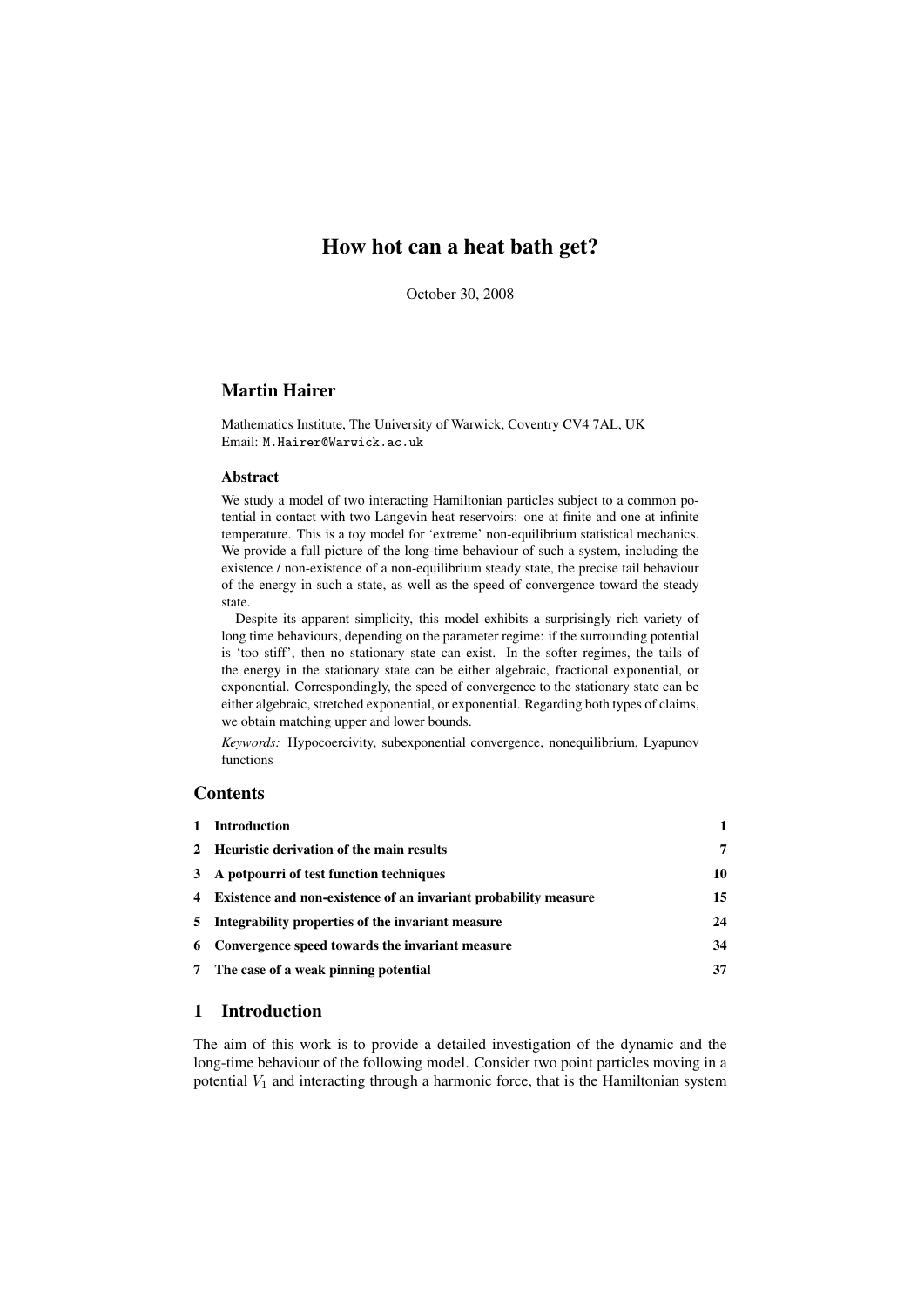with Hamiltonian

$$
H(p,q) = \frac{p_0^2 + p_1^2}{2} + V_1(q_0) + V_1(q_1) + V_2(q_0 - q_1), \quad V_2(q) = \frac{\alpha}{2}q^2. \tag{1.1}
$$

We assume that the first particle is in contact with a Langevin heat path at temperature  $T > 0$ . The second particle is also assumed to have a stochastic force acting on it, but no corresponding friction term, so that it is at 'infinite temperature'. The corresponding equations of motion are

$$
dq_i = p_i dt, \qquad i = \{0, 1\},
$$
  
\n
$$
dp_0 = -V'_1(q_0) dt + \alpha(q_1 - q_0) dt - \gamma p_0 dt + \sqrt{2\gamma T} dw_0(t),
$$
  
\n
$$
dp_1 = -V'_1(q_1) dt + \alpha(q_0 - q_1) dt + \sqrt{2\gamma T_\infty} dw_1(t),
$$
\n(1.2)

where  $w_0$  and  $w_1$  are two independent Wiener processes. Although we use the symbol  $T_{\infty}$  in the diffusion coefficient appearing in the second oscillator, this should *not* be interpreted as a physical temperature since the corresponding friction term is missing, so that detailed balance does not hold, even if  $T_{\infty} = T$ . We also assume without further mention throughout this article that the parameters  $\alpha$ ,  $\gamma$ , T and  $T_{\infty}$  appearing in the model (1.2) are all strictly positive.

The equations of motion (1.2) determine a diffusion on  $\mathbb{R}^4$  with generator  $\mathcal L$  given by

$$
\mathcal{L} = X^H - \gamma p_0 \partial_{p_0} + \gamma (T_0 \partial_{p_0}^2 + T_\infty \partial_{p_1}^2) , \qquad (1.3)
$$

where  $X^H$  is the Liouville operator associated to  $H$ , *i.e.* the first-order differential operator corresponding to the Hamiltonian vector field. It is easy to show that (1.2) has a unique global solution for every initial condition since the evolution of the total energy is controlled by

$$
\mathcal{L}H = \gamma (T_0 + T_\infty) - \gamma p_0^2 \,, \tag{1.4}
$$

and so  $\mathbf{E}H(t) \leq H(0) \exp(\gamma (T_0 + T_\infty)t)$ . Schematically, the system under consideration can thus be depicted as follows, where we show the three terms contributing to the change of the total energy:



This model is very closely related to the toy model of heat conduction previously studied by various authors in [EPR99b, EPR99a, EH00, RT00, RT02, EH03, Car07, HM08a] consisting of a chain of  $N$  anharmonic oscillators coupled at its endpoints to two heat baths at possibly different temperatures. The main difference is that the present model does not have any friction term on the second particle. This is similar in spirit to the system considered in  $[MTVE02, DMP<sup>+</sup>07]$ , where the authors study the stationary state of a 'resonant duo' with forcing on one degree of freedom and dissipation on another one. Because of this lack of dissipation, even the existence of a stationary state is not obvious at all in such a system. Indeed, if the coupling constant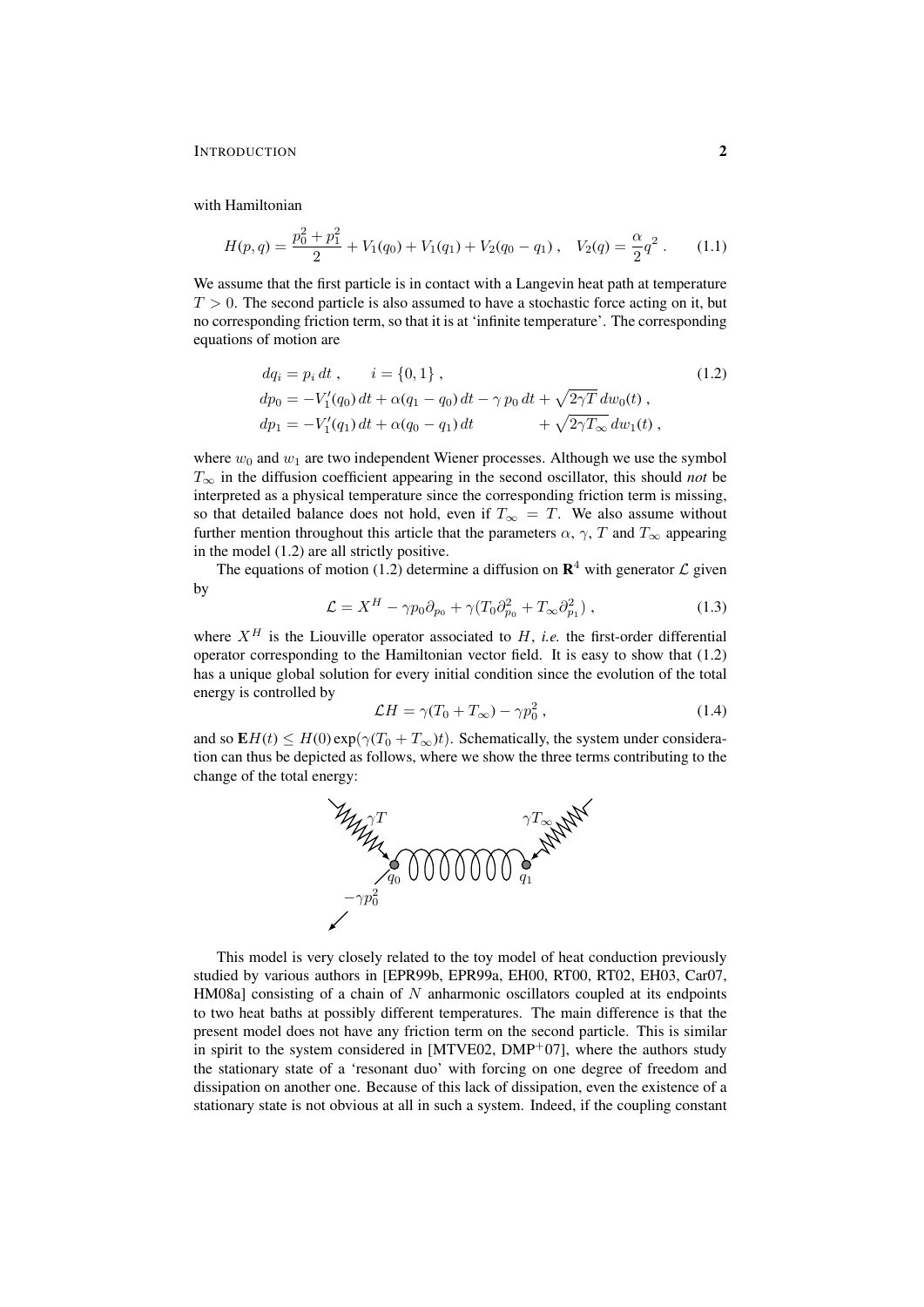$\alpha$  is equal to zero, one can easily check that the invariant measure for (1.2) is given by  $\exp(-(p_0^2/2 + V_1(q_0))/T) dp_0 dp_1 dq_0 dq_1$ , which is obviously not integrable.

One of the main questions of interest for such a system is therefore to understand the mechanism of energy dissipation. In this sense, this is a prime example of a 'hypocoercive' system where the *dissipation* mechanism does not act on all the degrees of freedom of the system directly, but is transmitted to them indirectly through the dynamic [Vil07, Vil08]. This is somewhat analogous to 'hypoelliptic' systems, where it is the *smoothing* mechanism that is transmitted to all degrees of freedom through the dynamic. The system under consideration happens to be hypoelliptic as well, but this is not going to cause any particular difficulty and will not be the main focus of the present work.

Furthermore, since one of the heat baths is at 'infinite' temperature, even if a stationary state exists, one would not necessarily expect it to behave even roughly like  $exp(-\beta H)$  for some effective inverse temperature  $\beta$ . It is therefore of independent interest to study the tail behaviour of the energy of (1.2) in its stationary state.

In order to simplify our analysis, we are going to limit our investigation to one of the simplest possible cases, where  $V_1$  is a perturbation of a homogeneous potential. More precisely, we assume that  $V_1$  is an even function of class  $\mathcal{C}^2$  such that

$$
V_1(x) = \frac{|x|^{2k}}{2k} + R_1(x) ,
$$

with a remainder term  $R_1$  such that

$$
\sup_{x \in \mathbf{R} \setminus [-1,1]} \sup_{m \leq 2} \frac{|R_1^{(m)}(x)|}{|x|^{2k-1-m}} < \infty.
$$

Here,  $k \in \mathbb{R}$  is a parameter describing the 'stiffness' of the individual oscillators. (In the case  $k = 0$ , we assume that  $V_1(x) = C + R_1(x)$  for some constant C.)

In the case where both ends of the chain are at finite temperature (which would correspond to the situation depicted on the right), it was shown in [EPR99b, EH00, RT02, Car07] that, provided that the coupling potential  $V_2$  grows at least as fast at infinity as the pinning potential  $V_1$  and that the latter grows at least linearly (*i.e.* provided that  $\frac{1}{2} \leq k \leq 1$  with our notations), the



Markov semigroup associated to the model has a unique invariant measure  $\mu_{\star}$  and its transition probabilities converge to  $\mu_{\star}$  at exponential speed. One can actually show even more, namely that the Markov semigroup consists of *compact* operators in some suitably weighted space of functions.

Intuitively, the condition that  $V_2$  grows at least as fast as  $V_1$  can be understood by the fact that in this case, at high energies, the interaction dominates so that no energy can get 'trapped' in the system. Therefore, the system is sufficiently stiff so that if the energy of any one of its oscillators is large, then the energy of all of the oscillators must be large after a very short time. As a consequence, the system behaves like a 'molecule' at some effective temperature that moves in the global potential  $V_1$ . While the arguments presented in [RT02, Car07] do not cover the case of one of the heat baths being at infinite temperature, it is nevertheless possible to show that in this case, the Markov semigroup  $\mathcal{P}_t$  generated by solutions to (1.2) behave qualitatively like in the case of finite temperature. In particular, if  $V_1$  grows at least linearly at infinity, the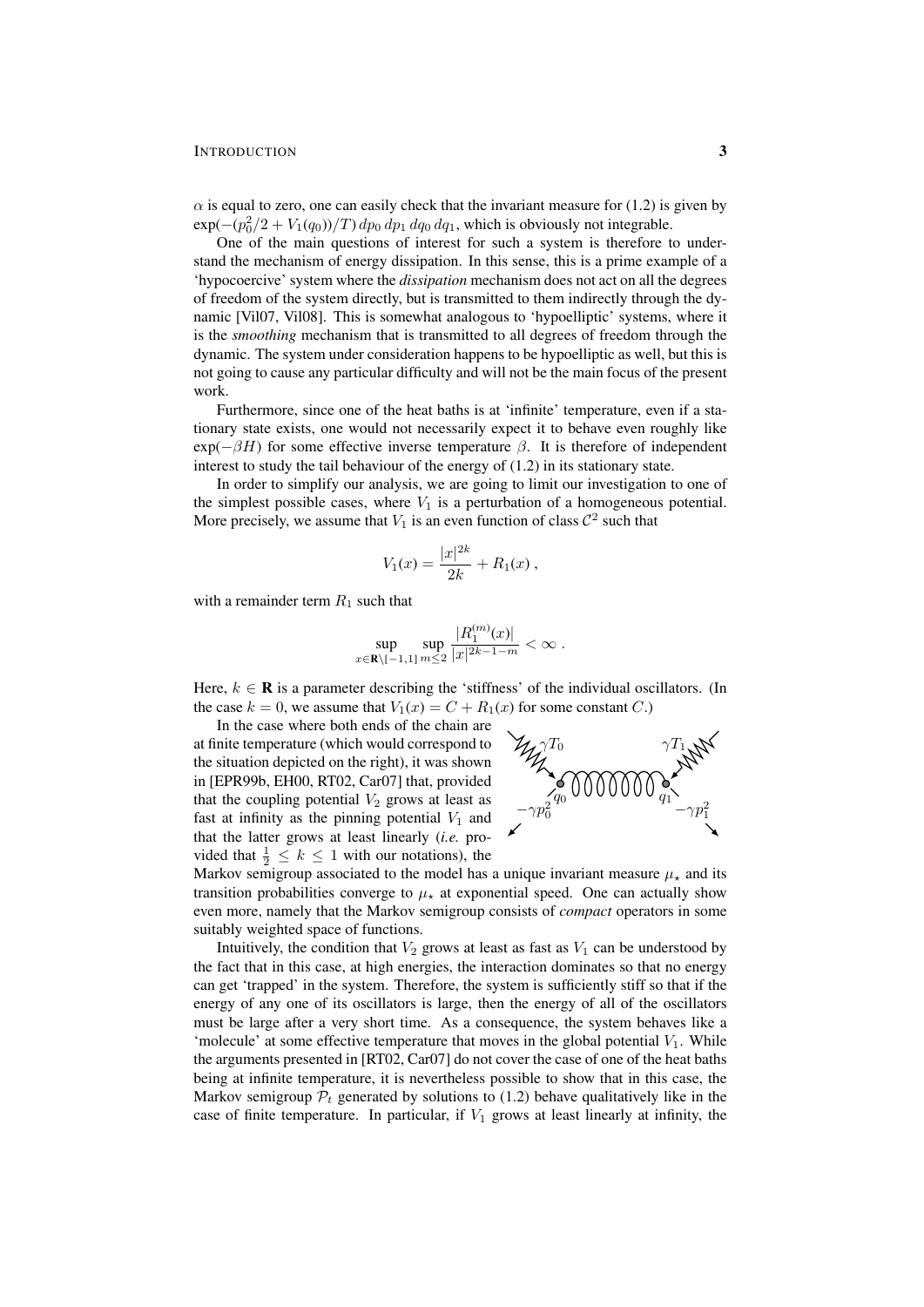system possesses a spectral gap in a space of functions weighted by a weight function 'close to'  $exp(\beta_0 H)$  for some  $\beta_0 > 0$ .

This discussion suggest that:

- 1. If  $V_2 \gg V_1 \gg 1$ , our toy model can sustain arbitrarily large energy currents.
- 2. In this case, even though the heat bath to the right is at infinite temperature, the system stabilises at some finite 'effective temperature', as expressed by the fact that  $H$  has finite exponential moments under the invariant measure.

This is in stark contrast with the behaviour encountered when  $V_1$  grows faster than  $V_2$  at infinity. In this case, the interaction between neighbouring particles is suppressed at high energies, which precisely favours the trapping of energy in the bulk of the chain. It was shown in [HM08a] that this can lead in many cases to a loss of compactness of the semigroup generated by the dynamic and the appearance of essential spectrum at 1. This is a manifestation of the fact that energy transport is very weak in such systems, due to the appearance of 'breathers', localised structures that only decay very slowly [MA94]. In this case, one expects that the long-time behaviour of (1.2) depends much more strongly on the fine details of the model. For example, regarding the finiteness of the 'temperature' of the second oscillator, one may introduce the following notions by increasing order of strength:

- 1. There exists an invariant probability measure  $\mu_{\star}$  for (1.2), that is a positive solution to  $\mathcal{L}^* \mu_* = 0$ .
- 2. There exists an invariant probability measure  $\mu_{\star}$  and the average energy of the second oscillator is finite under  $\mu_{\star}$ .
- 3. There exists an invariant probability measure  $\mu_{\star}$  and the energy of the second oscillator has some finite exponential moment under  $\mu_{\star}$ .

We will show that it is possible to find parameters such that the second oscillator does not have finite temperature according to *any* of these notions of finiteness. On the other hand, it is also possible to find parameters such that it does have finite temperature according to some notions and not to others.

It turns out that, maybe rather surprisingly for such a simple model, there are *five* different critical value for the strength k of the pinning potential  $V_1$  that separate between qualitatively different behaviours regarding both the integrability properties of the invariant measure  $\mu_{\star}$  and the speed of convergence of transition probabilities towards it. These critical values are  $k = 0$ ,  $k = \frac{1}{2}$ ,  $k = 1$ ,  $k = \frac{4}{3}$ , and  $k = 2$ . More precisely, there exists a constant  $\hat{C} > 0$  such that, setting

$$
\zeta_{\star} = \frac{3}{4} \frac{\alpha^2 \hat{C} - T_{\infty}}{T_{\infty}}, \qquad \kappa = \frac{2}{k} - 1, \tag{1.5}
$$

the results in this article can be summarised as follows:

**Theorem 1.1** *The integrability properties of the invariant measure*  $\mu_*$  *for* (1.2) and the *speed of convergence of transition probabilities of (1.2) toward*  $\mu_{\star}$  *can be described by the following table:*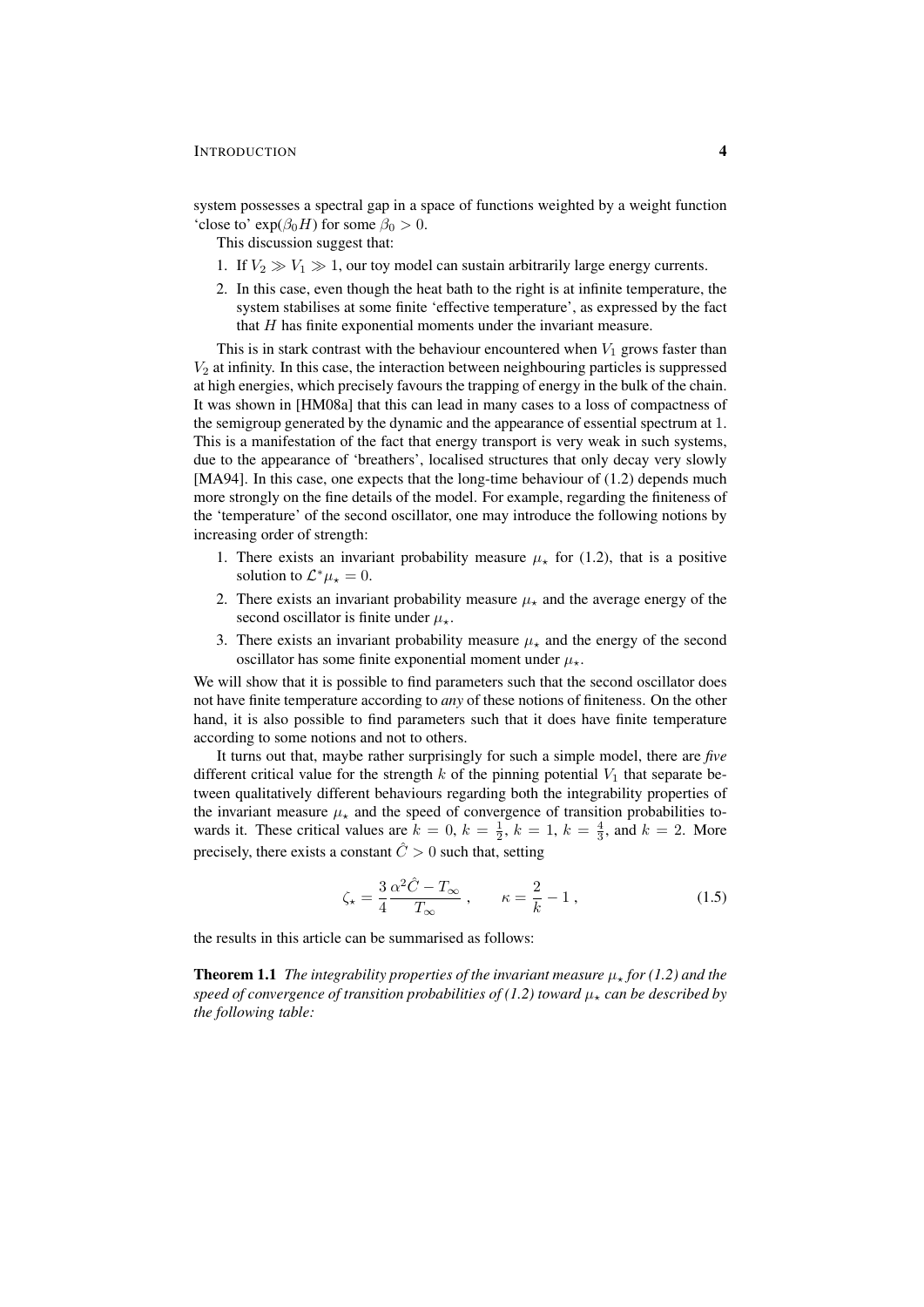| Parameter range                        | Integrability of $\mu_{\star}$    | Convergence speed                          | Prefactor                        |
|----------------------------------------|-----------------------------------|--------------------------------------------|----------------------------------|
| k>2                                    |                                   |                                            |                                  |
| $k = 2, T_{\infty} > \alpha^2 \hat{C}$ |                                   |                                            |                                  |
| $k=2, T_{\infty} < \alpha^2 \hat{C}$   | $H^{\zeta_\star \pm \varepsilon}$ | $t^{-\zeta_\star \pm \varepsilon}$         | $H^{\zeta_\star+\varepsilon+1}$  |
| $\frac{4}{3} \leq k < 2$               | $\exp(\gamma_{\pm}H^{\kappa})$    | $\exp(-\gamma_{\pm}t^{\kappa/(1-\kappa)})$ | $\exp(\delta H^{\kappa})$        |
| $1 < k \leq \frac{4}{3}$               | $\exp(\gamma_{\pm}H^{\kappa})$    | $\exp(-\gamma_{\pm}t)$                     | $\exp(\delta H^{1-\kappa})$      |
| $k=1$                                  | $exp(\gamma_{\pm}H)$              | $exp(-\gamma_{\pm}t)$                      | $H^{\varepsilon}$                |
| $\frac{1}{2} \leq k < 1$               | $exp(\gamma_{\pm}H)$              | $exp(-\gamma_{\pm}t)$                      | $\exp(\delta H^{\frac{1}{k}-1})$ |
| $0 < k \leq \frac{1}{2}$               | $exp(\gamma_{\pm}H)$              | $\exp(-\gamma_{\pm}t^{k/(1-k)})$           | $exp(\delta H)$                  |
| $k \leq 0$                             |                                   |                                            |                                  |

*Here, the symbol '—' means that no invariant probability measure exists for the corresponding range of parameters. Whenever there exists a (necessarily unique) invariant measure*  $\mu_{\star}$ *, we indicate integrability functions*  $I_{+}(H)$ *, convergence speeds*  $\psi_{+}(t)$  *and a prefactor* K(H)*. The constant* ε *can be made arbitrarily small, whereas the constants* γ+*,* γ<sup>−</sup> *and* δ *are fixed and depend on the fine details of the model. For each line in this table, the following statements hold:*

- One has  $\int_{\mathbf{R}^4} I_{+}(H(x)) \mu_{\star}(dx) = +\infty$ , but  $\int_{\mathbf{R}^4} I_{-}(H(x)) \mu_{\star}(dx) < +\infty$ .
- *There exists a constant* C *such that*

$$
\|\mathcal{P}_t(x,\cdot) - \mu_\star\|_{\text{TV}} \le CK(H(x))\psi_+(t) \,,\tag{1.6}
$$

for every initial condition  $x \in \mathbf{R}^4$  and every time  $t \geq 0$ .

• For every initial condition  $x \in \mathbf{R}^4$ , there exits a constant  $C_x$  and a sequence of *times*  $t_n$  *increasing to infinity such that* 

$$
\|\mathcal{P}_{t_n}(x,\cdot)-\mu_\star\|_{\text{TV}} \geq C_x \psi_-(t_n),
$$

*for every* n*.*

**Remark 1.2** The case  $k = 2$  and  $T_{\infty} = \alpha^2 \hat{C}$  is not covered by these results. We expect that the system admits no invariant probability measure in this case.

**Remark 1.3** For  $k \in (0, \frac{1}{2})$ , even the gradient dynamic fails to exhibit a spectral gap. It is therefore not surprising (see for example [HN05]) that in this case we see again subexponential relaxation speeds.

**Remark 1.4** This table exhibits a symmetry  $\kappa \leftrightarrow k$  and  $H^k \leftrightarrow H$  around  $k = 1$ (indicated by a grayed row in the table). The reason for this symmetry will be explained in Section 2 below. If we had chosen  $V_1(x) = K \log x + R_1(x)$  in the case  $k = 0$ , this symmetry would have extended to this case, via the correspondence  $\zeta_* \leftrightarrow \frac{K}{T + T_{\infty}} - \frac{1}{2}$ .

**Remark 1.5** It follows from  $(1.6)$  that the time it takes for the transition probabilities starting from x to satisfy  $\|\mathcal{P}_t(x, \cdot) - \mu_\star\|_{TV} \leq \frac{1}{2}$ , say, is bounded by  $H(x)^{2-\frac{2}{k}}$  for  $k \in (1, 2)$  and by  $H(x)^{\frac{1}{k}-1}$  for  $k \in (0, 1)$ . These bounds are expected to be sharp in view of the heuristics given in Section 2 below.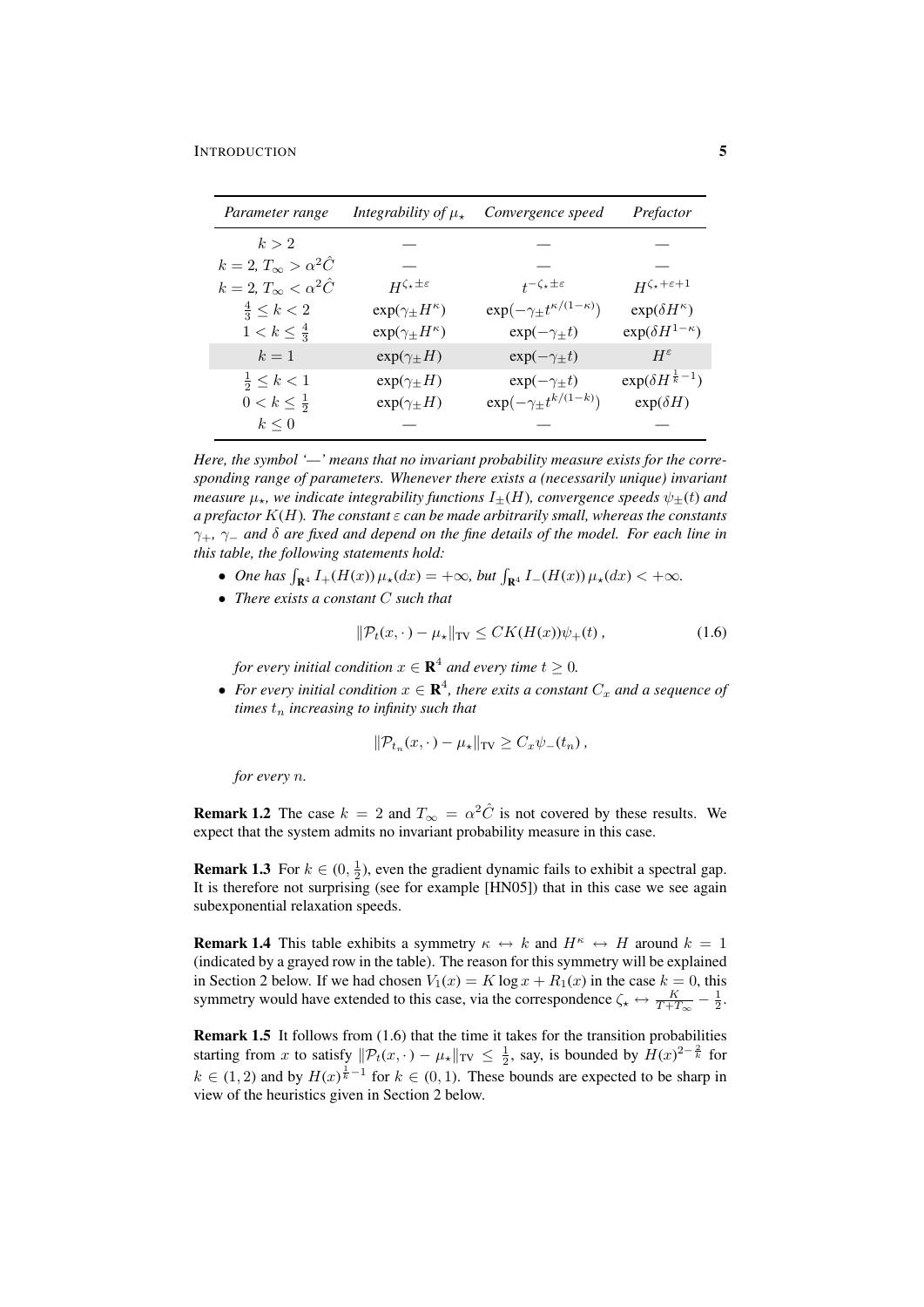Remark 1.6 Instead of considering only distances in total variation between probability measures, we could also have obtained bounds in weighted norms, similarly to [DFG06].

Remark 1.7 The operator (1.3) appears very closely related to the kinetic Fokker-Planck operator

$$
\mathcal{L}_{V,2} = p \, \partial_q - \nabla V(q) \, \partial_p - \gamma p \, \partial_p + \partial_p^2 \;,
$$

for the potential  $V(q_0, q_1) = V_1(q_0) + V_1(q_1) + \frac{\alpha}{2}(q_0 - q_1)^2$ . The fundamental difference however is that there is a lack of friction on the second degree of freedom. The effect of this is dramatic, since the results from [HN04] (see also [DV01]) show that one has exponential return to equilibrium for the kinetic Fokker-Planck operator in the case  $k > 1$ , which is clearly not the case here.

Finally, the techniques presented in this article also shed some light on the mechanisms at play in the Helffer-Nier conjecture [HN05, Conjecture 1.2], namely that the long-time behaviour of the Fokker-Planck operator without inertia

$$
\mathcal{L}_{V,1} = -\nabla V(q)\,\partial_q + \partial_q^2\;,
$$

is qualitatively the same as that of the kinetic Fokker-Planck operator. If  $V$  grows faster than quadratically at infinity (so that in particular  $\mathcal{L}_{V,1}$  has a spectral gap), then the deterministic motion on the energy levels gets increasingly fast at high energies, so that the angular variables get washed out and the heuristics from Section 2.1 below suggests that the total energy of the system behaves like the square of an Ornstein-Uhlenbeck process, thus leading to a spectral gap for  $\mathcal{L}_{V,2}$  as well.

If on the other hand  $V$  grows slower than quadratically at infinity, then the motion of the momentum variable happens on a faster timescale at high energies than that of the position variable. The heuristics from Section 2.2 below then suggests that the dynamic corresponding to  $\mathcal{L}_{V,2}$  is indeed very well approximated at high energies by that corresponding to  $\mathcal{L}_{V,1}$ .

These considerations suggest that any counterexample to the Helffer-Nier conjecture would come from a potential that has very irregular (oscillating) behaviour at infinity, so that none of these two arguments quite works. On the other hand, any proof of the conjecture would have to carefully glue together both arguments.

The structure of the remainder of this article is the following. First, in Section 2, we derive in a heuristic way reduced equations for the energies of the two oscillators. While this section is very far from rigorous, it allows to understand the results presented above by linking the behaviour of (1.2) to that of the diffusion

$$
dX = -\eta X^{\sigma} dt + \sqrt{2} dW(t) , \quad X \ge 1 ,
$$

for suitable constants  $\eta$  and  $\sigma$ .

The remainder of the article is devoted to the proof of Theorem 1.1, which is broken into five sections. In Section 3, we introduce the technical tools that are used to obtain the above statements. These tools are technically quite straightforward and are all based on the existence of test functions with certain properties. The whole art is to construct suitable test functions in a relatively systematic manner. This is done by refining the techniques developed in [HM08a] and based on ideas from homogenisation theory.

In Section 4, we proceed to showing that  $k = 2$  and  $T_{\infty} = \alpha^2 \hat{C}$  is the borderline case for the existence of an invariant measure. In Section 5, we then show sharp integrability properties of the invariant measure for the regime  $k > 1$  when it exists. This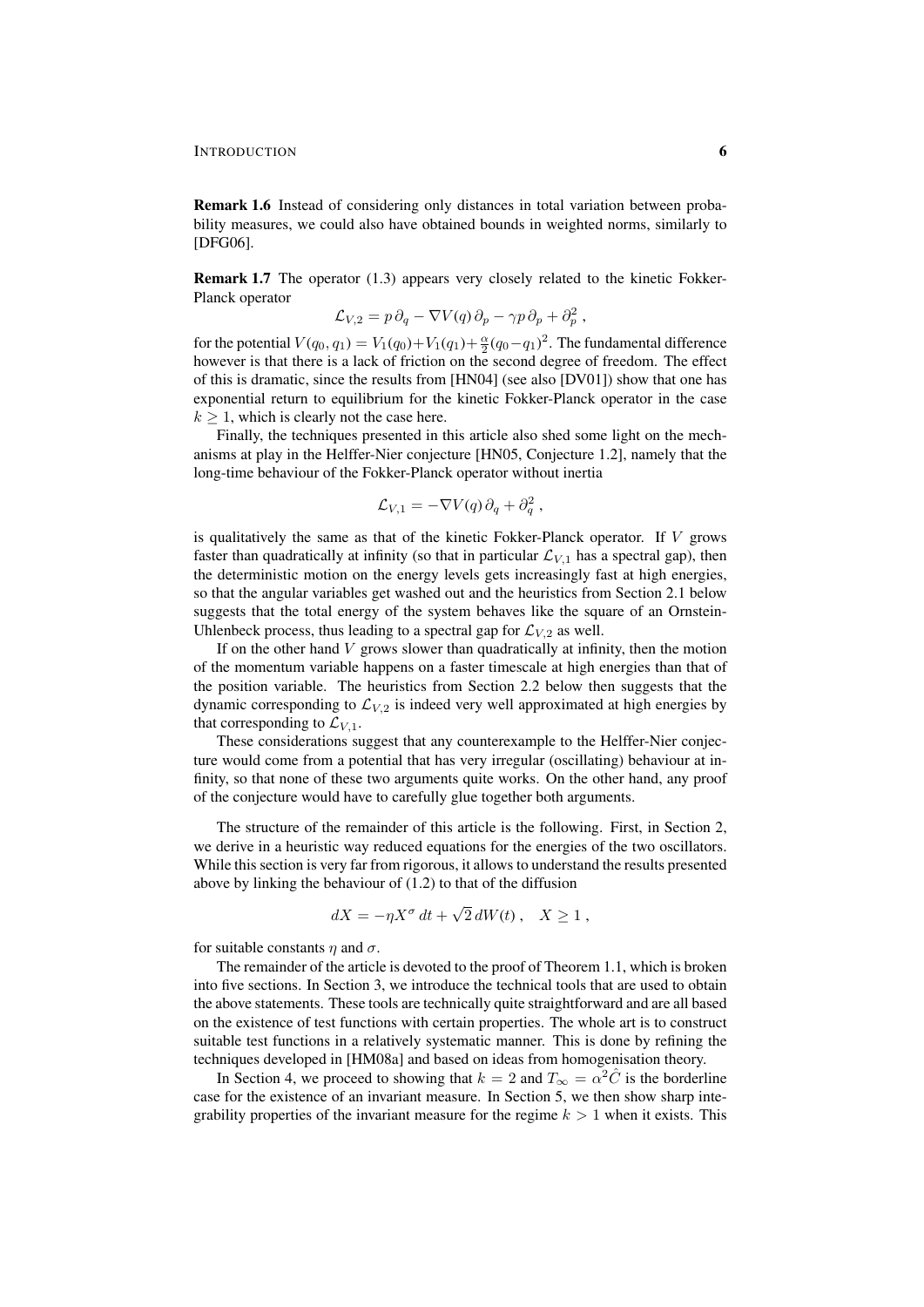#### HEURISTIC DERIVATION OF THE MAIN RESULTS **7**

will imply in particular that even though the effective temperature of the first oscillator is always finite (for whatever measure of finiteness), the one of the second oscillator need not necessarily be. In particular, note that it follows from Theorem 1.1 that the borderline case for the integrability of the energy of the second oscillator in the invariant measure is given by  $k = 2$  and  $T_{\infty} = \frac{7}{3} \alpha^2 \tilde{C}$ . These two sections form the 'meat' of the paper.

In Section 6, we make use of the integrability results obtained previously in order to obtain bounds both from above and from below on the convergence of transition probabilities towards the invariant measure. The upper bounds are based on a recent criterion from [DFG06, BCG08], while the lower bounds are based on a simple criterion that exploits the knowledge that certain functions of the energy fail to be integrable in the invariant measure. Finally, in Section 7, we obtain the results for the case  $k \leq 1$ . While these final results are based on the same techniques as the remainder of the article, the construction of the relevant test functions in this case in inspired by the arguments presented in [RT02, Car07].

#### 1.1 Notations

In the remainder of this article, we will use the symbol  $C$  to denote a generic strictly positive constant that, unless stated explicitly, depends only on the details of the model (1.2) and can change from line to line even within the same block of equations.

#### Acknowledgements

The author would like to thank Jean-Pierre Eckmann, Xue-Mei Li, Jonathan Mattingly, and Eric Vanden-Eijnden for stimulating discussions on this and closely related problems. This work was supported by an EPSRC Advanced Research Fellowship (grant number EP/D071593/1).

## 2 Heuristic derivation of the main results

In this section, we give a heuristic derivation of the results of Theorem 1.1. Since we are interested in the tail behaviour of the energy in the stationary state, an important ingredient of the analysis is to isolate the 'worst-case' degree of freedom of (1.2), that would be some degree of freedom  $X$  which dominates the behaviour of the energy at infinity. The aim of this section is to argue that it is always possible to find such a degree of freedom (but what  $X$  really describes depends on the details of the model, and in particular on the value of  $k$ ) and that, for large values of  $X$ , it satisfies asymptotically an equation of the type

$$
dX = -\eta X^{\sigma} dt + \sqrt{2} dW(t) , \qquad (2.1)
$$

for some exponent  $\sigma$  and some constant  $\eta > 0$ . Before we proceed with this programme, let us consider the model (2.1) on the set  $\{X \geq 1\}$  with reflected boundary conditions at  $X = 1$ . The invariant measure  $\mu_{\star}$  for (2.1) then has density proportional to  $\exp(-\eta X^{\sigma+1}/(\sigma+1))$  for  $\sigma > -1$  and to  $X^{-\eta}$  for  $\sigma = -1$ . In particular, (2.1) admits an invariant probability measure if and only if  $\sigma > -1$  or  $\sigma = -1$  and  $\eta > 1$ . For such a model, we have the following result, which is a slight refinement of the results obtained in [Ver00, VK04, Ver06].

Theorem 2.1 *The long-time behaviour of (2.1) is described by the following table:*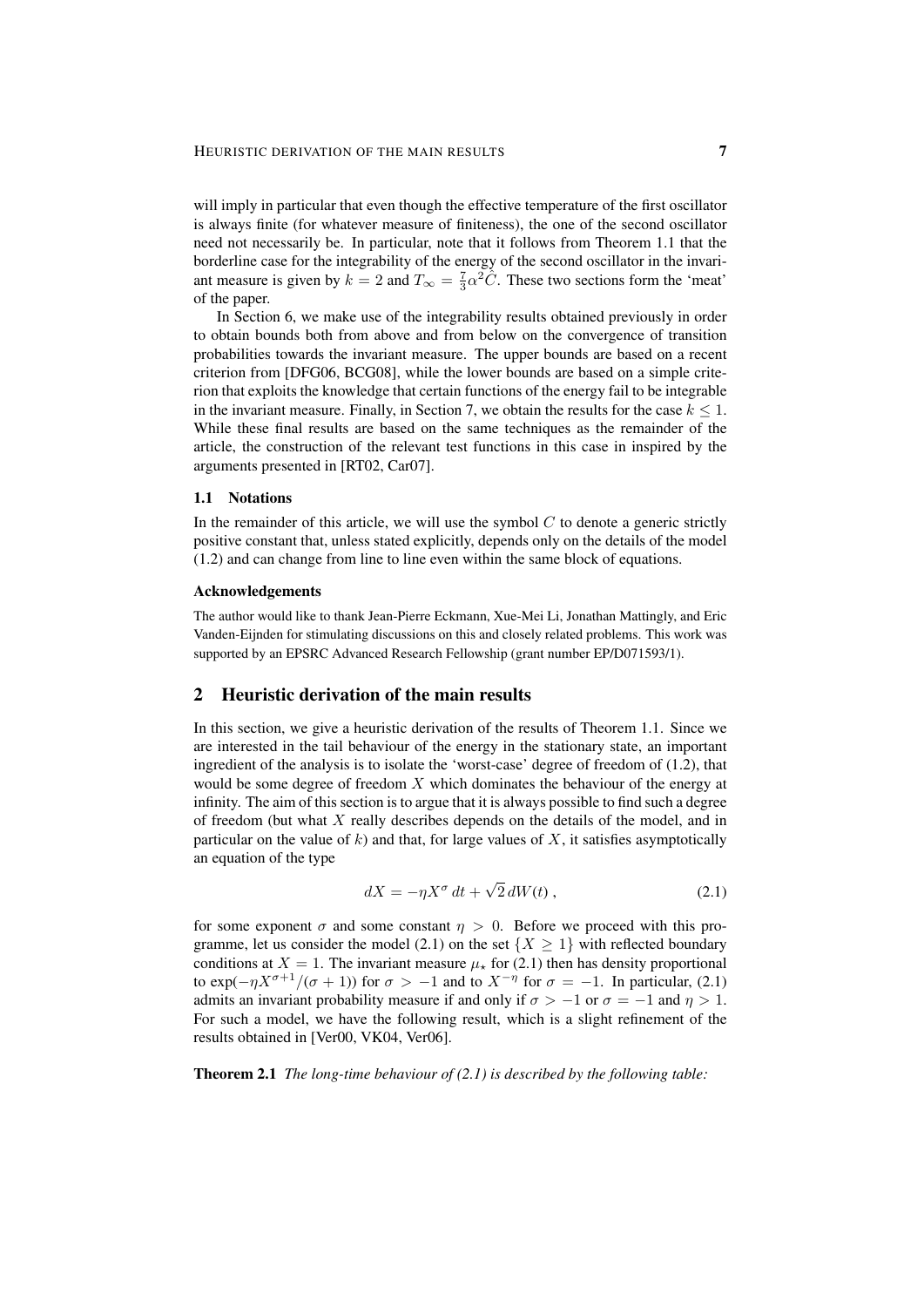| Parameter range            | Integrability of $\mu_{\star}$    | Convergence speed                              | Prefactor                   |
|----------------------------|-----------------------------------|------------------------------------------------|-----------------------------|
| $\sigma < -1$              |                                   |                                                |                             |
| $\sigma = -1, \eta \leq 1$ |                                   |                                                |                             |
| $\sigma = -1, \eta > 1$    | $X^{\eta-1\pm\varepsilon}$        | $t^{\frac{1-\eta}{2} \pm \varepsilon}$         | $X^{\eta+1+\varepsilon}$    |
| $-1 < \sigma < 0$          | $\exp(\gamma_{\pm} X^{\sigma+1})$ | $\exp(-\gamma_{\pm}t^{(1+\sigma)/(1-\sigma)})$ | $\exp(\delta X^{\sigma+1})$ |
| $0 \leq \sigma < 1$        | $\exp(\gamma_{\pm} X^{\sigma+1})$ | $exp(-\gamma_{\pm}t)$                          | $\exp(\delta X^{1-\sigma})$ |
| $\sigma = 1$               | $\exp(\gamma_{\pm} X^{\sigma+1})$ | $\exp(-\gamma_{\pm}t)$                         | $X^\varepsilon$             |
| $\sigma > 1$               | $\exp(\gamma_{\pm} X^{\sigma+1})$ | $\exp(-\gamma_{\pm}t)$                         |                             |

*The entries of this table have the same meaning as in Theorem 1.1, with the exception that the lower bounds on the convergence speed toward the invariant measure hold for*  $all t > 0$  *rather than only for a subsequence.* 

*Proof.* The case  $0 \le \sigma \le 1$  is very well-known (one can simply apply Theorem 3.4) below with either  $V(X) = \exp(\delta X^{1-\sigma})$  for  $\delta$  small enough in the case  $\sigma < 1$  or with  $X^{\varepsilon}$  in he case  $\sigma = 1$ ). The case  $\sigma > 1$  follows from the fact that in this case one can find a constant  $C > 0$  such that  $\mathbf{E}X(1) \leq C$ , independently of the initial condition.

The bounds for  $\sigma = -1$  and  $\eta > 1$  can be found in [Ver00, FR05, Ver06] (a slightly weaker upper bound can also be found in [RW01]). However, as shown in [BCG08], the upper bound can also be retrieved by using Theorem 3.5 below with a test function behaving like  $X^{\eta+1+\epsilon}$  for an arbitrarily small value of  $\varepsilon$ . The lower bound on the other hand can be obtained from Theorem 3.6 by using a test function behaving like  $X^{\alpha}$ , but with  $\alpha \gg 1$ . (These bounds could actually be slightly improved by choosing test functions of the form  $X^{\eta+1}(\log X)^\beta$  for the upper bound and  $\exp((\log X)^\beta)$  for the lower bound.)

The upper bound for the case  $\sigma \in (-1, 0)$  can be found in [VK04] and more recently in [DFG06, BCG08]. This and the corresponding lower bound can be obtained similarly to above from Theorems 3.5 and 3.6 by considering test functions of the form  $\exp(aX^{\sigma+1})$  for suitable values of a. (Small for the upper bound and large for the lower bound.)  $\Box$ 

Returning to the problem of interest, it was already noted in [EH00, RT02] that  $k = 1$  is a boundary between two types of completely different behaviours for the dynamic (1.2). The remainder of this section is therefore divided into two subsections where we analyse the behaviour of these two regimes.

#### 2.1 The case  $k > 1$

When  $k > 1$ , the pinning potential  $V_1$  is stronger than the coupling potential  $V_2$ . Therefore, in this regime, one would expect the dynamic of the two oscillators to approximately decouple at very high energies [HM08a]. This suggests that one should be able to find functions  $H_0$  and  $H_1$  describing the energies of the two oscillators such that  $H_0$ is distributed approximately according to  $\exp(-H_0/T)$ , while the distribution of  $H_1$ has heavier tails since that oscillator is not directly damped.

In order to guess the behaviour of  $H_1$  at high energies, note first that since  $H_0$  is expected to have exponential tails, the regime of interest is that where  $H_1$  is very large, while  $H_0$  is of order one. In this regime, the second oscillator feels mainly its pinning potential, so that its motion is well approximated by the motion of a single free oscillator moving in the potential  $|q|^{2k}/2k$ . A simple calculation shows that such a motion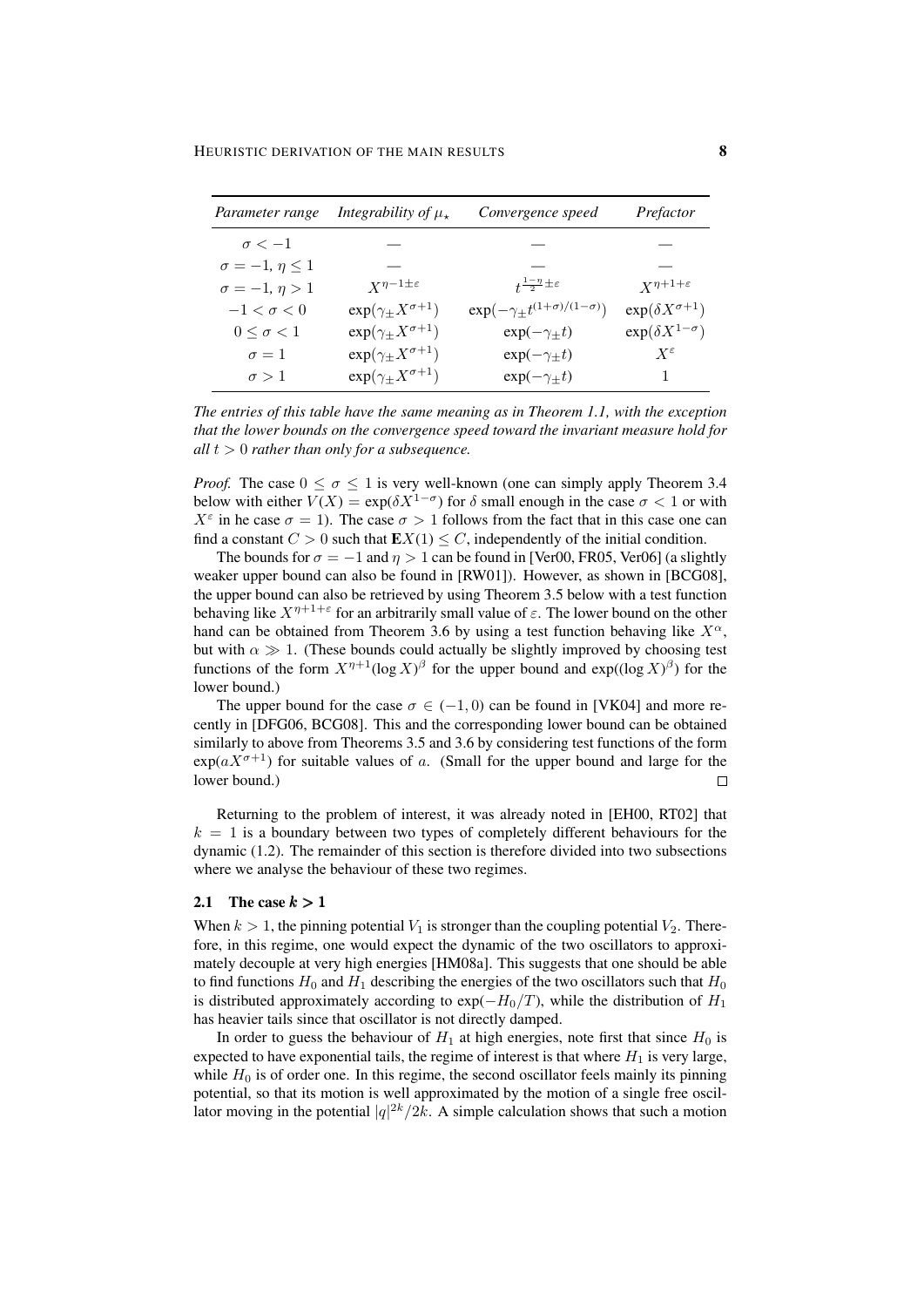is periodic with frequency proportional to  $H_1^{\frac{1}{2}-\frac{1}{2k}}$  and with amplitude proportional to  $H_1^{\frac{1}{2k}}$ . In other words, one can find periodic functions P and Q such that in the regime of interest, one has (up to phases)

$$
q_1(t) \approx H_1^{\frac{1}{2k}} Q(H_1^{\frac{1}{2}-\frac{1}{2k}}t) , \qquad p_1(t) \approx H_1^{\frac{1}{2}} P(H_1^{\frac{1}{2}-\frac{1}{2k}}t) . \tag{2.2}
$$

Let now  $\Psi_p$  and  $\Psi_q$  be the unique solutions to  $\dot{\Psi}_q = \Psi_p$ ,  $\dot{\Psi}_p = Q$  that average out to zero over one period. It is apparent from the equations of motion  $(1.2)$  that if we assume that (2.2) is a good model for the dynamic of the second oscillator, then the motion of the first oscillator can, at least to lowest order, be described by

$$
p_0(t) = \tilde{p}_0(t) - \alpha H_1^{\frac{1}{k} - \frac{1}{2}} \Psi_p(H_1^{\frac{1}{2} - \frac{1}{2k}} t) , \qquad q_0(t) = \tilde{q}_0(t) - \alpha H_1^{\frac{3}{2k} - 1} \Psi_q(H_1^{\frac{1}{2} - \frac{1}{2k}} t) ,
$$
\n(2.3)

where the functions  $\tilde{p}_0$  and  $\tilde{q}_0$  do not show any highly oscillatory behaviour anymore. Furthermore, they then satisfy, at least to lowest order, the decoupled Langevin equation

$$
d\tilde{q}_0 \approx \tilde{p}_0 dt , \quad d\tilde{p}_0 \approx -V_1'(\tilde{q}_0) dt - \alpha \tilde{q}_0 dt - \gamma \tilde{p}_0 dt + \sqrt{2\gamma T} dw_0(t) , \qquad (2.4)
$$

that indeed has  $\exp(-H_0/T)$  as invariant measure, provided that we set

$$
H_0 = \frac{\tilde{p}_0^2}{2} + V_1(\tilde{q}_0) + \frac{\alpha}{2} \tilde{q}_0^2.
$$

Let us now return to the question of the behaviour of energy dissipation. The average rate of change of the total energy of our system is described by (1.4). Plugging our ansatz (2.3) into this equation and using the fact that  $\Psi_p$  is highly oscillatory and averages out to 0, we obtain

$$
\mathcal{L}H \approx \gamma (T + T_{\infty}) - \gamma \tilde{p}_0^2 - \gamma \alpha^2 H_1^{\frac{2}{k} - 1} \langle \Psi_p^2 \rangle.
$$

On the other hand, it follows from (2.4) that one has

$$
\mathcal{L}H_0\approx \gamma T-\gamma \tilde{p}_0^2,
$$

so that one expects to obtain for the energy of the second oscillator the expression

$$
\mathcal{L}H_1 \approx \gamma T_{\infty} - \gamma \alpha^2 \langle \Psi_p^2 \rangle H_1^{\frac{2}{k}-1} .
$$

This suggests that, at least in the regime of interest, and since the p-dependence of  $H_1$ probably goes like  $\frac{p_1^2}{2}$ , the energy of the second oscillator follows a decoupled equation of the type

$$
dH_1 \approx (\gamma T_{\infty} - \gamma \alpha^2 \langle \Phi_p^2 \rangle H_1^{\frac{2}{k}-1}) dt + \sqrt{2\gamma T_{\infty} K H_1} dw_1(t) , \qquad (2.5)
$$

where K is the average of  $p_1^2$  over one period of the free dynamic at energy 1, which will be shown in (5.10) below to be given by  $K = 2k/(1 + k)$ .

In order to analyse  $(2.5)$ , it is convenient to introduce the variable X given by  $X^2 = 4H_1/(\gamma T_{\infty} K)$ , so that its evolution is given by

$$
dX = \left(\frac{2}{K} - 1\right)\frac{1}{X} - \frac{\sqrt{\gamma}\alpha^2 \langle \Phi_p^2 \rangle}{\sqrt{T_{\infty}K}} \left(\frac{\gamma T_{\infty} K X^2}{4}\right)^{\frac{2}{k} - \frac{3}{2}} + \sqrt{2} \, dw_1(t) \,. \tag{2.6}
$$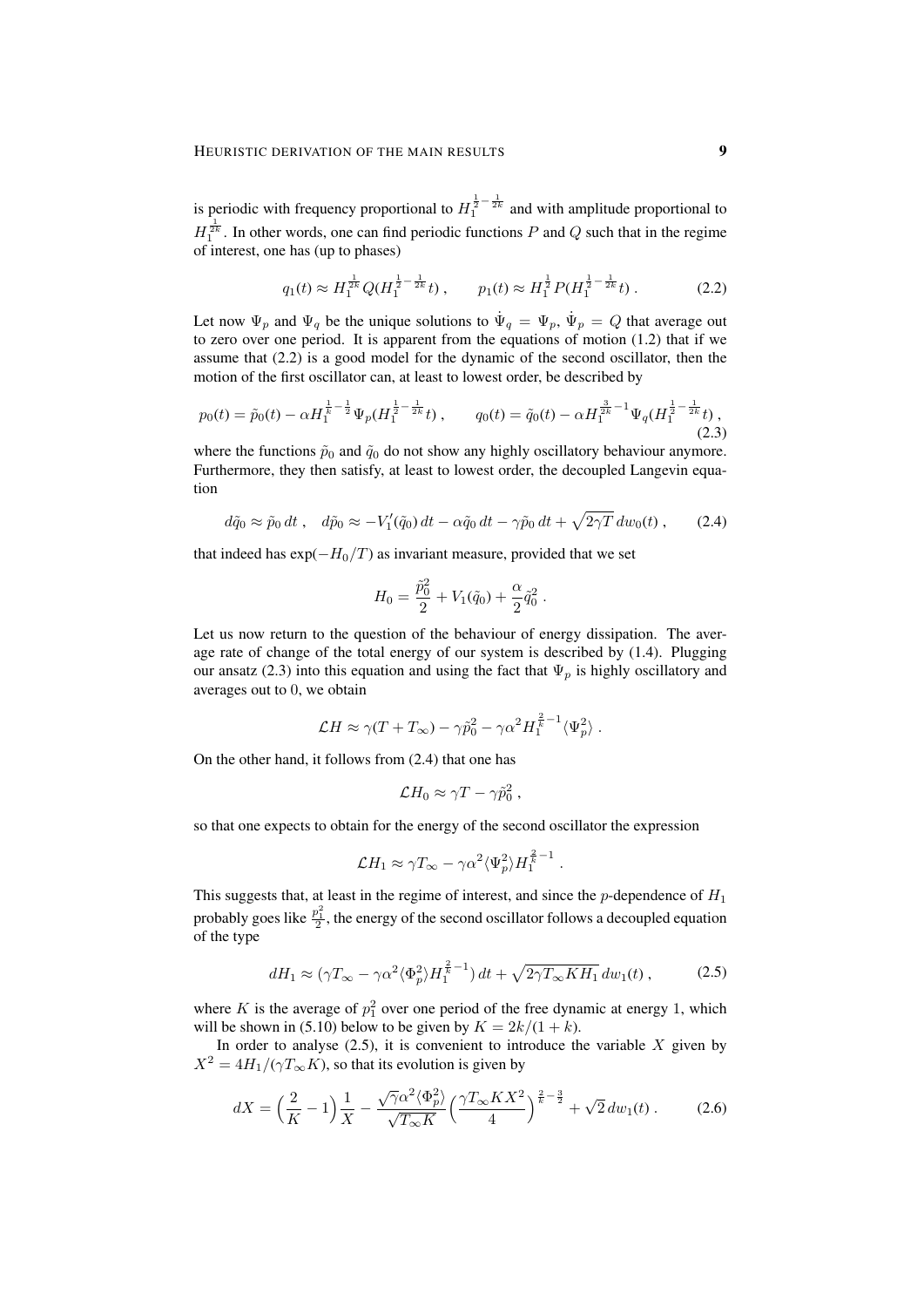This shows that there is a transition at  $k = 2$ . For  $k > 2$ , we recover (2.1) with  $\sigma = -1$ and  $\eta = 1 - \frac{2}{K} < 1$ , so that one does not expect to have an invariant measure, thus recovering the corresponding statement in Theorem 1.1.

At  $k = 2$ , we still have  $\sigma = -1$ , but we obtain

$$
\eta = 1 - \frac{2}{K} + \frac{2\alpha^2 \langle \Phi_p^2 \rangle}{T_\infty K} = \frac{3}{2} \frac{\alpha^2 \langle \Phi_p^2 \rangle}{T_\infty} - \frac{1}{2} \;,
$$

so that one expects to have existence of an invariant probability measure if and only if  $T_{\infty} < \alpha^2 \langle \Phi_p^2 \rangle$ . Furthermore, we recover from Theorem 2.1 the integrability results and convergence rates of Theorem 1.1, noting that one has the formal correspondence  $\zeta = (\eta - 1)/2$ . This correspondence comes from the fact that  $H \approx X^2$  in the regime of interest and that  $X^{\eta-1}$  is the borderline for non-integrability with respect to  $\mu_{\star}$  in Theorem 2.1.

In the regime  $k \in (1, 2)$ , the first term in the right hand side of (2.6) is negligible, so that we have the case  $\sigma = \frac{4}{k} - 3$ . Applying Theorem 2.1 then immediately allows to derive the corresponding integrability and convergence results from Theorem 1.1, noting that one has the formal correspondence  $\kappa = (\sigma + 1)/2$ .

#### 2.2 The case  $k < 1$

This case is much more straightforward to analyse. When  $k < 1$ , the coupling potential  $V_2$  is stiffer than the pinning potential  $V_1$ . Therefore, one expects the two particles to behave like a single particle moving in the potential  $V_1$ . This suggests that the 'worst case' degree of freedom should be the centre of mass of the system, thus motivating the change of coordinates

$$
Q = \frac{q_0 + q_1}{2} , \quad q = \frac{q_1 - q_0}{2} .
$$

Fixing Q and writing  $y = (q, p_0, p_1)$  for the remaining coordinates, we see that there exist matrices A and B and a vector v such that y approximately satisfies the equation

$$
dy \approx Ay dt + V'_1(Q)v dt + B dw(t) .
$$

Here, we made the approximation  $V_1'(q_0) \approx V_1'(q_1) \approx V_1'(Q)$ , which is expected to be justified in the regime of interest  $(Q)$  large and  $y$  of order one). This shows that for  $Q$ fixed, the law of  $y$  is approximately Gaussian with covariance of order one and mean proportional to  $V_1'(Q)$ . Since  $dQ = (p_0 + p_1)/2 dt$ , we thus expect that over sufficiently long time intervals, the dynamic of  $Q$  is well approximated by

$$
dQ \approx -C_1 V_1'(Q) dt + C_2 dW(t) \approx -C_1 Q |Q|^{2k-2} dt + C_2 dW(t) ,
$$

for some positive constants  $C_1$ ,  $C_2$  and some Wiener process W. We are therefore reduced again to the case of Theorem 2.1 with  $X \propto |Q|$  and  $\sigma = 2k - 1$ . Since in the regime considered here one has  $H \approx X^{2k}$ , this immediately allows to recover the results of Theorem 1.1 for the case  $k < 1$ .

## 3 A potpourri of test function techniques

In this section, we present the abstract results on which all the integrability and nonintegrability results in this article are based, as well as the techniques allowing to obtain upper and lower bounds on convergence rates toward the invariant measure. All of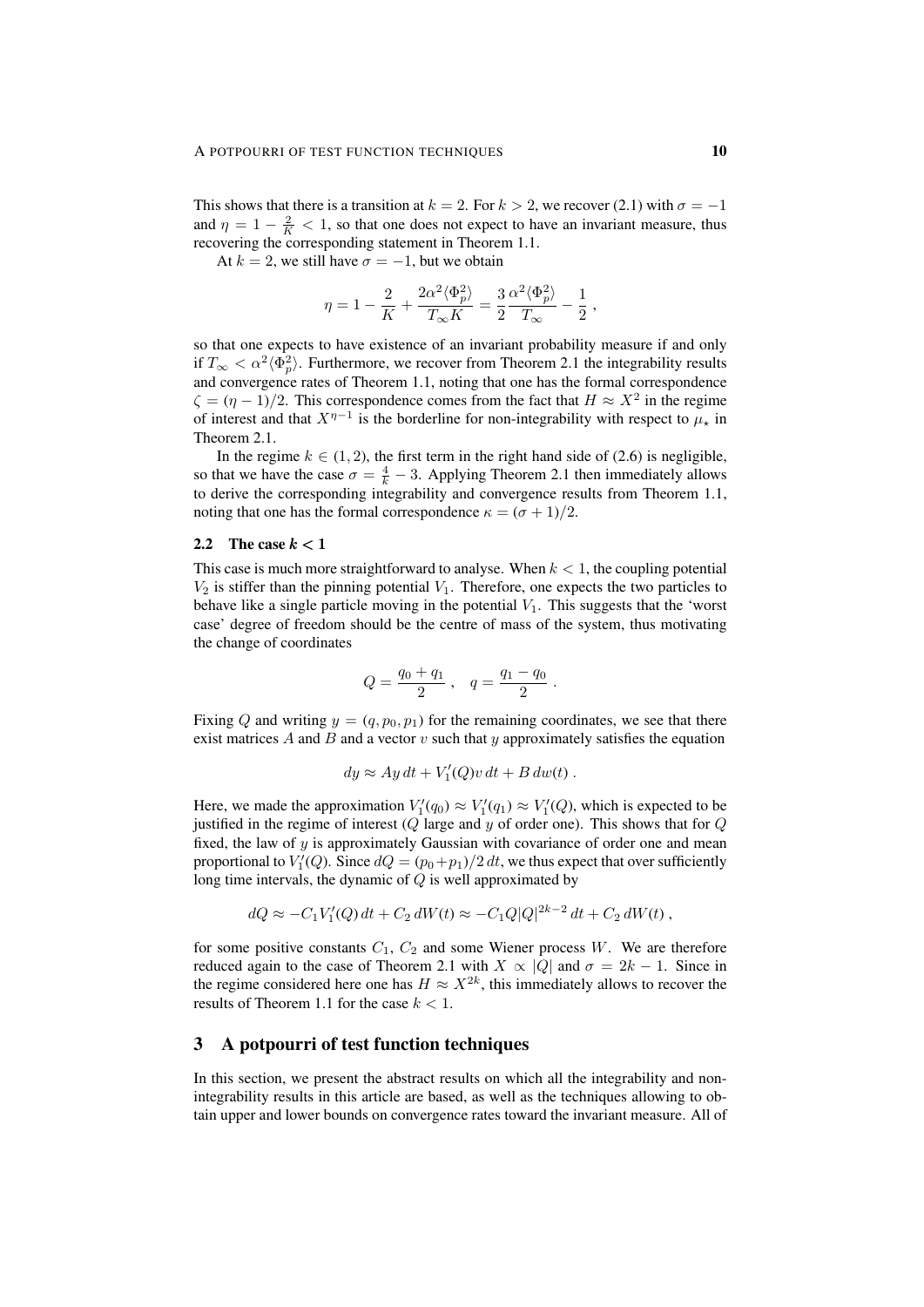#### A POTPOURRI OF TEST FUNCTION TECHNIQUES 11

these results without exception are based on the existence of test functions with certain properties. In this sense, we follow to its bitter end the Lyapunov function-based approach advocated in [BCG08, CGWW07, CGGR08] and use it to derive not only upper bounds on convergence rates, but also lower bounds.

While most of these results from this section are known in the literature (except for the one giving the lower bounds on the convergence of transition probabilities which appears to be new despite its relative triviality), the main interest of the present article is to provide tools for the *construction* of suitable test functions in problems where different timescales are present at the regimes relevant for the tail behaviour of the invariant measure.

The general framework of this section is that of a Stratonovich diffusion on  $\mathbb{R}^n$ with smooth coefficients:

$$
dx(t) = f_0(x) dt + \sum_{i=1}^{m} f_i(x) \circ dw_i(t) , \quad x(0) = x_0 \in \mathbf{R}^n .
$$
 (3.1)

Here, we assume that  $f_j: \mathbf{R}^n \to \mathbf{R}^n$  are  $\mathcal{C}^{\infty}$  vector fields on  $\mathbf{R}^n$  and the  $w_i$  are independent standard Wiener processes. Denote by  $\mathcal L$  the generator of (3.1), that is the differential operator given by

$$
\mathcal{L} = X_0 + \frac{1}{2} \sum_{i=1}^{m} X_i^2
$$
,  $X_j = f_j(x) \nabla_x$ .

We make the following two standing assumptions which can easily be verified in the context of the model presented in the introduction:

**Assumption 1** *There exists a smooth function*  $H: \mathbb{R}^n \to \mathbb{R}_+$  *with compact level sets and a constant*  $C > 0$  *such that the bound*  $\mathcal{L}H \leq C(1 + H)$  *holds.* 

This assumption ensures that (3.1) has a unique global strong solution. We furthermore assume that:

**Assumption 2** Hörmander's 'bracket condition' holds at every point in  $\mathbb{R}^n$ . In other *words, consider the families*  $A_k$  *(with*  $k \geq 0$ *) of vector fields defined recursively by*  $A_0 = \{f_1, \ldots, f_m\}$  and

$$
A_{k+1} = A_K \cup \{ [f_j, g] , g \in A_k , j = 0, ..., m \} .
$$

*Define furthermore the subspaces*  $A_{\infty}(x) = \text{span}\lbrace g(x) : \exists k > 0 \text{ with } g \in A_k \rbrace$ . We *then assume that*  $A_{\infty}(x) = \mathbf{R}^n$  *for every*  $x \in \mathbf{R}^n$ *.* 

As a consequence of Hörmander's celebrated 'sums of squares' theorem [Hör67, Hör85], this assumption ensures that transition probabilities for  $(3.1)$  have smooth densities  $p_t(x, y)$  with respect to Lebesgue measure. In our case, Assumption 2 can be seen to hold because the coupling potential is harmonic.

Assumption 3 *The origin is reachable for the control problem associated to (3.1). That is, given any*  $x_0 \in \mathbb{R}^n$  *and any*  $r > 0$  *there exists a time*  $T > 0$  *and a smooth control*  $u \in C^{\infty}([0,T], \mathbf{R}^m)$  *such that the solution to the ordinary differential equation* 

$$
\frac{dz}{dt} = f_0(z(t)) + \sum_{i=1}^m f_i(z(t))u_i(t), \quad z(0) = x_0,
$$

*satisfies*  $||z(T)|| < r$ *.*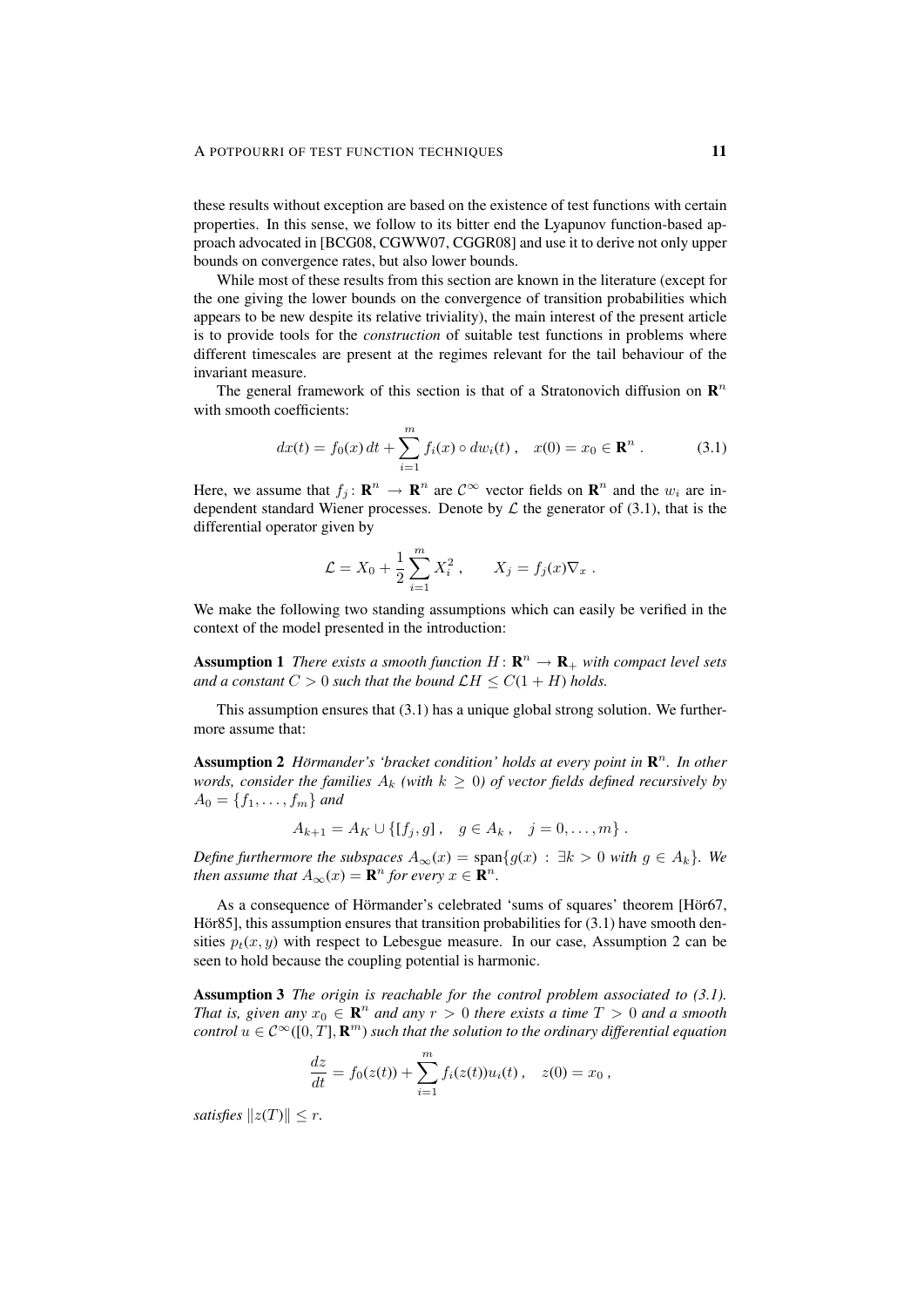The fact that Assumption 3 also holds in our case is an immediate consequence of the results in [EPR99a, Hai05]. Assumptions 2 and 3 taken together imply that:

- 1. The operator  $\mathcal L$  satisfies a strong maximum principle in the following sense. Let  $D \subset \mathbb{R}^n$  be a compact domain with smooth boundary such that  $0 \notin D$ . Let furthermore  $u \in C^2(D)$  be such that  $\mathcal{L}u(x) \leq 0$  for x in the interior of D and  $u(x) \geq 0$  for  $x \in \partial D$ . Then, one has  $u(x) \geq 0$  for all  $x \in D$ , see [Bon69, Theorem 3.2].
- 2. The Markov semigroup associated to (3.1) admits at most one invariant probability measure [DPZ96]. Furthermore, if such an invariant measure exists, then it has a smooth density with respect to Lebesgue measure.

#### 3.1 Integrability properties of the invariant measure

We are going to use throughout the following criterion for the existence of an invariant measure with certain integrability properties:

Theorem 3.1 *Consider the diffusion (3.1) and let Assumptions 2 and 3 hold. If there exists a*  $\mathcal{C}^2$  *function*  $V: \mathbf{R}^n \to [1, \infty)$  *such that*  $\limsup_{|x| \to \infty} \mathcal{L}V(x) < 0$ *, then there exists a unique invariant probability measure*  $\mu_*$  *for (3.1). Furthermore,*  $|\mathcal{L}V|$  *is integrable against*  $\mu$ <sup>\*</sup> *and*  $\int$   $\mathcal{L}V(x)\mu$ <sup>\*</sup> $(dx) = 0$ *.* 

*Proof.* The proof is a continuous-time version of the results in [MT93, Chapter 14]. See also for example [HM08a].  $\Box$ 

The condition given in Theorem 3.1 is actually an if and only if condition, but the other implication does not appear at first sight to be directly useful. However, it is possible to combine the strong maximum principle with a Lyapunov-type criterion to rule out in certain cases the existence of a function  $V$  as in Theorem 3.1. This is the content of the next theorem which provides a constructive criterion for the nonexistence of an invariant probability measure with certain integrability properties:

Theorem 3.2 *Consider the diffusion (3.1) and let Assumptions 1, 2 and 3 hold. Let* furthermore  $F \colon \mathbf{R}^n \to [1,\infty)$  be a continuous weight function. Assume that there exist  $two C<sup>2</sup>$  functions  $W_1$  and  $W_2$  such that:

- *The function*  $W_1$  *grows in some direction, that is*  $\limsup_{|x| \to \infty} W_1(x) = \infty$ *.*
- *There exists*  $R > 0$  *such that*  $W_2(x) > 0$  *for*  $|x| > R$ *.*
- *The function*  $W_2$  *is substantially larger than*  $W_1$  *in the sense that there exists a positive function* H *with*  $\lim_{|x| \to \infty} H(x) = +\infty$  *and such that*

$$
\limsup_{R\to\infty}\frac{\sup_{H(x)=R}W_1(x)}{\inf_{H(x)=R}W_2(x)}=0.
$$

• *There exists*  $R > 0$  *such that*  $\mathcal{L}W_1(x) > 0$  *and*  $\mathcal{L}W_2(x) \leq F(x)$  *for*  $|x| > R$ *.* 

*Then the Markov process generated by solutions to (3.1) does not admit any invariant measure*  $\mu$ <sub>*x</sub> such that*  $\int F(x) \mu$ <sub>*x*</sub>(dx) <  $\infty$ *.*</sub>

*Proof.* The existence of an invariant measure that integrates  $F$  is equivalent to the existence of a positive  $\mathcal{C}^2$  function V such that  $\mathcal{L}V \leq -F$  outside of some compact set [MT93, Chapter 14]. The proof of the claim is then a straightforward extension of the proof given for the case  $F \equiv 1$  by Wonham in [Won66].  $\Box$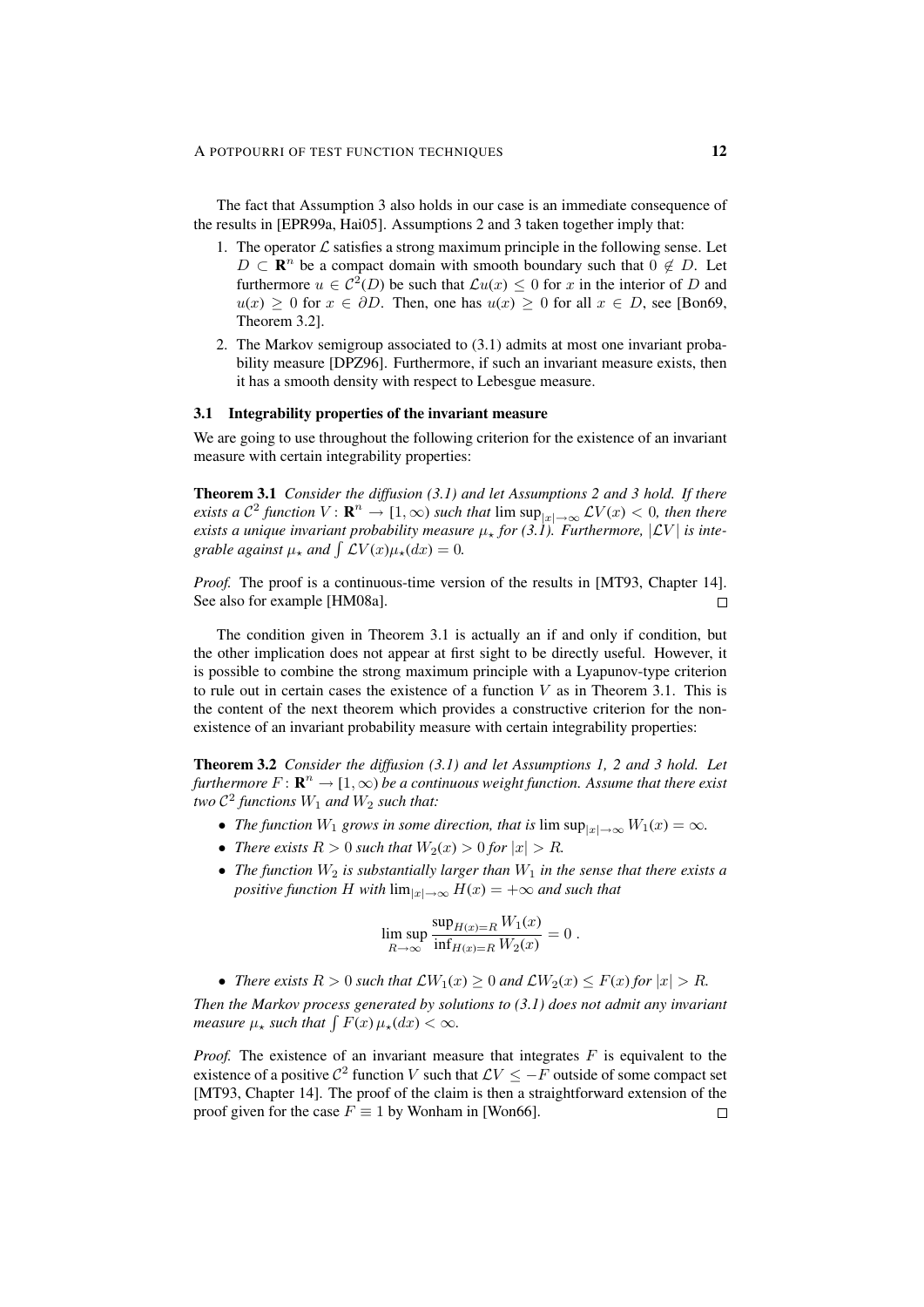**Remark 3.3** If one is able to choose  $F \equiv 1$  in Theorem 3.2, then its conclusion is that the system under consideration does not admit any invariant probability measure.

#### 3.2 Convergence speed toward the invariant measure: upper bounds

We still assume in this section that we are in the same setting as previously and that Assumptions 2–3 hold. The strongest kind of convergence result that one can hope to obtain is exponential convergence toward a unique invariant measure. In order to formulate a result of this type, given a positive function  $V$ , we define a weighted norm on measurable functions by

$$
\|\varphi\|_V = \sup_{x \in \mathbf{R}^n} \frac{|\varphi(x)|}{1 + V(x)}.
$$

We denote the corresponding Banach space by  $\mathcal{B}_b(\mathbf{R}^n; V)$ . Furthermore, given a Markov semigroup  $P_t$  over  $\mathbf{R}^n$ , we say that  $P_t$  has a *spectral gap* in  $\mathcal{B}_b(\mathbf{R}^n; V)$  if there exists a probability measure  $\mu_{\star}$  on  $\mathbf{R}^n$  and constants C and  $\gamma > 0$  such that the bound

$$
\|\mathcal{P}_t\varphi-\mu_\star(\varphi)\|_V\leq Ce^{-\gamma t}\|\varphi-\mu_\star(V)\|_V,
$$

holds for every  $\varphi \in \mathcal{B}_b(\mathbf{R}^n; V)$ . We will also say that a  $\mathcal{C}^2$  function  $V: \mathbf{R}^n \to \mathbf{R}_+$  is a Lyapunov function for (3.1) if  $\lim_{|x|\to\infty} V(x) = \infty$  and there exists a strictly positive constant c such that

$$
\mathcal{L}V\leq-cV,
$$

holds outside of some compact set.

With this notation, we have the following version of Harris' theorem [MT93] (see also [HM08b] for an elementary proof):

Theorem 3.4 *Consider the diffusion (3.1) and let Assumptions 2 and 3 hold. If there exists a Lyapunov function* V for (3.1), then  $P_t$  admits a spectral gap in  $\mathcal{B}_b(\mathbf{R}^n; V)$ . In particular, (3.1) admits a unique invariant measure  $\mu_{\star}$ ,  $\int V d\mu_{\star} < \infty$ , and conver*gence of transition probabilities towards*  $\mu_*$  *is exponential with prefactor* V.

However, there are situations where exponential convergence does simply not take place. In such situations, one cannot hope to be able to find a Lyapunov function as above, but it is still possible in general to find a  $\varphi$ -Lyapunov function V in the following sense. Given a function  $\varphi \colon \mathbf{R}_+ \to \mathbf{R}_+$ , we say that a  $\mathcal{C}^2$  function  $V \colon \mathbf{R}^n \to \mathbf{R}_+$  is a  $\varphi$ -Lyapunov function if the bound

$$
\mathcal{L}V\leq -\varphi(V)\,,
$$

holds outside of some compact set and if  $\lim_{|x| \to \infty} V(x) = \infty$ . If such a  $\varphi$ -Lyapunov function exists, upper bounds on convergence rates toward the invariant measure can be obtained by applying the following criterion from [DFG06, BCG08] (see also [FR05]):

Theorem 3.5 *Consider the diffusion (3.1) and let Assumptions 2 and 3 hold. Assume that there exists a*  $\varphi$ -Lyapunov function V for (3.1), where  $\varphi$  is some increasing smooth *concave function that is strictly sublinear. Then (3.1) admits a unique invariant measure*  $\mu_{\star}$  and there exists a positive constant c such that for all  $x \in \mathbb{R}^n$ , the bound

$$
\|\mathcal{P}_t(x,\cdot)-\mu_\star\|_{\text{TV}} \le cV(x)\psi(t),
$$

*holds, where*  $\psi(t) = 1/(\varphi \circ H_{\varphi}^{-1})(t)$  *and*  $H_{\varphi}(t) = \int_{1}^{t} (1/\varphi(s)) ds$ .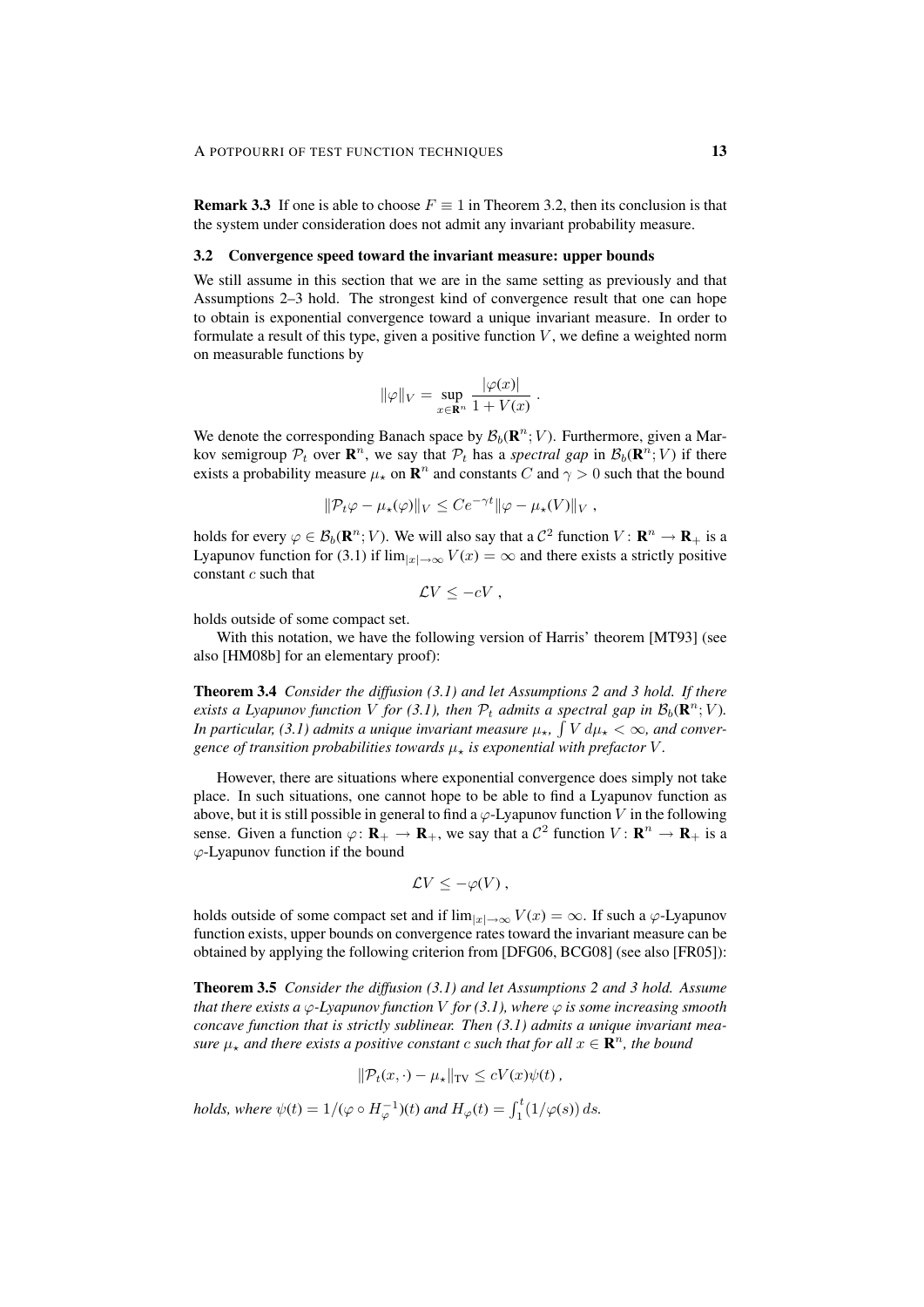#### 3.3 Convergence speed toward the invariant measure: lower bounds

In order to obtain lower bounds on the rate of convergence towards the invariant measure  $\mu_{\star}$ , we are going to make use of the following mechanism. Suppose that we know of some function  $G$  that on the one hand it has very heavy (non-integrable) tails under the invariant measure of some Markov process but, on the other hand, its moments do not grow to fast. Then, this should give a lower bound on the speed of convergence towards the invariant measure since the moment bounds prevent the process from exploring its heavy tails too quickly. This is made precise by the following elementary result:

**Theorem 3.6** Let  $X_t$  be a Markov process on a Polish space  $X$  with invariant measure  $\mu_*$  *and let*  $G: \mathcal{X} \to [1, \infty)$  *be such that:* 

- *There exists a function*  $f : [1, \infty) \to [0, 1]$  *such that the function* Id  $\cdot f : y \mapsto$  $y f(y)$  *is increasing to infinity and such that*  $\mu_{\star}(G \ge y) \ge f(y)$  *for every*  $y \ge 1$ *.*
- *There exists a function*  $g: \mathcal{X} \times \mathbf{R}_{+} \to [1, \infty)$  *increasing in its second argument and such that*  $\mathbf{E}(G(X_t) | X_0 = x_0) \leq g(x_0, t)$ *.*

*Then, one has the bound*

$$
\|\mu_{t_n} - \mu_{\star}\|_{\text{TV}} \ge \frac{1}{2} f((\text{Id} \cdot f)^{-1}(2g(x_0, t_n))) \,, \tag{3.2}
$$

*where*  $\mu_t$  *is the law of*  $X_t$  *with initial condition*  $x_0 \in \mathcal{X}$ *.* 

*Proof.* It follows from the definition of the total variation distance and from Chebyshev's inequality that, for every  $t \geq 0$  and every  $y \geq 1$ , one has the lower bound

$$
\|\mu_t - \mu_{\star}\|_{\text{TV}} \ge \mu_{\star}(G(x) \ge y) - \mu_t(G(x) \ge y) \ge f(y) - \frac{g(x_0, t)}{y}
$$

Choosing y to be the unique solution to the equation  $y f(y) = 2g(x_0, t)$ , the result follows.  $\Box$ 

The problem is that in our case, we do not in general have sufficiently good information on the tail behaviour of  $\mu_{\star}$  to be able to apply Theorem 3.6 as it stands. However, it follows immediately from the proof that the bound (3.2) still holds for a subsequence of times  $t_n$  converging to  $\infty$ , provided that the bound  $\mu_*(G \geq y_n) \geq f(y_n)$  holds for a sequence  $y_n$  converging to infinity. This observation allows to obtain the following corollary that is of more use to us:

**Corollary 3.7** Let  $X_t$  be a Markov process on a Polish space X with invariant measure  $\mu_\star$  and let  $W\colon{\mathcal X}\to[1,\infty)$  be such that  $\int W(x)\,\mu_\star(dx)=\infty$ . Assume that there exist  $F: [1, \infty) \to \mathbf{R}$  and  $h: [1, \infty) \to \mathbf{R}$  such that:

- *h* is decreasing and  $\int_1^{\infty} h(s) ds < \infty$ .
- $F \cdot h$  *is increasing and*  $\lim_{s \to \infty} F(s)h(s) = \infty$ *.*
- *There exists a function*  $g: \mathcal{X} \times \mathbf{R}_{+} \to \mathbf{R}_{+}$  *increasing in its second argument and such that*  $\mathbf{E}((F \circ W)(X_t) | X_0 = x_0) \leq g(x_0, t)$ *.*

*Then, for every*  $x_0 \in \mathcal{X}$ *, there exists a sequence of times*  $t_n$  *increasing to infinity such that the bound*

$$
\|\mu_{t_n} - \mu_{\star}\|_{\text{TV}} \ge h((F \cdot h)^{-1}(g(x_0, t_n)))
$$

*holds, where*  $\mu_t$  *is the law of*  $X_t$  *with initial condition*  $x_0 \in \mathcal{X}$ *.* 

.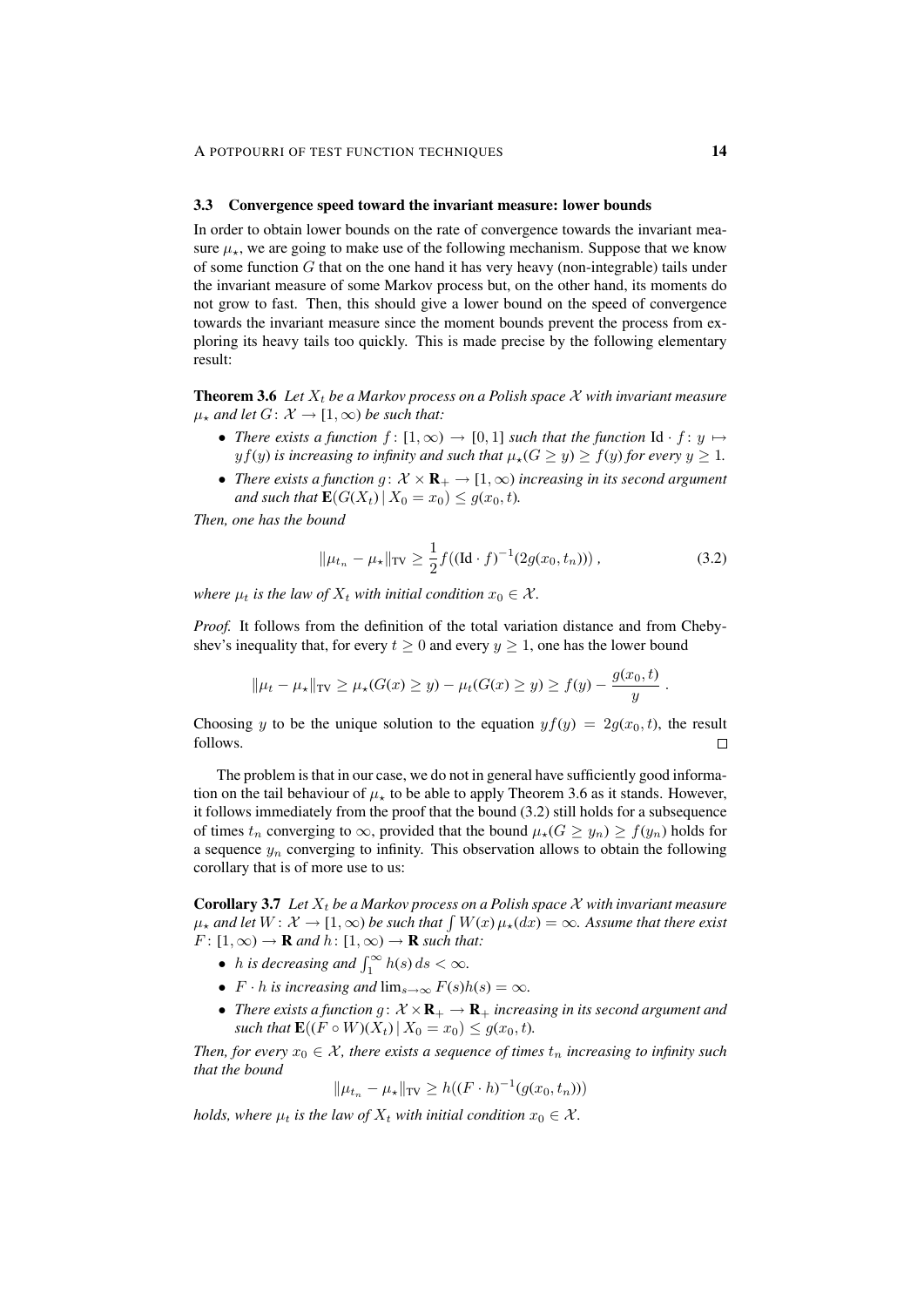*Proof.* Since  $\int W(x) \mu_*(dx) = \infty$ , there exists a sequence  $w_n$  increasing to infinity such that  $\mu_*(W(x) \geq w_n) \geq 2h(w_n)$ , for otherwise we would have the bound

$$
\int W(x)\,\mu_{\star}(dx) = 1 + \int_1^{\infty} \mu_{\star}(W(x) \ge w) \, dw \le 1 + 2 \int_1^{\infty} h(w) \, dw < \infty \,,
$$

thus leading to a contradiction. Applying Theorem 3.6 with  $G = F \circ W$  and  $f =$  $2h \circ F^{-1}$  concludes the proof.  $\Box$ 

## 4 Existence and non-existence of an invariant probability measure

#### 4.1 Non-existence of an invariant measure

The aim of this section is to show that (1.2) does not admit any invariant probability measure if  $k > 2$  or  $k = 2$  and  $T_{\infty} > \alpha^2 \hat{C}$ . Note first that one has an upper bound on the evolution of the total energy of the system given by

$$
\mathcal{L}H = \gamma T + \gamma T_{\infty} - \gamma p_0^2,
$$

which suggests that H is a natural choice for the function  $W_2$  in Wonham's criterion for the non-existence of an invariant probability measure.

It therefore remains to find a function  $W_1$  that grows to infinity in some direction (not necessarily all), that is dominated by the energy in the sense that

$$
\lim_{E \to \infty} \frac{1}{E} \sup_{H(p,q)=E} W_1(p,q) = 0 , \qquad (4.1)
$$

and such that  $\mathcal{L}W_1 \geq 0$  outside of some compact region  $\mathcal{K}$ .

In order to construct  $W_1$ , we use some of the ideas introduced in [HM08a]. The technique used there was to make a change of variables such that, in the new variables, the motion of the 'fast' oscillator decouples from that of the 'slow oscillator'. In the situation at hand, we wish to show that the energy of the second oscillator grows, so that the relevant regime is the one where that energy is very high.

One is then tempted to set

$$
W_1 = H^{-\zeta}(H - \mathcal{H}_0), \qquad (4.2)
$$

for some (typically small) exponent  $\zeta \in (0, 1)$ , where  $\mathcal{H}_0$  is a multiple of the energy of the first oscillator, expressed in the 'right' set of variables. In order to compute  $\mathcal{L}W_1$ , we make use of the following 'chain rule' for  $\mathcal{L}$ :

$$
\mathcal{L}(f \circ g) = (\partial_i f \circ g)\mathcal{L}g_i + (\partial_{ij}^2 f \circ g)\Gamma(g_i, g_j) , \qquad (4.3)
$$

(summation over repeated indices is implied), where we defined the 'carre du champ' ´ operator

$$
\Gamma(g_i, g_j) = \gamma T \partial_{p_0} g_i \partial_{p_0} g_j + \gamma T_{\infty} \partial_{p_1} g_i \partial_{p_1} g_j.
$$

(Note that it differs by a factor two from the usual definition in order to keep expressions as compact as possible.) This allows us to obtain the identity

$$
\mathcal{L}W_1 = H^{-\zeta}(\gamma T + \gamma T_{\infty} - \gamma p_0^2 - \mathcal{L}H_0) \n- \gamma \zeta H^{-\zeta - 1}(H - \mathcal{H}_0)(T + T_{\infty} - p_0^2) \n- 2\gamma \zeta H^{-\zeta - 1}(T p_0 (p_0 - \partial_{p_0} \mathcal{H}_0) + T_{\infty} p_1 (p_1 - \partial_{p_1} \mathcal{H}_0)) \n+ \gamma \zeta(\zeta + 1)H^{-\zeta - 2}(H - \mathcal{H}_0)(T p_0^2 + T_{\infty} p_1^2).
$$
\n(4.4)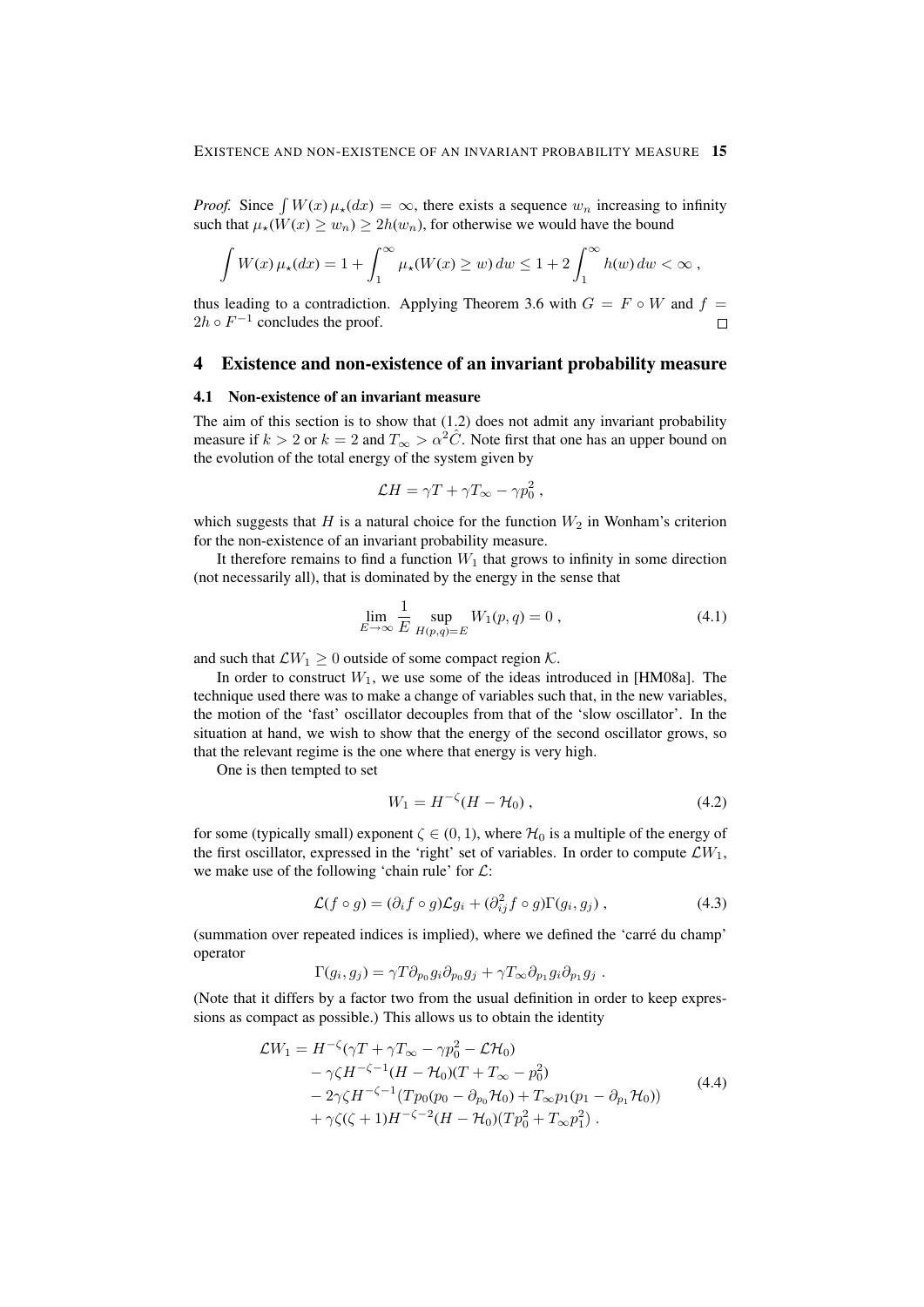Following our heuristic calculation in Section 2.1, we expect that at high energies, one has  $\mathcal{LH}_0 \approx \gamma T - \gamma \tilde{p}_0^2$ , were  $\tilde{p}_0$  denotes the correct variable in which to express the motion of the oscillator. One would then like to first choose our compact set  $K$ sufficiently large so that the expression on the first line of (4.4) is larger than  $\delta H^{-\zeta}(1+\zeta)$  $p_0^2$ ) for some  $\delta > 0$ . Then, by choosing  $\zeta$  sufficiently close to zero, one would like to make the remaining terms sufficiently small so that  $\mathcal{L}W_1 > 0$  outside of a compact set. This is made precise by the following lemma:

**Lemma 4.1** If there exist a  $C^2$  function  $H_0: \mathbf{R}^4 \to \mathbf{R}$  and strictly positive constants c *and* C *such that, outside of some compact subset of* R 4 *, it satisfies the bounds*

$$
\mathcal{LH}_0 \leq \gamma (T + T_{\infty} - p_0^2) - c(1 + p_0^2), \quad |\mathcal{H}_0| + |\partial_{p_0} \mathcal{H}_0|^2 + |\partial_{p_1} \mathcal{H}_0|^2 \leq CH
$$

*and such that furthermore*

$$
\limsup_{E \to \infty} \frac{1}{E} \inf_{H(x) = E} \mathcal{H}_0(x) < 1 \,, \tag{4.5}
$$

*then (1.2) admits no invariant probability measure.*

*Proof.* Setting  $W_1$  as in (4.2), we see from (4.4) and the assumptions on  $\mathcal{H}_0$  that there exists a constant  $C > 0$  independent of  $\zeta \in (0, 1)$  such that the bound

$$
\mathcal{L}W_1 \ge cH^{-\zeta}(1+p_0^2) - \zeta CH^{-\zeta}(1+p_0^2)
$$

holds outside of some compact set. Choosing  $\zeta < c/C$ , it follows that  $\mathcal{L}W_1 > 0$ outside of some compact subset of  $\mathbb{R}^4$ . Assumption (4.5) makes sure that  $W_1$  grows to  $+\infty$  in some direction and rules out the trivial choice  $\mathcal{H}_0 \propto H$ . Since it follows furthermore from the assumptions that  $W_1 \leq CH^{1-\zeta}$ , (4.1) holds so that the assumptions of Wonham's criterion are satisfied.

The remainder of this section is devoted to the construction of such a function  $\mathcal{H}_0$ , thus giving rise to the following result:

**Theorem 4.2** *There exists a constant*  $\hat{C}$  *such that, if either*  $k > 2$ *, or*  $k = 2$  *and*  $T_{\infty} > \alpha^2 \hat{C}$ , the model (1.2) admits no invariant probability measure.

**Remark 4.3** As will be seen from the construction, the constant  $\hat{C}$  is really equal to the constant  $\langle \Phi_p^2 \rangle$  from Section 2.1.

*Proof.* As in [HM08a], we define the Hamiltonian

$$
H_f(P,Q) = \frac{P^2}{2} + \frac{|Q|^{2k}}{2k}
$$

of a 'free' oscillator on  $\mathbb{R}^2$  and its generator

$$
\mathcal{L}_0 = P \partial_Q - Q|Q|^{2k-1} \partial_P. \tag{4.6}
$$

These definitions will be used for all of the remainder of this article, except for Section 7. The variables  $(P, Q)$  should be thought of as 'dummy variables' that will be replaced by for example  $(p_1, q_1)$  or  $(p_0, q_0)$  when needed.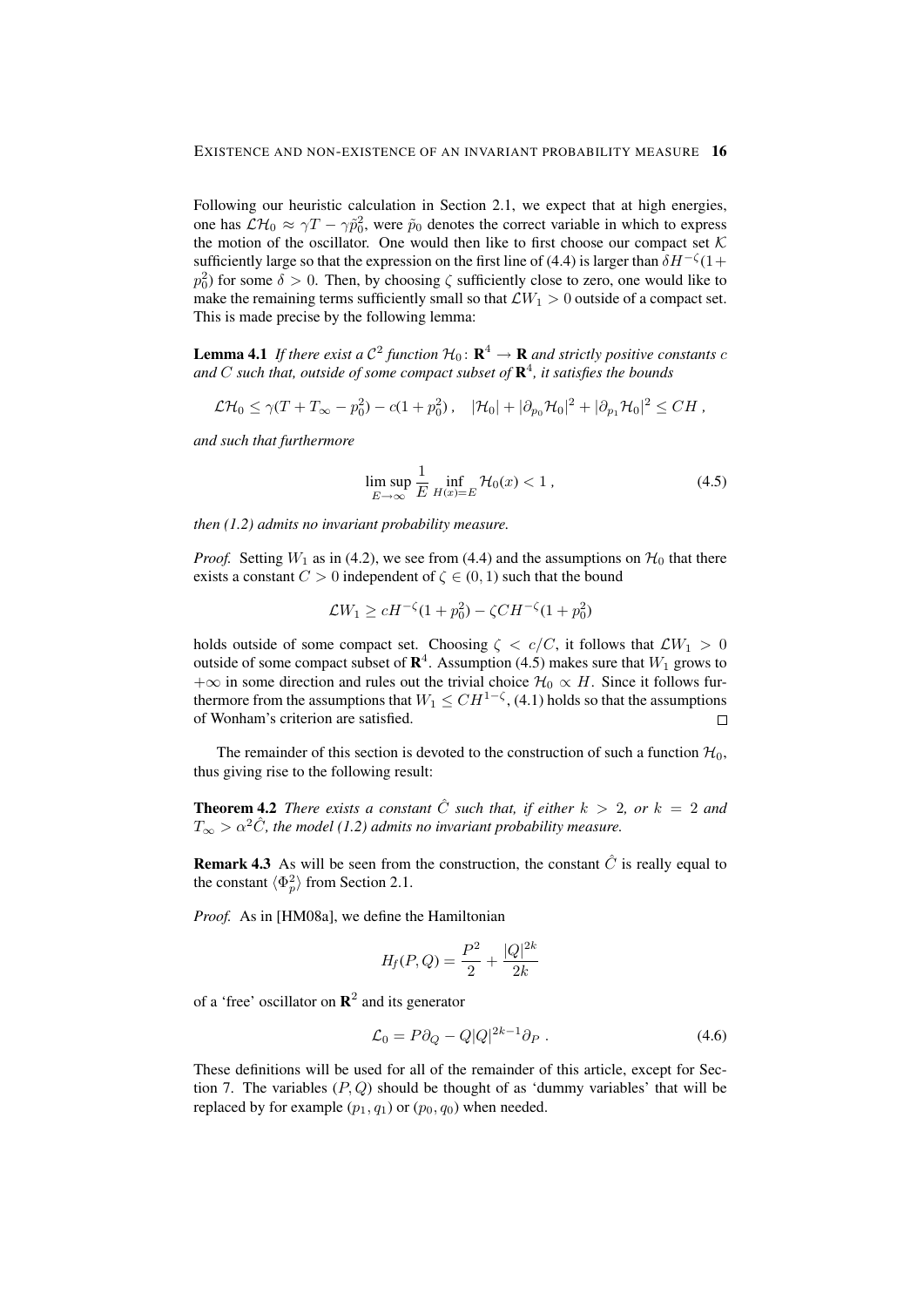We also define  $\Phi$  as the unique centred<sup>1</sup> solution to the Poisson equation

$$
\mathcal{L}_0 \Phi = Q - \mathcal{R}(P, Q) ,
$$

where  $\mathcal{R} \colon \mathbf{R}^2 \to \mathbf{R}$  is a smooth function averaging out to zero on level sets of  $H_f$ , and such that  $\mathcal{R} = 0$  outside of a compact set and  $\mathcal{R} = Q$  inside an open set containing the origin. The reason for introducing the correction term  $R$  is so that the function  $\Phi$ is smooth everywhere including the origin, which would not be the case otherwise. It follows from [HM08a, Prop. 3.7] that  $\Phi$  scales like  $H_f^{\frac{1}{k}-\frac{1}{2}}$  in the sense that, outside a compact set, it can be written as  $\Phi = H_f^{\frac{1}{k} - \frac{1}{2}} \Phi_0(\omega)$ , where  $\omega$  is the angle variable conjugate to  $H_f$ .

Inspired by the formal calculation from Section 2.1, we then define  $\tilde{p}_0 = p_0$  –  $\alpha \Phi(p_1, q_1)$ , so that the equations of motion for the first oscillator turn into

$$
dq_0 = \tilde{p}_0 dt + \alpha \Phi dt
$$
\n
$$
d\tilde{p}_0 = -q_0|q_0|^{2k-2} dt - \alpha q_0 dt - \gamma p_0 dt + \sqrt{2\gamma T} dw_0(t)
$$
\n
$$
+ \alpha \mathcal{R} dt - \alpha^2 (q_0 - q_1) \partial_P \Phi dt - \alpha \sqrt{2\gamma T_{\infty}} \partial_P \Phi dw_1(t) - \alpha \gamma T_{\infty} \partial_P^2 \Phi dt
$$
\n
$$
+ \alpha R'_1(q_1) \partial_P \Phi dt - R'_1(q_0) dt.
$$
\n(4.7)

Here, we omitted the argument  $(p_1, q_1)$  from  $\Phi$ , its partial derivatives, and  $\mathcal R$  in order to make the expressions shorter. Setting

$$
\tilde{H}_0 = \frac{\tilde{p}_0^2}{2} + V_{\text{eff}}(q_0) + \theta \tilde{p}_0 q_0 , \qquad V_{\text{eff}}(q) = V_1(q) + \alpha \frac{q^2}{2} , \qquad (4.8)
$$

we obtain the following identity:

$$
\mathcal{L}\tilde{H}_0 = \gamma T - (\gamma - \theta)p_0^2 - \theta|q_0|^{2k} - \alpha\theta|q_0|^2 - \gamma\theta p_0 q_0 \n+ \alpha^2(\gamma - \theta)\Phi^2 + \alpha(\gamma - \theta)\Phi\tilde{p}_0 + \alpha\Phi V_{eff}^{\prime}(q_0) \n+ \alpha\tilde{p}_0\mathcal{R} - \alpha^2\tilde{p}_0(q_0 - q_1)\partial_P\Phi - \alpha\gamma T_{\infty}\tilde{p}_0\partial_P^2\Phi + \alpha^2\gamma T_{\infty}(\partial_P\Phi)^2 \n+ \theta q_0(\alpha\mathcal{R} - \alpha^2(q_0 - q_1)\partial_P\Phi - \alpha\gamma T_{\infty}\partial_P^2\Phi) \n+ (\tilde{p}_0 + \theta q_0)\alpha R'_1(q_1)\partial_P\Phi
$$
\n(4.9)

All the terms on lines 3 to 5 (and also the terms on line 2 provided that  $k > 2$ ) are of the form  $f(p_0, q_0)g(p_1, q_1)$  with g a function going to 0 at infinity and f a function such that  $f(p_0, q_0)/H_f(p_0, q_0)$  goes to 0 at infinity. It follows that, for every  $\varepsilon > 0$ , there exists a compact set  $K_{\varepsilon} \subset \mathbf{R}^4$  such that, outside of  $K_{\varepsilon}$ , one has the inequality

$$
\mathcal{L}\tilde{H}_0 \leq \gamma T - \gamma p_0^2 + \varepsilon + \left(\theta + \frac{\theta \gamma^2}{4\alpha} + \varepsilon\right) p_0^2 - (\theta - \varepsilon)|q_0|^{2k} \n+ \alpha^2 (\gamma - \theta) \Phi^2 + \alpha (\gamma - \theta) \Phi \tilde{p}_0 + \alpha \Phi V_{\text{eff}}'(q_0).
$$
\n(4.10)

Here, we also used the fact that  $\gamma \theta p_0 q_0 \le \alpha \theta |q_0|^2 + \frac{\gamma^2 \theta}{4\alpha} p_0^2$ . If  $k > 2$ , then the function Φ also converges to 0 at infinity, so that the bound

$$
\mathcal{L}\widetilde{H}_0 \leq \gamma T - \gamma p_0^2 + \varepsilon + \left(\theta + \frac{\theta \gamma^2}{4\alpha} + \varepsilon\right) p_0^2 - (\theta - \varepsilon)|q_0|^{2k},
$$

<sup>&</sup>lt;sup>1</sup>We say that a function on  $\mathbb{R}^2$  is centred if it averages to 0 along orbits of the Hamiltonian system with Hamiltonian  $H_f$ .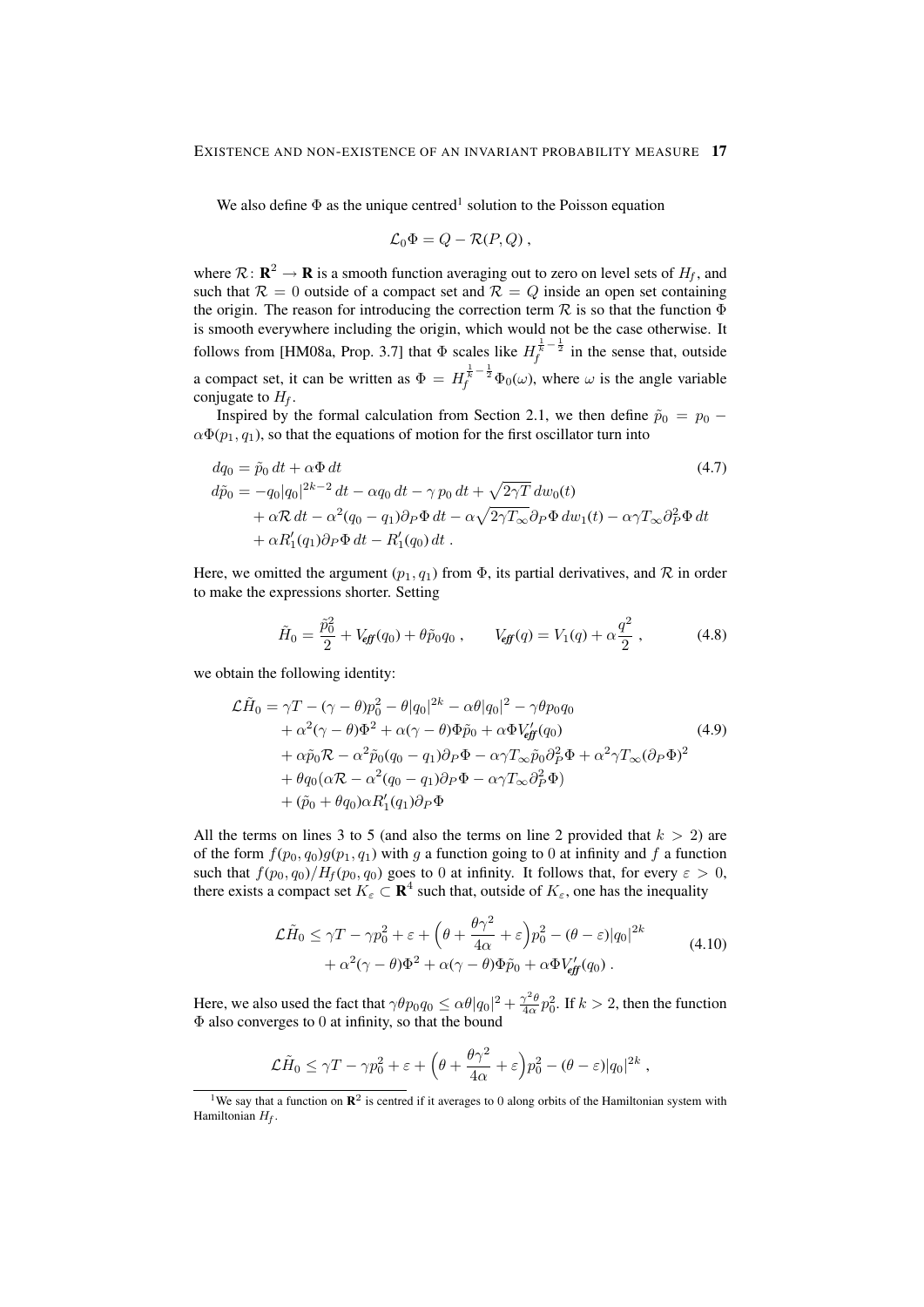holds outside of a sufficiently large compact set. It follows that the conditions of Lemma 4.1 are satisfied by  $\mathcal{H}_0 = (1 + \delta)\tilde{H}_0$  for  $\delta > 0$  sufficiently small whenever  $T_{\infty} > 0$ , provided that one also chooses both  $\theta$  and  $\varepsilon$  sufficiently small.

The case  $k = 2$  is slightly more subtle and we assume that  $k = 2$  for the remainder of this proof. In particular, this implies that  $\Phi$  scales like a constant outside of some compact set. This suggests that the term  $\Phi^2$  should average out to a constant, whereas the terms  $\Phi \tilde{p}_0$  and  $\Phi V_{\text{eff}}'(q_0)$  should average out to zero, modulo some lower-order corrections. It turns out that these corrections will have the unfortunate property that they grow faster than  $H_f$  in the  $(p_0, q_0)$  variables. On the other hand, we notice that both  $\tilde{p}_0$  and  $V_{\text{eff}}'(q_0)$  do grow slower than  $H_f$  at infinity. As a consequence, it is sufficient to compensate these terms for 'low' values of  $(p_0, q_0)$ .

Before giving the precise expression for a function  $H_0$  that satisfies the assumptions of Lemma 4.1 for the case  $k = 2$ , we make some preliminary calculations. We denote by  $\psi: \mathbf{R} \to \mathbf{R}_+$  a smooth decreasing 'cutoff function' such that  $\psi(x) = 1$  for  $x \le 1$ and  $\psi(x) = 0$  for  $x \ge 2$ . Given a positive constant E, we also set

$$
\psi_E(\tilde{p}_0, q_0) = \psi\left(\frac{H_f(\tilde{p}_0, q_0)}{E}\right), \qquad \psi_E' = \frac{1}{E} \psi'\left(\frac{H_f}{E}\right), \qquad \psi_E'' = \frac{1}{E^2} \psi''\left(\frac{H_f}{E}\right).
$$

**Definition 4.4** We will say that a function  $f: \mathbf{R}_{+} \times \mathbf{R}^{4} \to \mathbf{R}$  is *negligible* if, for every  $\varepsilon > 0$ , there exists  $E_\varepsilon > 0$  and, for every  $E > E_\varepsilon$  there exists a compact set  $K_{E,\varepsilon} \Subset \mathbf{R}^4$ such that the bound  $|f(E; p, q)| \leq \varepsilon (1 + H_f(\tilde{p}_0, q_0))$  holds for every  $(p, q) \notin K_{E, \varepsilon}$ .

With this definition at hand, we introduce the notations

$$
f \lesssim g \,, \qquad f \sim g \,, \tag{4.11}
$$

to mean that there exists a negligible function h such that  $f \leq g + h$  or  $f = g + h$ respectively. With this notation, we can rewrite (4.10) as

$$
\mathcal{L}\tilde{H}_0 \lesssim \gamma T - \gamma_\theta p_0^2 - \theta |q_0|^{2k} + \alpha^2 (\gamma - \theta) \Phi^2 + f_\theta \Phi , \qquad (4.12)
$$

where we introduced the constant  $\gamma_{\theta} = \gamma - \theta(1 + \frac{\gamma^2}{4\alpha})$  $\frac{\gamma^2}{4\alpha}$ ) and the function  $f_\theta = \alpha(\gamma - \gamma)$  $\theta$ ) $\tilde{p}_0 + \alpha V_{\text{eff}}'(q_0)$ .

**Lemma 4.5** Let  $a, b \ge 0$  and let  $f, g: \mathbb{R}^2 \to \mathbb{R}$  be functions that scale like  $H_f^a$  and  $H_f^{-b}$  respectively. Then, the following functions are negligible:

- *i*)  $f(\tilde{p}_0, q_0)g(p_1, q_1)\psi_E(\tilde{p}_0, q_0)$ *, provided that*  $b > 0$ *.*
- *ii*)  $f(\tilde{p}_0, q_0)g(p_1, q_1)\psi'_E(\tilde{p}_0, q_0)$ , provided that  $b > 0$  or  $a < 2$ .
- *ii'*)  $f(\tilde{p}_0, q_0)g(p_1, q_1)(\psi_E'(\tilde{p}_0, q_0))^2$ , provided that  $b > 0$  or  $a < 3$ .
- *iii*)  $f(\tilde{p}_0, q_0)g(p_1, q_1)\psi''_E(\tilde{p}_0, q_0)$ , provided that  $b > 0$  or  $a < 3$ .
- *iv*)  $f(\tilde{p}_0, q_0)g(p_1, q_1)(1 \psi_E(\tilde{p}_0, q_0))$ *, provided that*  $a < 1$ *.*

*Proof.* We assume without loss of generality that the bounds  $f(p,q) \leq 1 \vee H_f^a(p,q)$ and  $g(p,q) \leq 1 \wedge H_f^{-b}(p,q)$  hold for every  $(p,q) \in \mathbf{R}^2$ .

In the case i), we take  $E_{\varepsilon} = 1$  and choose for  $K_{E,\varepsilon}$  the set of points such that either  $H_f(\tilde{p}_0, q_0) \geq 2E$ , in which case the expression vanishes, or  $H_f(p_1, q_1) \geq$  $(2E)^{a/b} \varepsilon^{-1/b}$  in which case the expression is smaller than  $\varepsilon$ .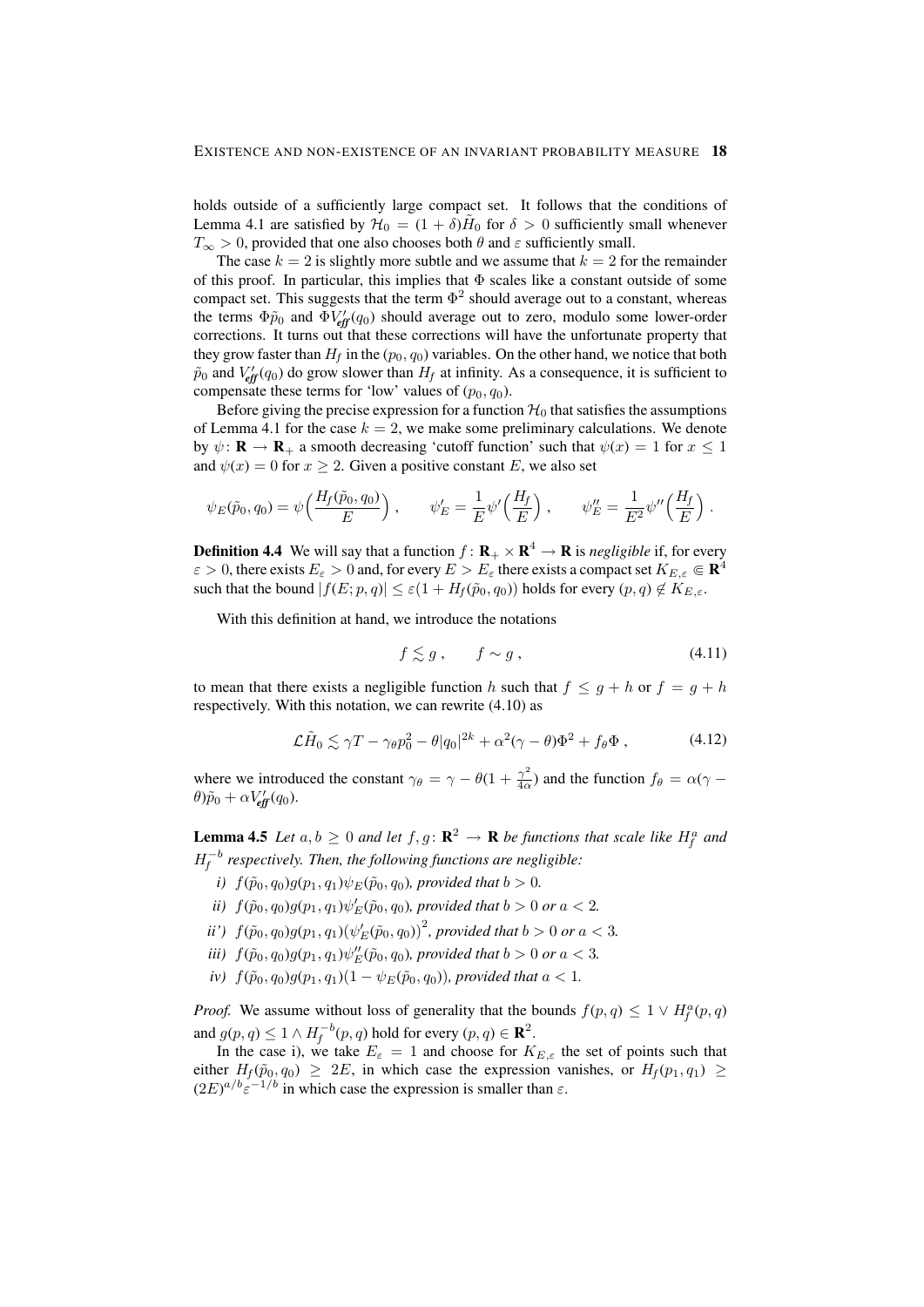The case ii) with  $b > 0$  follows exactly like the case i), so we consider the case  $a < 2$  and  $b = 0$ . Since  $\psi_E' = 0$  if  $H_f(\tilde{p}_0, q_0) \ge 2E$  and is smaller than  $1/E$ otherwise, we have the bounds

$$
|f(\tilde{p}_0, q_0)g(p_1, q_1)\psi'_E(\tilde{p}_0, q_0)| \le (1 + H_f(\tilde{p}_0, q_0))E^{(0 \vee a - 1) - 1}
$$

.

Since the exponent of  $E$  appearing in this expression is negative provided that  $a < 2$ , this is shown to be negligible by choosing  $E_{\varepsilon}$  sufficiently large and setting  $K_{E,\varepsilon} = \phi$ . Cases ii') and iii) follow in a nearly identical manner.

In the case iv), we use the fact that since  $a < 1$ , for fixed  $\varepsilon > 0$ , we can find a constant  $C_\varepsilon$  such that  $|f(\tilde{p}_0, q_0)| \leq \frac{\varepsilon}{2} H_f(\tilde{p}_0, q_0) + C_\varepsilon$ . We then set  $E_\varepsilon = 2C_\varepsilon/\varepsilon$ , so that  $H_f(\tilde{p}_0, q_0) \ge E_{\varepsilon}$  implies  $H_f(\tilde{p}_0, q_0) \ge \frac{2C_{\varepsilon}}{\varepsilon}$ . Since g is bounded by 1 by assumption and since  $1 - \psi_E$  vanishes for  $H_f(\tilde{p}_0, q_0) \leq E$ , it follows that the expression iv) is uniformly bounded by  $\varepsilon H_f(\tilde{p}_0, q_0)$  for  $E \geq E_{\varepsilon}$ .  $\Box$ 

**Remark 4.6** In the case where both  $b > 0$  and  $a < 1$ , the function  $f(\tilde{p}_0, q_0)g(p_1, q_1)$ is negligible, which can be seen from cases i) and ii) above.

Corollary 4.7 *In the setting of Lemma 4.5, the following functions are negligible:*

- *v*)  $f(\tilde{p}_0, q_0)g(p_1, q_1)\partial_{p_0}\psi_E(\tilde{p}_0, q_0)$  *provided that*  $b > 0$  *or*  $a < 3/2$ *.*
- *vi*)  $f(\tilde{p}_0, q_0)g(p_1, q_1)\partial_{p_1}\psi_E(\tilde{p}_0, q_0)$
- *vii*)  $f(\tilde{p}_0, q_0)g(p_1, q_1)\mathcal{L}\psi_E(\tilde{p}_0, q_0)$  *provided that*  $b > \frac{1}{2} \frac{1}{k}$  *or*  $b = \frac{1}{2} \frac{1}{k}$  *and*  $a < 1$ *.*

*Proof.* We can write

$$
f(\tilde{p}_0, q_0)g(p_1, q_1)\partial_{p_0}\psi_E(\tilde{p}_0, q_0) = \tilde{p}_0f(\tilde{p}_0, q_0)g(p_1, q_1)\psi'_E,
$$
  

$$
f(\tilde{p}_0, q_0)g(p_1, q_1)\partial_{p_1}\psi_E(\tilde{p}_0, q_0) = \tilde{p}_0f(\tilde{p}_0, q_0)g(p_1, q_1)\partial_P\Phi(p_1, q_1)\psi'_E,
$$

so that the first two cases can be reduced to case ii) of Lemma 4.5. For case vii), we use the fact that

$$
\mathcal{L}\psi_E = \psi_E' \mathcal{L}H_f + \gamma (T_0 + T_\infty (\partial_P \Phi)^2) \tilde{p}_0^2 \psi_E'', \qquad (4.13)
$$

and that  $\mathcal{L}H_f$  consists of terms that all scale like  $H_f^c(\tilde{p}_0, q_0)H_f^d(p_1, q_1)$  with  $c \le 1$  and  $d \leq \frac{1}{k} - \frac{1}{2}$  (see (4.9)) to reduce ourselves to cases ii) and iii) of Lemma 4.5.  $\Box$ 

Before we proceed with the proof of Theorem 4.2, we state two further preliminary results that will turn out to be useful also for the analysis of the case  $k \in (1, 2)$ :

**Lemma 4.8** Let  $k \in (1,2]$  and let  $f: \mathbb{R}^2 \to \mathbb{R}$  be a function that scales like  $H_f^a$  for *some*  $a \in \mathbf{R}$ *. Then, the function*  $g = \mathcal{L}(f(\tilde{p}_0, q_0))$  *consists of terms that are bounded by multiples of*  $H^c_f(\tilde{p}_0, q_0)H^d_f(p_1, q_1)$  *with either*  $c \le a+\frac{1}{2}-\frac{1}{2k}$  *and*  $d \le 0$  *or*  $c \le a-\frac{1}{2}$ *and*  $d \leq \frac{1}{k} - \frac{1}{2}$ *.* 

*Proof.* It follows from (4.7) that

$$
g = (-\alpha q_0 - \gamma(\tilde{p}_0 + \alpha \Phi) + \alpha \mathcal{R} - \alpha^2 (q_0 - q_1) \partial_P \Phi - \alpha \gamma T_{\infty} \partial_P^2 \Phi) \partial_P f + (\alpha R'_1(q_1) \partial_P \Phi - R'_1(q_0)) \partial_P f + \gamma (T + T_{\infty} (\partial_P \Phi)^2) \partial_P^2 f + (\tilde{p}_0 + \alpha \Phi) \partial_Q f - q_0 |q_0|^{2k-2} \partial_P f,
$$

from which the claim follows by simple powercounting.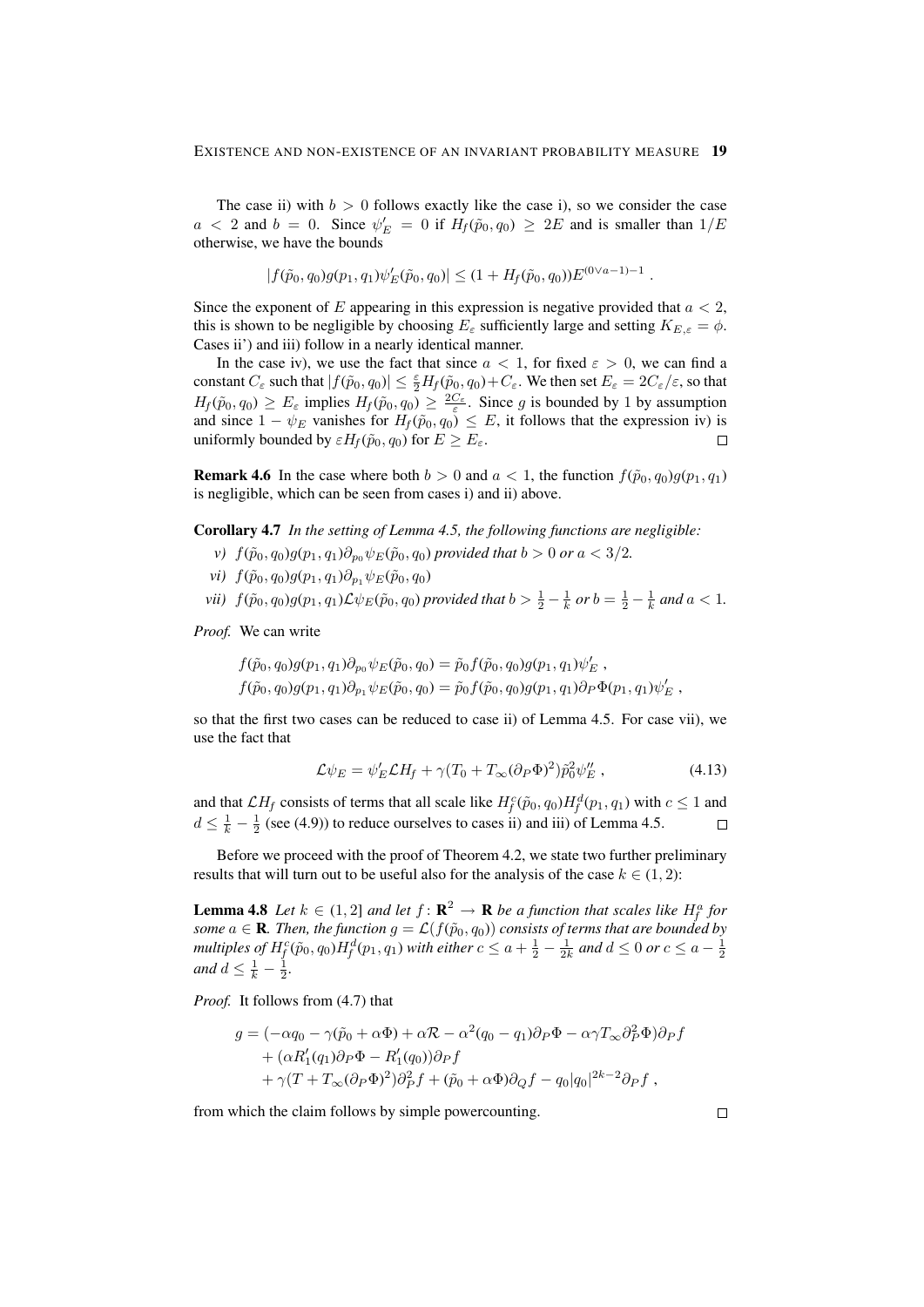**Lemma 4.9** Let  $k \in (1,2]$  and let  $f: \mathbb{R}^2 \to \mathbb{R}$  be a function that scales like  $H_f^{-b}$  for *some*  $b \in \mathbf{R}$ *. Then, the function*  $g = \mathcal{L}(f(p_1, q_1)) - (\mathcal{L}_0 f)(p_1, q_1)$  *consists of terms that* are bounded by multiples of  $H^c_f(\tilde p_0,q_0)H^d_f(p_1,q_1)$  with either  $c\leq \frac{1}{2k}$  and  $d\leq -b-\frac{1}{2}$ *or*  $c \le 0$  *and*  $d \le -b - \frac{1}{2} + \frac{1}{2k}$ *.* 

*Proof.* It follows from (1.2) that

$$
g = \alpha (q_0 - q_1) \partial_P f - R'_1(q_1) \partial_P f + \gamma T_\infty \partial_P^2 f , \qquad (4.14)
$$

 $\Box$ 

from which the claim follows.

We now return to the proof of Theorem 4.2. We define  $\Psi$  as the unique centred solution to the equation  $\mathcal{L}_0\Psi = \Phi$ . One can see in a similar way as before that  $\Psi$ scales like  $H_f^{-\frac{1}{4}}$ . Since  $\Phi$  scales like a constant, there exists some constant  $\hat{C}$  such that  $\Phi^2$  averages to  $\hat{C}$  outside a compact set. While the constant  $\hat{C}$  can not be expressed in simple terms, it is easy to compute it numerically:  $\hat{C} \approx 0.6354699^2$ .

In particular, there exists a function  $\mathcal{R}: \mathbf{R}_{+} \to \mathbf{R}_{+}$  with compact support and such that  $\Phi^2 - \hat{C} + \hat{\mathcal{R}}(H_f(P,Q))$  is centred. Denote by  $\Xi$  the centred solution to the equation

$$
\mathcal{L}_0 \Xi = \Phi^2 - \hat{C} + \hat{\mathcal{R}} (H_f(P, Q)), \qquad (4.15)
$$

so that  $\Xi$  scales like  $H_f^{-\frac{1}{4}}$ , just like  $\Psi$  does. With these definitions at hand, we set

$$
H_0 = \tilde{H}_0 - (\alpha^2(\gamma - \theta)\Xi(p_1, q_1) + f_{\theta}\Psi(p_1, q_1))\psi_E(\tilde{p}_0, q_0), \qquad (4.16)
$$

where we used the function  $f_\theta$  introduced in (4.12). Recalling that  $f_\theta$  consists of terms scaling like  $H_f^a(\tilde{p}_0, q_0)$  with  $a \leq \frac{3}{4}$ , we obtain from Lemmas 4.9 and 4.5 that

$$
f_{\theta} \mathcal{L}(\Psi(p_1,q_1)) \psi_E = f_{\theta} \Phi - f_{\theta} \Phi (1 - \psi_E) + f_{\theta} (\mathcal{L}\Psi - \mathcal{L}_0 \Psi) \psi_E \sim f_{\theta} \Phi.
$$

Similarly, we obtain that

$$
\mathcal{L}(\Xi(p_1,q_1))\psi_E = \Phi^2 - \hat{C} + (\Phi^2 - \hat{C})(1 - \psi_E) + \hat{\mathcal{R}}\psi_E \sim \Phi^2 - \hat{C}.
$$

It therefore follows from (4.12), the facts that  $\partial_{p_0} \tilde{p}_0 = 1$  and  $\partial_{p_1} \tilde{p}_0 = -\alpha \partial_P \Phi(p_1, q_1)$ , and the multiplication rule for  $\mathcal{L}$ , that one has the bound

$$
\mathcal{L}H_0 \lesssim \gamma T - \gamma_\theta p_0^2 - \theta |q_0|^{2k} + \alpha^2 (\gamma - \theta) \hat{C}
$$
  
\n
$$
- (\alpha^2 (\gamma - \theta) \Xi + f_\theta \Psi) \mathcal{L} \psi_E - \mathcal{L} f_\theta \Psi \psi_E
$$
  
\n
$$
+ C |\partial_P \Xi \partial_{p_1} \psi_E| + C |f_\theta \partial_P \Psi \partial_{p_1} \psi_E|
$$
  
\n
$$
+ C |\Psi \partial_P f_\theta (1 + (\partial_P \Phi)^2) \psi_E'| + C |\partial_P \Psi \partial_P f_\theta \partial_P \Phi \psi_E|.
$$

The terms on the second and third line are negligible by Lemma 4.8 and Corollary 4.7. The terms on the last line are negligible by Lemma 4.5, so that we finally obtain the bound

$$
\mathcal{L}H_0 \lesssim \gamma (T + \alpha^2 \hat{C}) - \gamma_\theta p_0^2 - \theta |q_0|^{2k} - \alpha^2 \theta \hat{C} \,. \tag{4.17}
$$

Since the constant  $\gamma_\theta$  can be made arbitrarily close to  $\gamma$  by choosing  $\theta$  sufficiently small, we see as before that, provided that  $T_{\infty} > \alpha^2 \hat{C}$ , it is possible to choose  $\theta$  small enough and E large enough so that the choice  $\mathcal{H}_0 = (1 + \delta)H_0$  with  $\delta > 0$  sufficiently small again allows to satisfy the conditions of Lemma 4.1. This concludes the proof of Theorem 4.2.  $\Box$ 

<sup>&</sup>lt;sup>2</sup>All displayed digits are accurate.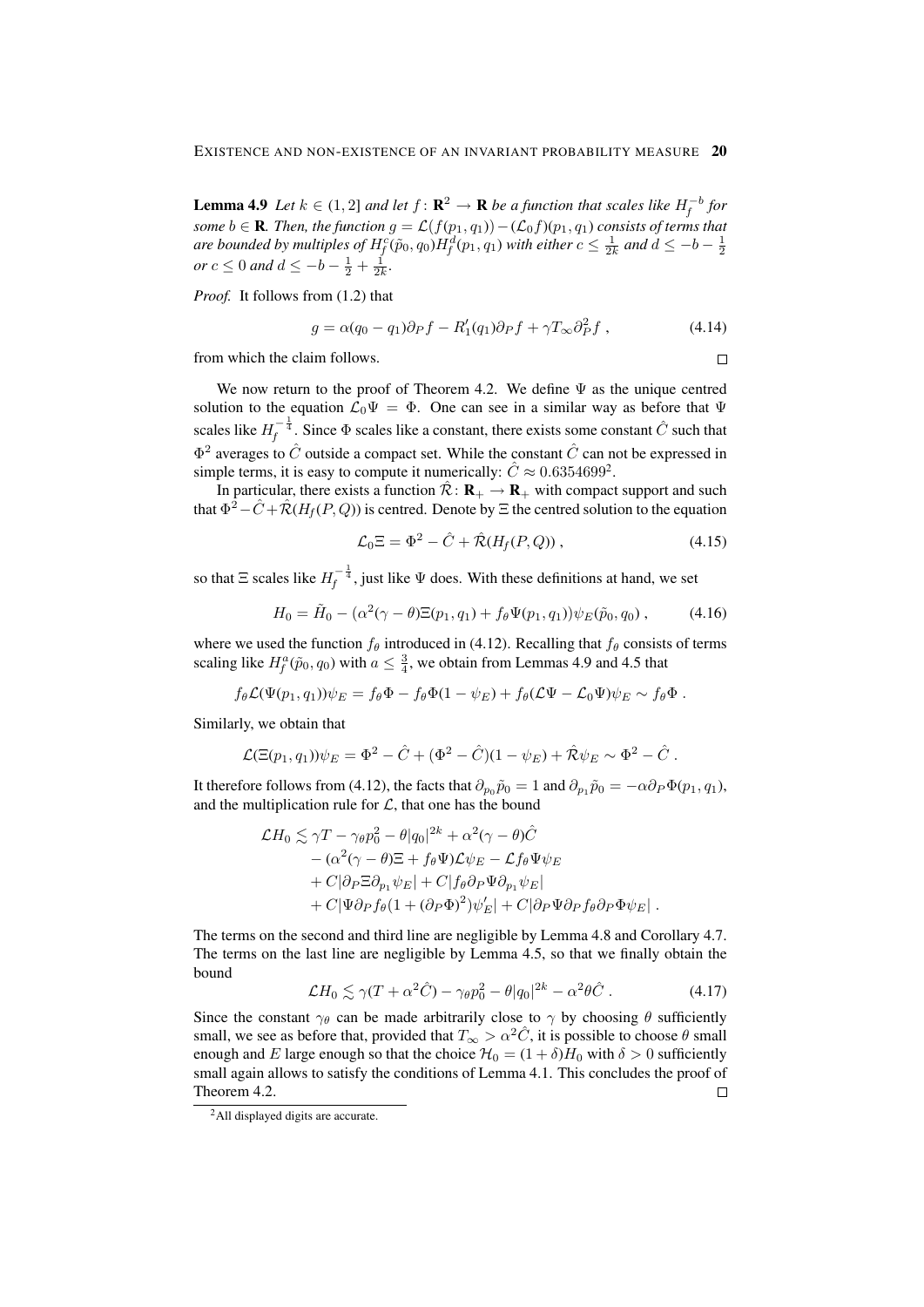#### 4.2 Existence of an invariant measure

Theorem 4.2 has the following converse:

**Theorem 4.10** *If either*  $1 < k < 2$ *, or*  $k = 2$  *and*  $T_{\infty} < \alpha^2 \hat{C}$ *, the model* (1.2) *admits a unique invariant probability measure* µ?*. The constant* Cˆ *is the same as in Theorem 4.2.*

*Proof.* Somewhat surprisingly given that the two statements are almost diametrically opposite, it is possible to prove this positive result in very similar way to the previous negative result by constructing the right kind of Lyapunov function. As before, the case  $k = 2$  will be treated somewhat differently.

The case  $k = 2$ . Similarly to what we did in (4.2), the idea is to look at the function  $V = H - cH_0$  for a suitable constant c, but this time we choose it in such a way that  $\lim_{|(p,q)|\to\infty} V = \infty$  and  $\limsup_{|(p,q)|\to\infty} \mathcal{L} V < 0$ , so that we can apply Theorem 3.1. Note that, with the same notations as in the proof of Theorem 4.2, one has from (4.9)

$$
\mathcal{L}\widetilde{H}_0 \sim \gamma T - (\gamma - \theta)p_0^2 - \theta|q_0|^{2k} - \alpha\theta|q_0|^2 - \gamma\theta p_0 q_0
$$
  
+ 
$$
\alpha^2(\gamma - \theta)\Phi^2 + f_\theta\Phi,
$$

so that, provided this time that we choose  $\theta < 0$  in the definition of  $H_0$  (and therefore of  $H_0$ ), we have the bound

$$
\mathcal{L}H_0 \sim \gamma T + \alpha^2 (\gamma - \theta) \hat{C} - (\gamma - \theta) p_0^2 - \theta |q_0|^{2k} - \alpha \theta |q_0|^2 - \gamma \theta p_0 q_0
$$
  
 
$$
\gtrsim \gamma T + \alpha^2 (\gamma - \theta) \hat{C} - \gamma_{\theta} p_0^2 - \theta |q_0|^{2k} ,
$$

where we set  $\gamma_{\theta} = \gamma - \theta(1 + \frac{\gamma^2}{4\alpha})$  $\frac{\gamma}{4\alpha}$ ) as before. Here, the function  $H_0$  is as in (4.16) and depends on a large parameter E as above. If we choose  $c < 1$ , the function

$$
V = H - cH_0 \tag{4.18}
$$

does then indeed grow to infinity in all directions and we have

$$
\mathcal{L}V \lesssim \gamma T(1-c) + \gamma T_{\infty} - c\alpha^2(\gamma - \theta)\hat{C} - c|\theta||q_0|^{2k} - (\gamma - c\gamma_{\theta})|p_0|^2.
$$

If the assumption  $\alpha^2 \hat{C} > T_{\infty}$  is satisfied, we can find a constant  $\beta > 0$  such that

$$
\gamma T(1-c) + \gamma T_{\infty} - c\alpha^2(\gamma - \theta)\hat{C} \le -\beta
$$

for all  $\theta$  sufficiently small and all c sufficiently close to 1. By fixing c and making  $\theta$ sufficiently small, we can furthermore ensure that  $\gamma - c\gamma_\theta > 0$ . This shows that, by first choosing c sufficiently close to 1, then making  $\theta$  very small and finally choosing E very large, we have constructed a function  $V$  satisfying the assumptions of Theorem 3.1, thus concluding the proof in the case  $k = 2$ .

The case  $k < 2$ . Even though one would expect this to be the easier case, it turns out to be tricky because of the fact that the approximate decoupling of the oscillators at high energies is not such a good description of the dynamic anymore. The idea is to consider again the variable  $\tilde{p}_0$  introduced previously but, because of the fact that the function  $\Phi$  is now no longer bounded, we are going to multiply certain correction terms by a 'cutoff function'.

Since we are following a similar line of proof to the non-existence result and since we expect from (2.5) to be able to find a function  $V$  close to  $H$  and such that it asymptotically satisfies a bound of the type  $\mathcal{L} V \approx -H_f(\tilde{p}_0,q_0) - H_f^{\frac{2}{k} - 1}(p_1,q_1)$ , this suggests that we should introduce the following notion of a negligible function suited to this particular case: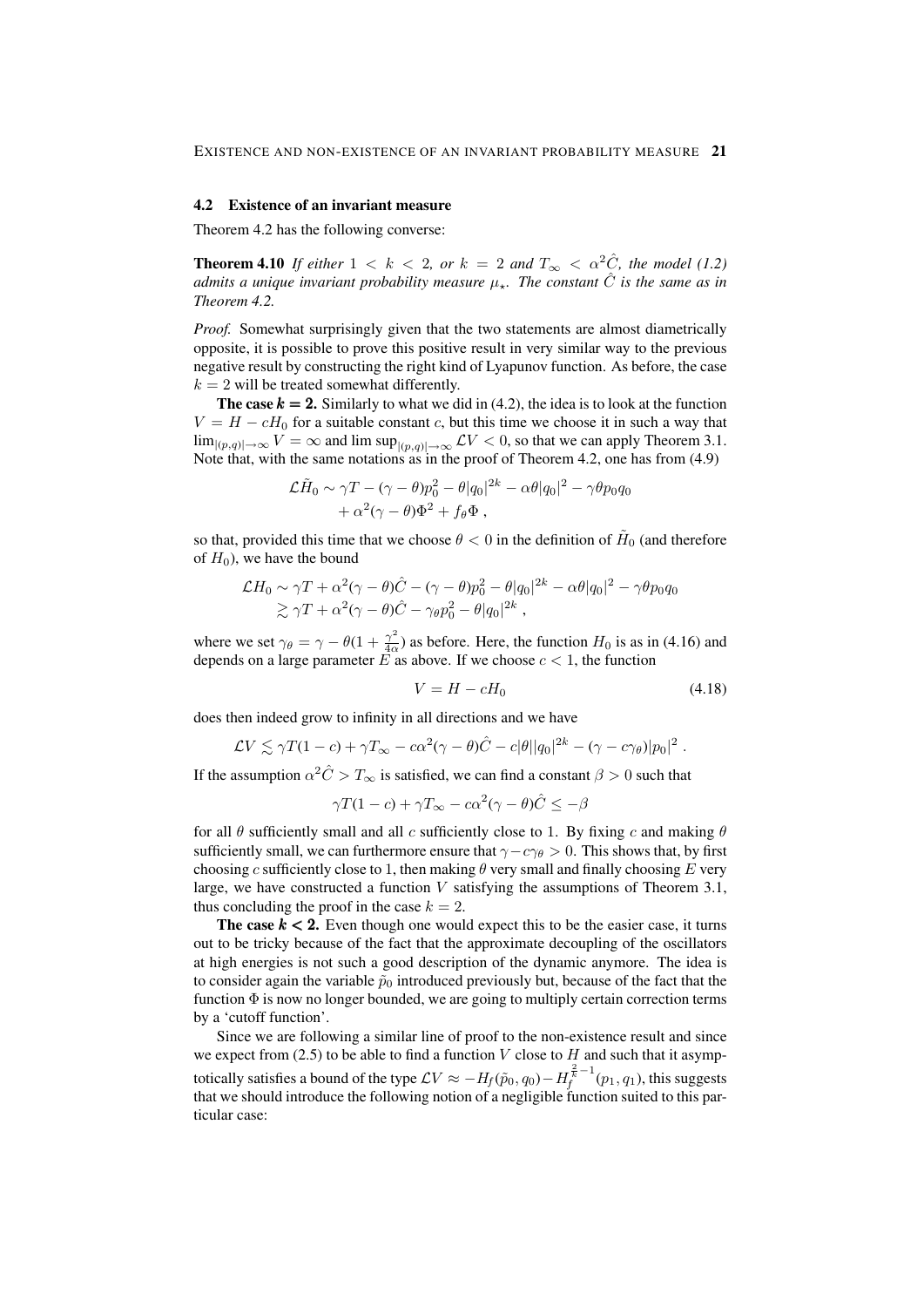**Definition 4.11** A function  $f: \mathbf{R}^4 \to \mathbf{R}$  is *negligible* if, for every  $\varepsilon > 0$ , there exists a compact set  $K_{\varepsilon}$  such that the bound  $|f(p,q)| \leq \varepsilon (H_f(\tilde{p}_0,q_0) + H_f^{\frac{2}{k}-1}(p_1,q_1))$  holds for every  $(p, q) \notin K_{\varepsilon}$ .

We also introduce the notations  $\sim$  and  $\leq$  similarly to before. For  $\theta > 0$ , we then set  $\hat{V} = H + \theta \tilde{p}_0 q_0$ , so that (4.7) yields

$$
\mathcal{L}\hat{V} = \gamma (T + T_{\infty}) - \gamma p_0^2 + \alpha \theta \tilde{p}_0 \Phi + \theta \tilde{p}_0^2 - \theta |q_0|^{2k} - \alpha \theta |q_0|^2 - \gamma \theta p_0 q_0 \n+ \theta \alpha q_0 (\mathcal{R} - \alpha (q_0 - q_1) \partial_P \Phi - \gamma T_{\infty} \partial_P^2 \Phi) \n+ \theta q_0 (\alpha R_1'(q_1) \partial_P \Phi - R_1'(q_0)).
$$

It is straightforward to check that all of the terms on the second and third lines are negligible. Using the definition of  $\tilde{p}_0$  and completing the square for the term  $\alpha |q_0|^2$  +  $\gamma p_0 q_0$ , we thus obtain the bound

$$
\mathcal{L}\hat{V} \lesssim -\gamma_{\theta}\tilde{p}_0^2 - \theta|q_0|^{2k} + c_{\theta}\tilde{p}_0\Phi - \alpha_{\theta}\Phi^2. \tag{4.19}
$$

Here, we defined the constants

$$
\alpha_{\theta} \stackrel{\text{def}}{=} \alpha \gamma \left( \alpha - \frac{\gamma \theta}{4} \right), \qquad c_{\theta} \stackrel{\text{def}}{=} (\alpha \theta - 2\alpha \gamma + \frac{1}{2} \gamma^2 \theta),
$$

in order to shorten the expressions.

As before, we see that there exists a positive constant  $\bar{C}$  and a function  $\bar{\mathcal{R}}$ :  $\mathbb{R}^2 \rightarrow$  ${\bf R}_+$  with compact support such that  $\Phi^2- \bar{C} H^{\frac{2}{\kappa}-1}_f + \bar{\cal R}$  is smooth, centred, and vanishes in a neighbourhood of the origin. Similarly to (4.15), we define  $\Xi$  as the unique centred solution to

$$
\mathcal{L}_0 \Xi(P, Q) = \Phi^2(P, Q) - \bar{C} H_f^{\frac{2}{k}-1}(P, Q) + \bar{\mathcal{R}}(P, Q) ,
$$

and  $\Psi$  as the unique centred solution to  $\mathcal{L}_0\Psi = \Phi$ . Note that  $\Xi$  scales like  $H_f^{\frac{5}{2k}-\frac{3}{2}}$  and that  $\Psi$  scales like  $H_f^{\frac{3}{2k}-1}$ .

At this stage, we would like to define  $V = \hat{V} + \alpha_{\theta} \Xi(p_1, q_1) - c_{\theta} \tilde{p}_0 \Psi(p_1, q_1)$  in order to compensate for the last two terms in (4.19). The problem is that when applying the generator to  $\tilde{p}_0\Psi$ , we obtain an unwanted term of the type  $q_0|q_0|^{2k-2}\Psi$ , which grows too fast in the  $q_0$  direction. We note however that the term  $\tilde{p}_0\Phi$  only needs to be compensated when  $|\tilde{p}_0| \gg \Phi$ , which is the regime in which the description (4.7) is expected to be relevant. We therefore consider the same cutoff function  $\psi$  as before and we set

$$
V = \hat{V} + \alpha_{\theta} \Xi(p_1, q_1) - c_{\theta} \tilde{p}_0 \Psi(p_1, q_1) \psi \left( \frac{1 + H_f(\tilde{p}_0, q_0)}{(1 + H_f(p_1, q_1))^{\eta}} \right), \tag{4.20}
$$

for a positive exponent  $\eta$  to be determined later.

In order to obtain bounds on  $LV$ , we make use of the fact that Lemma 4.9 still applies to the present situation. In particular, we can apply it to the function  $\Xi$ , thus obtaining the bound

$$
\mathcal{L}V \lesssim -C_{\theta}(H_f(\tilde{p}_0,q_0)+H_f^{\frac{2}{\kappa}-1}(p_1,q_1))+c_{\theta}\left(\tilde{p}_0\Phi-\mathcal{L}(\tilde{p}_0\Psi(p_1,q_1)\psi)\right),
$$

for some constant  $C_{\theta}$ , where it is understood that the function  $\psi$  is composed with the ratio appearing in (4.20). Using the fact that  $\mathcal{L}_0 \Psi = \Phi$  by definition and applying the chain rule (4.3) for  $\mathcal{L}$ , we thus obtain

$$
\mathcal{L}V \lesssim -C_{\theta}(H_f(\tilde{p}_0,q_0)+H_f^{\frac{2}{k}-1}(p_1,q_1))
$$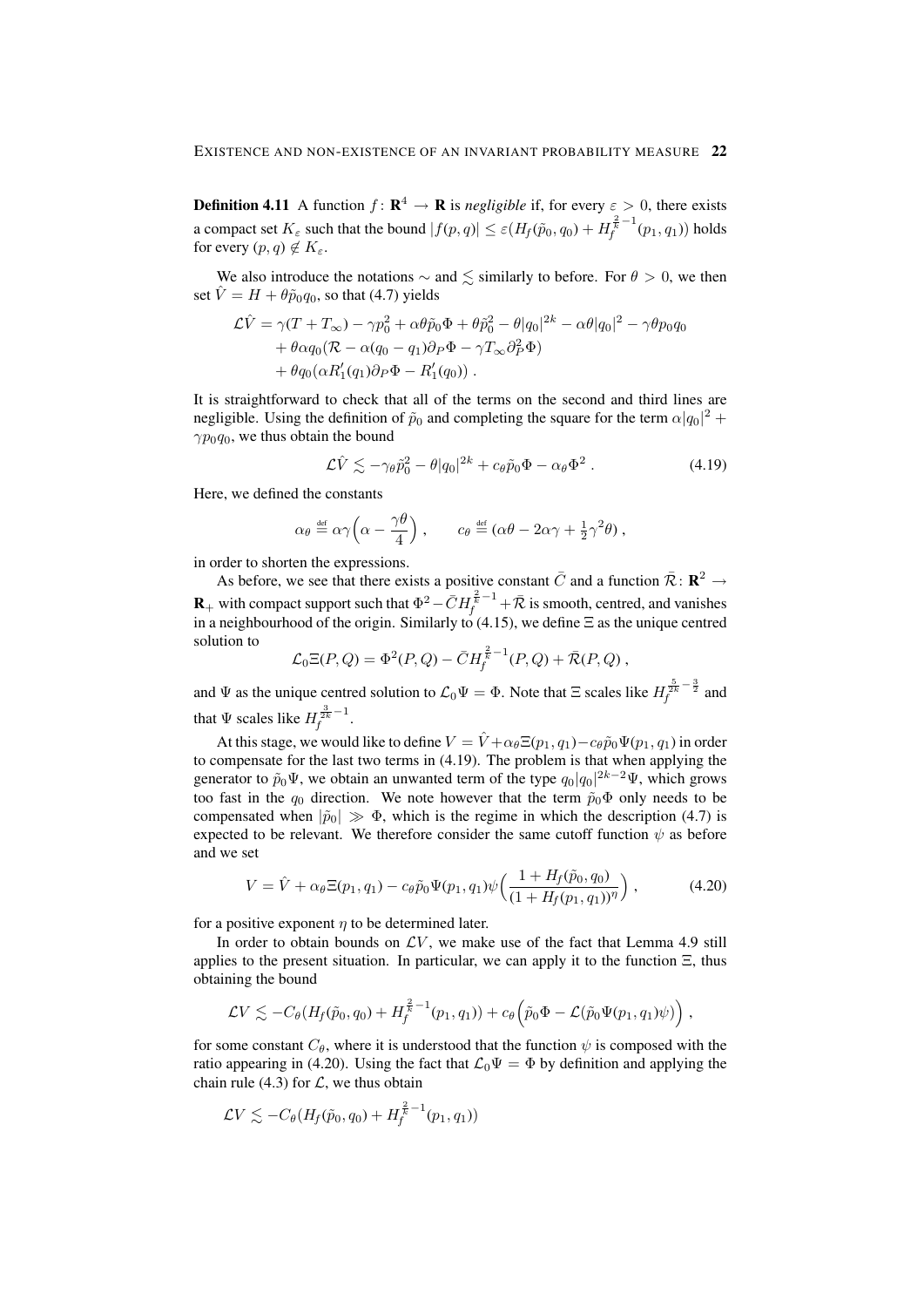$$
- c_{\theta}((\mathcal{L}\tilde{p}_0)\Psi\psi + \tilde{p}_0\Psi\mathcal{L}\psi + \tilde{p}_0(\mathcal{L} - \mathcal{L}_0)\Psi + \tilde{p}_0\mathcal{L}\Psi(\psi - 1))) \qquad (4.21)
$$
  

$$
- c_{\theta}T(\partial_{p_1}\tilde{p}_0\partial_P\Psi\psi + \partial_{p_1}\tilde{p}_0\Psi\partial_{p_1}\psi + \tilde{p}_0\partial_P\Psi\partial_{p_1}\psi) - c_{\theta}T_{\infty}\Psi\partial_{p_0}\psi.
$$

We claim that all the terms appearing on the second and the third line of this expression are negligible, thus concluding the proof. The most tricky part of showing this is to obtain bounds on  $\mathcal{L}\psi$ .

Define  $E_0 = 1 + H_f(\tilde{p}_0, q_0)$  and  $E_1 = 1 + H_f(p_1, q_1)$  as a shorthand. Our main tool in bounding  $\mathcal{L}V$  is then the following result which shows that the terms containing  $\mathcal{L}\psi$  are negligible:

**Proposition 4.12** *Provided that*  $\eta \in [2 - k, k]$ *, there exists a constant* C *such that* 

$$
\left| \mathcal{L}\psi\Big(\frac{E_0}{E_1^{\eta}}\Big) \right| \leq C \,, \quad \left| \partial_{p_0}\psi\Big(\frac{E_0}{E_1^{\eta}}\Big) \right| \leq C E_1^{-\frac{\eta}{2}} \,, \quad \left| \partial_{p_1}\psi\Big(\frac{E_0}{E_1^{\eta}}\Big) \right| \leq C E_1^{-\frac{1}{2}}
$$

*Proof.* Define the function  $f: \mathbf{R}_+^2 \to \mathbf{R}_+$  by  $f(x, y) = \psi((1 + x)/(1 + y)^{\eta})$ . It can then be checked by induction that, for every pair of positive integers  $m$  and  $n$  with  $m + n > 0$  and for every real number  $\beta$ , there exists a constant C such that the bound

$$
|\partial_x^m \partial_y^n f| \le (1+x)^{-m+\beta} (1+y)^{-n-\eta\beta} . \tag{4.22}
$$

.

holds uniformly in x and y. It furthermore follows from  $(4.7)$  and  $(1.2)$  that

$$
|\mathcal{L}E_0| \le C(E_0 + E_0^{1-\frac{1}{2k}} E_1^{\frac{1}{k} - \frac{1}{2}}),
$$
  
\n
$$
|\mathcal{L}E_1| \le C(E_1^{\frac{1}{2} + \frac{1}{2k}} + E_0^{\frac{1}{2k}} E_1^{\frac{1}{2}}),
$$
  
\n
$$
|\partial_{p_0} E_0| \le CE_0^{1/2}, \qquad |\partial_{p_0} E_1| = 0,
$$
  
\n
$$
|\partial_{p_1} E_0| \le CE_0^{\frac{1}{2}} E_1^{\frac{1}{k} - 1}, \qquad |\partial_{p_1} E_1| \le CE_1^{\frac{1}{2}}.
$$

Combining these two bounds with (4.22) and the chain rule (4.3), the required bounds follow.  $\Box$ 

Let us now return to the bound on  $\mathcal{L}V$ . It is straightforward to check that

$$
|\mathcal{L}\tilde{p}_0| \leq C(E_0^{1-\frac{1}{2k}} + E_1^{\frac{1}{k}-\frac{1}{2}}),
$$

for some constant  $C$ , so that

$$
|\Psi(p_1, q_1)\mathcal{L}\tilde{p}_0| \leq C(E_0^{1-\frac{1}{2k}} E_1^{\frac{3}{2k}-1} + E_1^{\frac{5}{2k}-\frac{3}{2}}),
$$

which is negligible. Combining Proposition 4.12 with the scaling behaviours of  $\Phi$ and Ψ, one can check in a similar way that the term  $\tilde{p}_0 \Psi \mathcal{L} \psi$ , as well as all the terms appearing on the third line of (4.21) are also negligible. It therefore remains to bound  $\tilde{p}_0(\mathcal{L} - \mathcal{L}_0)\Psi$  and  $\tilde{p}_0\mathcal{L}\Psi(\psi - 1)$ . It follows from (4.14) that

$$
|(\mathcal{L} - \mathcal{L}_0)\Psi| \le CE_1^{\frac{3}{2k} - \frac{3}{2}} (E_0^{\frac{1}{2k}} + E_1^{\frac{1}{2k}}) \le C(E_0^{\frac{1}{2k}} + E_1^{\frac{2}{k} - \frac{3}{2}}), \qquad (4.23)
$$

so that  $|\tilde{p}_0(L-\mathcal{L}_0)\Psi|$  is negligible as well. Since we know that  $\mathcal{L}_0\Psi$  scales like  $E_1^{\frac{1}{k}-\frac{1}{2}}$ , it follows from (4.23) that

$$
|\tilde{p}_0\mathcal{L}\Psi|\leq CE_0^{\frac{1}{2}}E_1^{\frac{3}{2k}-\frac{3}{2}}(E_0^{\frac{1}{2k}}+E_1^{1-\frac{1}{2k}})\;.
$$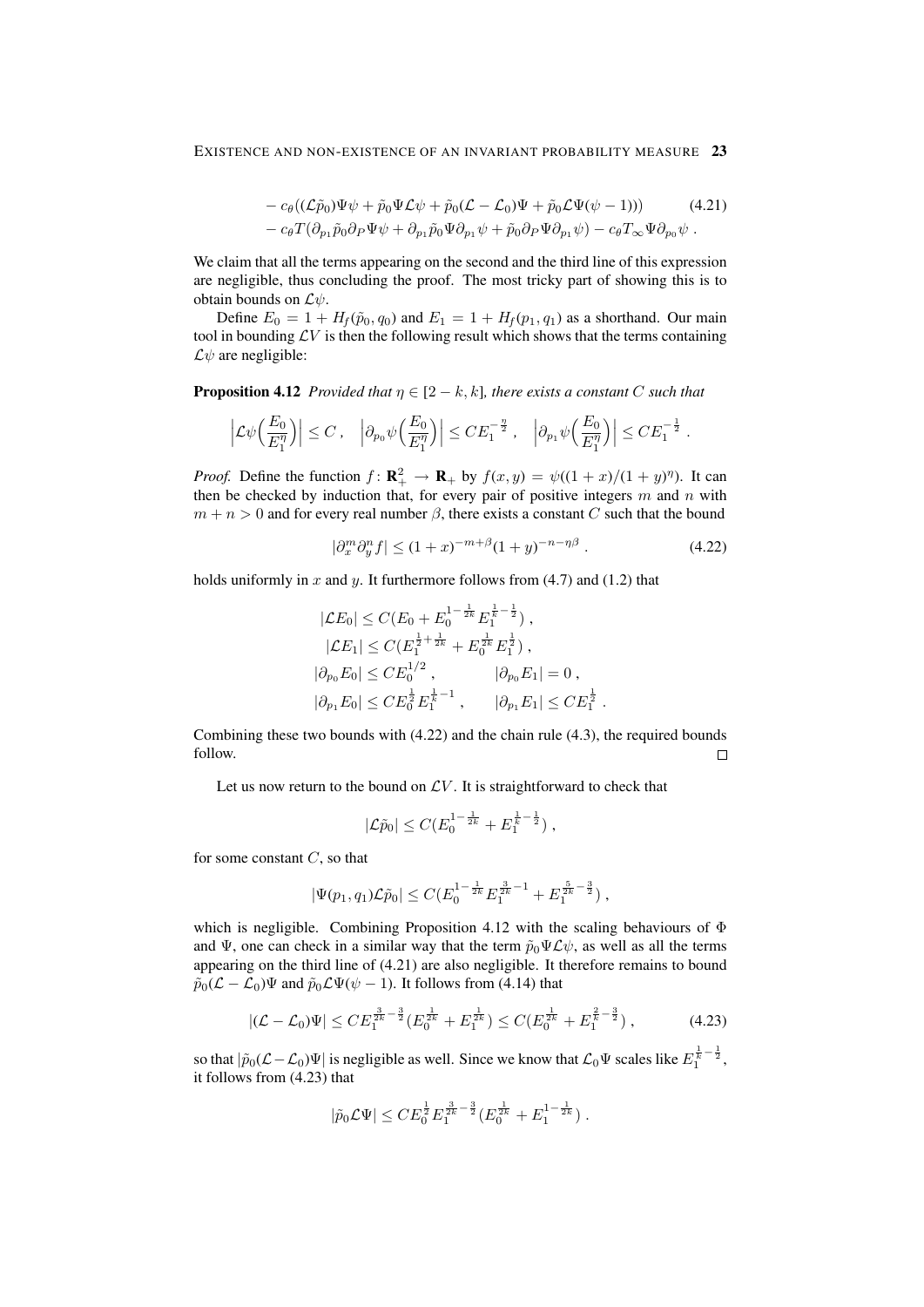This term has of course no chance of being negligible: we have to use the fact that it is multiplied by  $1 - \psi$ . The function  $1 - \psi$  is non-vanishing only when  $E_0 \ge E_1^{\eta}$ , so that we obtain

$$
|\tilde{p}_0 \mathcal{L} \Psi(1-\psi)| \leq C (E_0^{\frac{1}{2k}+\frac{1}{2}+\frac{1}{\eta}(\frac{3}{2k}-\frac{3}{2})} + E_0^{\frac{1}{2}+\frac{1}{\eta}(\frac{1}{k}-\frac{1}{2})}).
$$

We see that both exponents are strictly smaller than 1, provided that  $\eta > \frac{2}{k} - 1$ . Combining all of these estimates with (4.21), we see that, provided that  $\eta \in (\frac{2}{k} - 1, k)$ , there exists a constant  $C$  such that

$$
\mathcal{L}V \lesssim -C(E_0 + E_1^{\frac{2}{k}-1}).
$$

In particular, using the scaling of  $\Phi$ , we deduce the existence of a constant c such that the bound

$$
\mathcal{L}V \le -cV^{\frac{2}{k}-1} \,,\tag{4.24}
$$

holds outside of a sufficiently large compact set (we can choose such a set so that  $V$  is positive outside), thus concluding the proof of Theorem 4.10 by applying Theorem 3.1.  $\Box$ 

## 5 Integrability properties of the invariant measure

The aim of this section is to explore the integrability properties of the invariant measure  $\mu_{\star}$  when it exists. First of all, we show the completely unsurprising fact that:

Proposition 5.1 *For all ranges of parameters for which there exists an invariant measure*  $\mu_{\star}$ , one has  $\int \exp(\beta H(x)) \mu_{\star}(dx) = \infty$  *for every*  $\beta > 1/T$ *.* 

*Proof.* Choose  $\beta > \beta_2 > 1/T$ . Setting  $W_2(x) = \exp(\beta_2 H(x))$ , we have

$$
\mathcal{L}W_2 = \gamma \beta_2 W_2 \Big( T + T_\infty - p_0^2 + \beta_2 (T p_0^2 + T_\infty p_1^2) \Big) \le \exp(\beta H) ,
$$

outside of a sufficiently large compact set. Setting similarly  $W_1 = \exp(H(x)/T)$ , we see immediately from a similar calculation that  $\mathcal{L}W_1 \geq 0$ , so that the result follows from Theorem 3.2.  $\Box$ 

Remark 5.2 Actually, one can show similarly a slightly stronger result, namely that there exists some exponent  $\alpha < 1$  such that  $H^{\alpha}$  exp( $H/T$ ) is not integrable against  $\mu_{\star}$ .

#### 5.1 Energy of the first oscillator

What is maybe slightly more surprising is that the tail behaviour of the distribution of the energy of the first oscillator is not very strongly influenced by the presence of an infinite-temperature heat bath just next to it, provided that we look at the correct set of variables. Indeed, we have:

**Proposition 5.3** Let either  $\frac{3}{2} \leq k < 2$  or  $k = 2$  and  $T_{\infty}$  be such that there exists *an invariant probability measure*  $\mu_{\star}$ . Then  $\int \exp(\beta H_f(\tilde{p}_0, q_0)) \mu_{\star}(dx) < \infty$  for every  $\beta < 1/T$ .

**Remark 5.4** When  $k = 2$ ,  $\Phi$  is bounded and the exponential integrability of  $H_f(\tilde{p}_0, q_0)$ is equivalent to that of  $H_f(p_0, q_0)$ . This is however *not* the case when  $k < 2$ .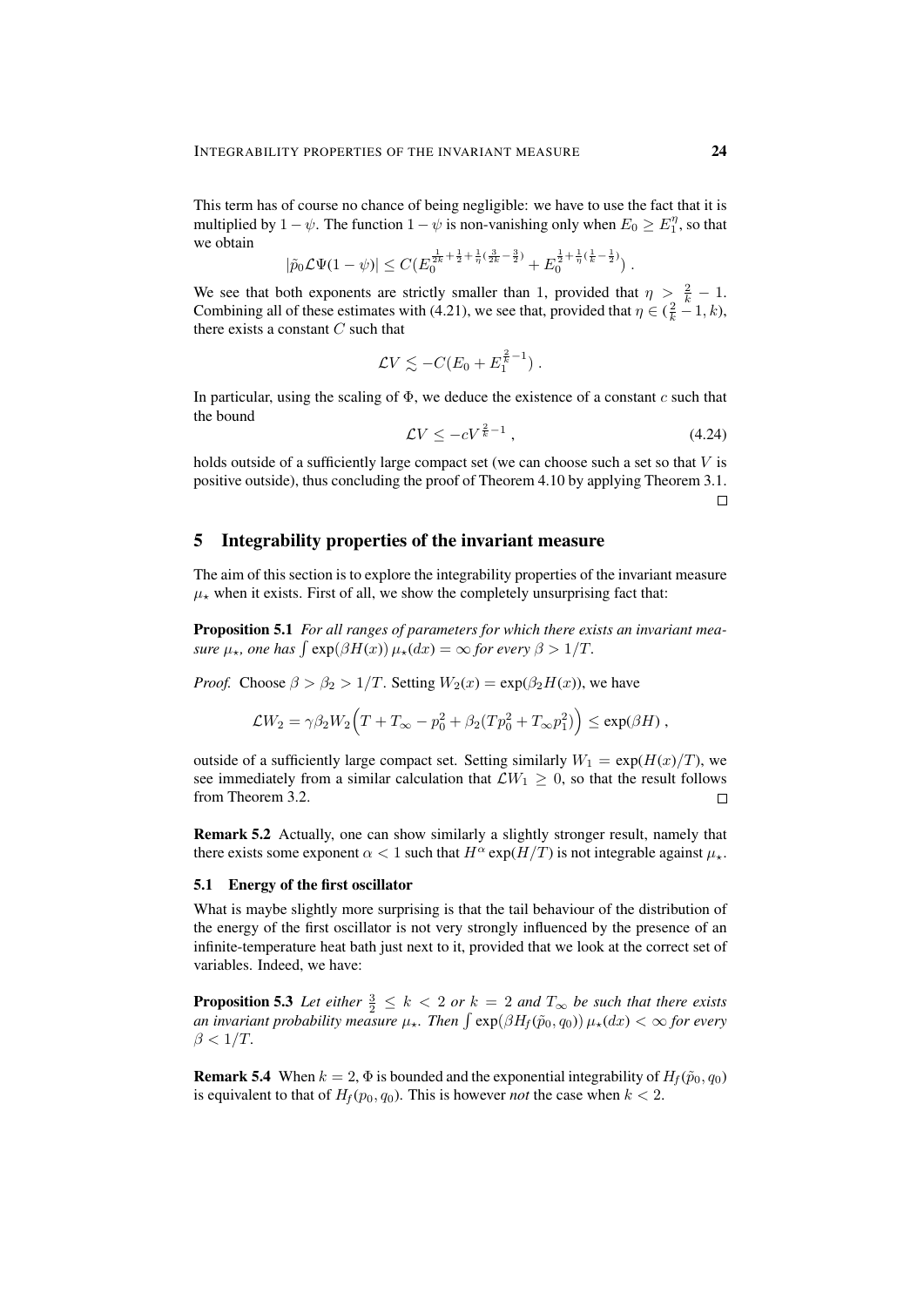**Remark 5.5** The borderline case  $k = \frac{3}{2}$  is expected to be optimal if we restrict ourselves to the variables  $(\tilde{p}_0, q_0)$ . This is because for  $k < \frac{3}{2}$  one would have to add additional correction terms taking into account the nonlinearity of the pinning potential.

The main ingredient in the proof of Proposition 5.3 is the following proposition, which is also going to be very useful for the non-integrability results later in this section.

**Proposition 5.6** For every  $\theta > 0$ , there exist functions  $\mathbf{H}_0, \hat{p}_0 \colon \mathbf{R}^4 \to \mathbf{R}$  and a constant C<sup>θ</sup> *such that*

• *For every*  $\varepsilon > 0$ *, there exists a constant*  $C_{\varepsilon}$  *such that the bounds* 

$$
0 \le \mathbf{H}_0 \le (1 + \varepsilon)H + C_{\varepsilon} \,, \tag{5.1}
$$

*hold.*

• *Provided that*  $k \geq \frac{3}{2}$ *, for every*  $\varepsilon > 0$  *there exists a constant*  $C_{\varepsilon}$  *such that the bound*

$$
(1 - \varepsilon)H_f(\tilde{p}_0, q_0) - C_{\varepsilon} \le \mathbf{H}_0 \le (1 + \varepsilon)H_f(\tilde{p}_0, q_0) + C_{\varepsilon}, \quad (5.2)
$$

*holds.*

• *One has the bounds*

$$
(\partial_{p_0} \mathbf{H}_0 - \hat{p}_0)^2 \le C_\theta + \theta^4 \mathbf{H}_0, (\partial_{p_1} \mathbf{H}_0)^2 \le C_\theta + \theta^4 \mathbf{H}_0.
$$
 (5.3a)

$$
(\partial_{p_1} \mathbf{H}_0)^2 \le C_\theta + \theta^4 \mathbf{H}_0 \tag{5.3}
$$

- If furthermore  $k \geq \frac{3}{2}$ , the bound  $\mathcal{L}H_0 \leq C_\theta (\gamma 2\theta)\hat{p}_0^2 \theta H_0$  holds.
- *If*  $k \in (4/3, 3/2)$  *then, for every*  $\delta > (2k 1)(\frac{3}{k} 2)$ *, one has the bound*  $\mathcal{L}H_0 \leq C_\theta - (\gamma - 2\theta)\hat{p}_0^2 - \theta H_0 + \theta^2 H_f^{\delta}(p_1, q_1).$

**Remark 5.7** The presence of  $\tilde{p}_0$  rather than  $\hat{p}_0$  in (5.2) is not a typographical mistake.

*Proof.* We start be defining the differential operator K acting on functions  $F: \mathbb{R}^2 \to \mathbb{R}$ as

$$
\mathcal{K}F = \gamma T_{\infty}(\partial_P^2 F)(p_1, q_1) + (\alpha(\hat{q}_0 - \Phi_q(p_1, q_1) - q_1) - R'_1(q_1))(\partial_P F)(p_1, q_1) ,
$$

so that  $\mathcal{K}F = \mathcal{L}(F(p_1, q_1)) - (\mathcal{L}_0F)(p_1, q_1)$ . Setting

$$
\hat{p}_0 = p_0 + \Phi_p(p_1, q_1), \qquad \hat{q}_0 = q_0 + \Phi_q(p_1, q_1) \psi(E_0/E_1^{\eta}), \qquad (5.4)
$$

for some yet to be defined functions  $\Phi_p$  and  $\Phi_q$  and for  $E_i$  and  $\psi$  as in Proposition 4.12, we then obtain

$$
d\hat{q}_0 = \hat{p}_0 dt + (\mathcal{L}_0 \Phi_q - \Phi_p) dt
$$
  
+  $\psi \mathcal{K} \Phi_q dt + (\psi - 1) \mathcal{L}_0 \Phi_q dt + \Phi_q \mathcal{L} \psi dt + \gamma T_\infty \partial_{p_1} \psi \partial_P \Phi_q dt$   
+  $\sqrt{2\gamma T_\infty} (\psi \partial_P \Phi_q + \Phi_q \partial_{p_1} \psi) dw_1(t) + \sqrt{2\gamma T} \Phi_q \partial_{p_0} \psi dw_0(t),$   
 $d\hat{p}_0 = -V_{eff}(\hat{q}_0) dt - \gamma \hat{p}_0 dt + \sqrt{2\gamma T} dw_0$   
+  $(\mathcal{L}_0 \Phi_p - \alpha q_1 + \gamma \Phi_p) dt$   
+  $\mathcal{K} \Phi_p dt + (V_{eff}(\hat{q}_0) - V_{eff}(\hat{q}_0)) dt + \sqrt{2\gamma T_\infty} \partial_P \Phi_p dw_1(t),$  (5.5)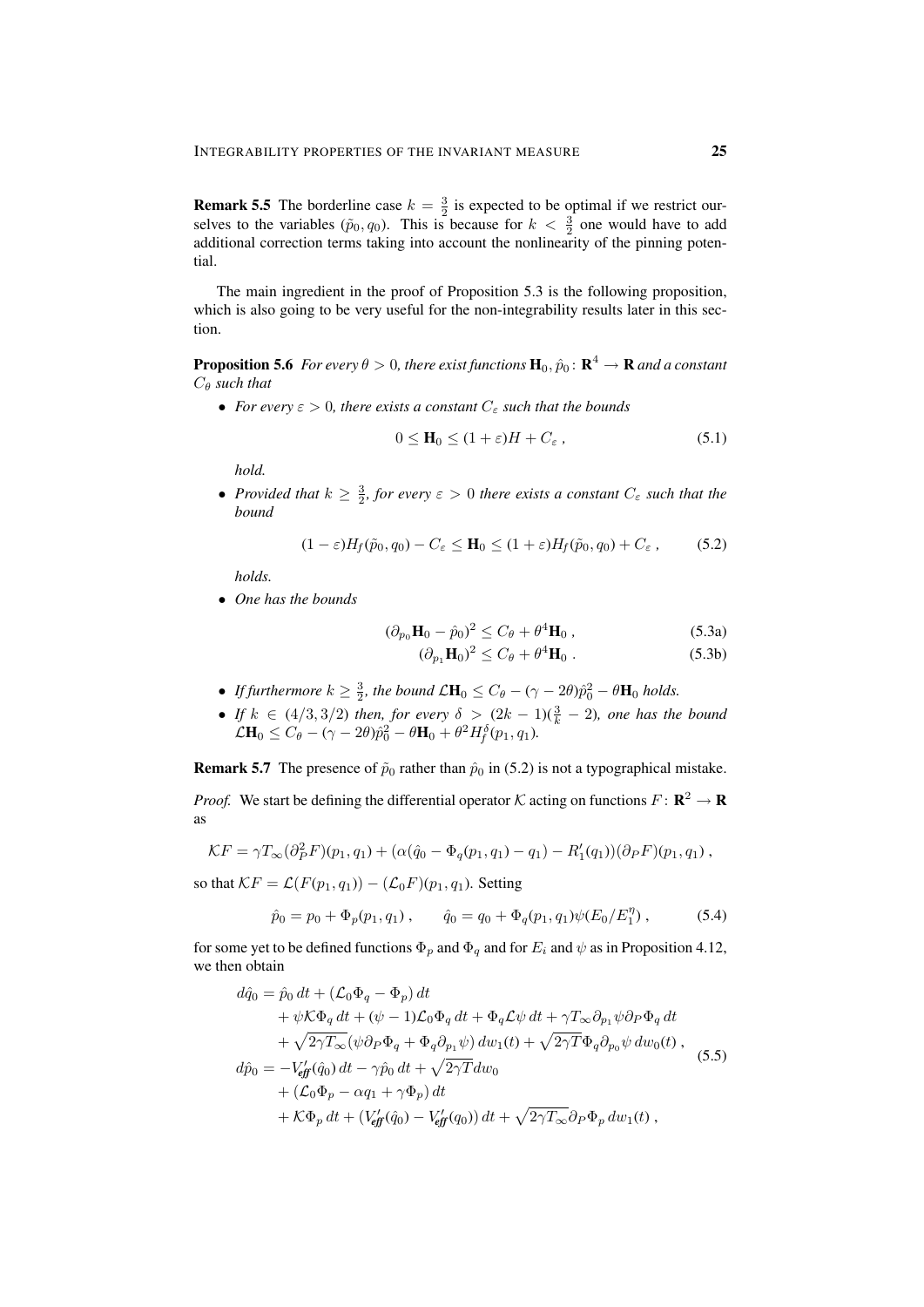where we defined as before the effective potential  $V_{eff}(q) = V_1(q) + \alpha \frac{q^2}{2}$  $\frac{1}{2}$ . Let  $E > 0$  and set  $\Phi_p^{(1)}$  as the unique centred solution to

$$
\mathcal{L}_0 \Phi_p^{(1)} = \alpha Q (1 - \psi (H_f(P, Q)/E)), \qquad (5.6)
$$

where  $\psi$  is the same cutoff function already used previously. We then define  $\Phi_p^{(2)}$  by  $\mathcal{L}_0 \Phi_p^{(2)} = \gamma \Phi_p^{(1)}$  and we set  $\Phi_p = \Phi_p^{(1)} + \Phi_p^{(2)}$ . This ensures that one has the identity

$$
\mathcal{L}_0 \Phi_p - \alpha q_1 + \gamma \Phi_p = \mathcal{R}_p ,
$$

where the function  $\mathcal{R}_p$  consists of terms that scale like  $H_f^a$  with  $a \leq \frac{3}{2k} - 1$ . We furthermore set  $\Phi_q$  to be the unique centred solution to  $\mathcal{L}_0 \Phi_q = \Phi_p$ . Note that  $\Phi_p$ consists of terms scaling like  $H_f^a$  with  $a \leq \frac{1}{k} - \frac{1}{2}$  and that  $\Phi_q$  consists of terms scaling like  $H_f^a$  with  $a \leq \frac{3}{2k} - 1$ . The introduction of the parameter E in (5.6) ensures that we can make functions scaling like a negative power of  $H_f$  arbitrarily small in the supremum norm. It follows indeed that one has for example  $|\partial_P \Phi_p| \leq C E^{\frac{1}{k}-1}$ .

With these definitions at hand, it follows from (5.5) that

$$
d\hat{q}_0 = \hat{p}_0 dt + \sqrt{2\gamma T_{\infty}} (\psi \partial_P \Phi_q + \Phi_q \partial_{p_1} \psi) dw_1(t) + \sqrt{2\gamma T} \Phi_q \partial_{p_0} \psi dw_0(t)
$$
  
+  $\psi \mathcal{K} \Phi_q dt + (\psi - 1) \Phi_p dt + \Phi_q \mathcal{L} \psi dt + \gamma T_{\infty} \partial_{p_1} \psi \partial_P \Phi_q dt$ ,  

$$
d\hat{p}_0 = -V_{eff}(\hat{q}_0) dt - \gamma \hat{p}_0 dt + \sqrt{2\gamma T} dw_0
$$
  
+  $\mathcal{R}_p dt + \mathcal{K} \Phi_p dt + (V_{eff}(\hat{q}_0) - V_{eff}(\hat{q}_0)) dt + \sqrt{2\gamma T_{\infty}} \partial_P \Phi_p dw_1(t)$ . (5.7)

Let now  $H_0$  be defined by

$$
\mathbf{H}_0 = \frac{\hat{p}_0^2}{2} + V_{\text{eff}}(\hat{q}_0) + \theta \hat{p}_0 \hat{q}_0 + C_0 ,
$$

were  $C_0$  is a sufficiently large constant so that  $H_0 \geq 1$ . Note that, as a consequence of the definitions of  $\hat{p}_0$  and  $\hat{q}_0$ , if  $k \geq 3/2$  then  $|\hat{p}_0 - \tilde{p}_0|$  and  $|\hat{q}_0 - q_0|$  are bounded so that the two-sided bound (5.2) does indeed hold. Showing that the weaker one-sided bound (5.1) holds for every  $k \in [\frac{3}{2}, 2]$  is straightforward to check.

Before we turn to the proof of (5.3), let us define  $\hat{E}_0$  in a similar way as in the proof of the case  $k < 2$  of Theorem 4.10, but using the 'hat' variables. If  $k \ge \frac{3}{2}$ , then  $\hat{E}_0$ and  $E_0$  are equivalent in the sense that they are bounded by multiples of each other. If  $k < \frac{3}{2}$ , this is not the case, but it follows from the definitions of  $\Phi_p$  and  $\Phi_q$  that

$$
\hat{E}_0 \le C(E_0 + E_1^{3-2k}), \qquad E_0 \le C(\hat{E}_0 + E_1^{3-2k}).
$$

It follows that, provided that we impose the condition  $\eta > 3 - 2k$ , where  $\eta$  is the exponent appearing in (5.4), then one has the implications

$$
E_0 \leq C E_1^{\eta} \quad \Rightarrow \quad \hat{E}_0 \leq \tilde{C} E_1^{\eta} \tag{5.8a}
$$

$$
E_0 \geq CE_1^{\eta} \quad \Rightarrow \quad \hat{E}_0 \geq \tilde{C}E_1^{\eta} \,, \tag{5.8b}
$$

for some constant  $\tilde{C}$  depending on C. We will assume from now on that the condition  $\eta > 3 - 2k$  is indeed satisfied. Let us now show that (5.3a) holds. We have the identity

$$
\partial_{p_0} \mathbf{H}_0 - \hat{p}_0 = \theta \hat{q}_0 + (V'_{\text{eff}}(\hat{q}_0) + \theta \hat{p}_0) \Phi_q \partial_{p_0} \psi.
$$

Since the term  $\theta \hat{q}_0$  satisfies the required bound, we only need to worry about the second term. It follows from Proposition 4.12 and from the scaling of  $\Phi_{q}$  that this term is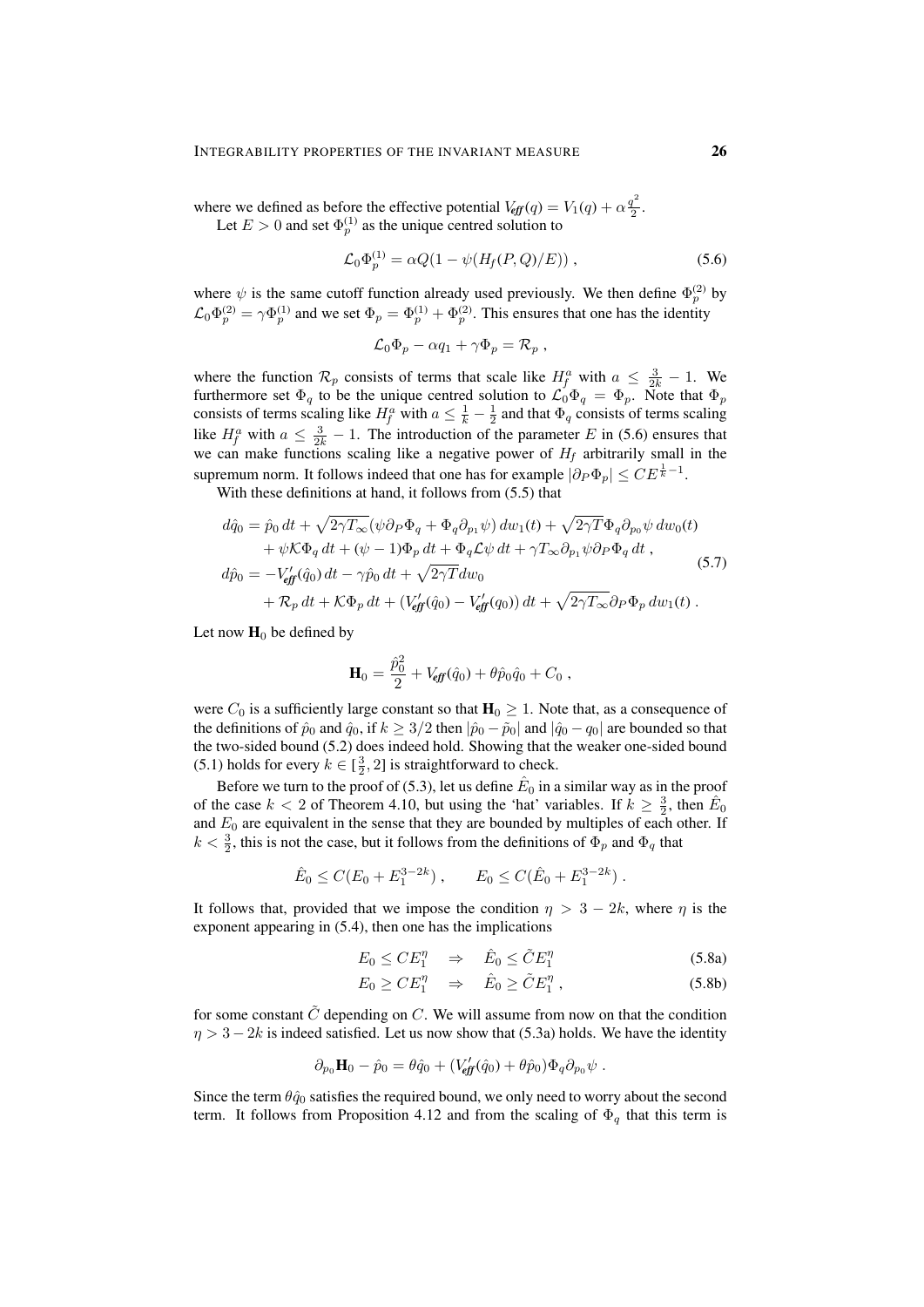bounded by a multiple of  $\hat{E}_0^{1-\frac{1}{2k}}E_1^{\frac{3}{2k}-1-\frac{\eta}{2}}$ . Since the bounds (5.8) hold on the support of  $\partial_{p_0}\psi$ , this in turn is bounded by a multiple of  $\hat{E}_0^{1/2} E_1^{\frac{3}{2k}-1-\frac{\eta}{2k}}$ , so that the requested bound follows, provided again that the condition  $\eta > 3 - 2k$  holds.

Turning to (5.3b), we have the identity

$$
\partial_{p_1} \mathbf{H}_0 = (\hat{p}_0 + \theta \hat{q}_0) \partial_P \Phi_p + (V_{\text{eff}}'(\hat{q}_0) + \theta \hat{p}_0) \partial_{p_1} (\Phi_q \psi) .
$$

Making use of the parameter  $E$  introduced in (5.6), it follows that the first term is bounded by  $\hat{E}_0^{1/2} E^{\frac{1}{k}-1}$ , which can be made sufficiently small by choosing  $E \gg \theta^{\frac{2k}{1-k}}$ . In order to bound the second term, we expand the last factor into  $\Phi_q \partial_{p_1} \psi + \psi \partial_P \Phi_q$ . The first term can be bounded just as we did for  $\partial_{p_0}H_0$ , noting that the bound on  $\partial_{p_1}\psi$ in Proposition 4.12 is better than the bound on  $\partial_{p_0} \psi$ . Using the fact that (5.8a) holds on the support of  $\psi$ , the second term yields a bound of the form  $\hat{E}_0^{\frac{1}{2}} E_1^{\frac{n-3}{2}(1-\frac{1}{k})}$  $\sum_{1}^{\infty}$ <sup>(1– $\frac{k}{k}$ )</sup>, which yields the required bound provided that  $\eta < 3$ .

It therefore remains to show the bound on  $\mathcal{L}H_0$ . It follows from (5.7) that one has the identity

$$
\mathcal{L}\mathbf{H}_{0} = \gamma T - (\gamma - \theta)\hat{p}_{0}^{2} - \theta |\hat{q}_{0}|^{2k} - \alpha\theta |\hat{q}_{0}|^{2} - \gamma\theta \hat{p}_{0}\hat{q}_{0} \n+ \gamma T_{\infty}((\partial_{P}\Phi_{p})^{2} + V_{eff}^{\prime\prime}(\hat{q}_{0})(\partial_{p_{1}}(\Phi_{q}\psi))^{2} + 2\theta\partial_{P}\Phi_{p}\partial_{p_{1}}(\Phi_{q}\psi)) \n+ \gamma T(V_{eff}^{\prime\prime}(\hat{q}_{0})(\Phi_{q}\partial_{p_{0}}\psi)^{2} + 2\theta\Phi_{q}\partial_{p_{0}}\psi) \n+ (\hat{p}_{0} + \theta\hat{q}_{0})(\mathcal{R}_{p} + \mathcal{K}\Phi_{p} + V_{eff}^{\prime}(\hat{q}_{0}) - V_{eff}^{\prime}(q_{0})) \n+ (V_{eff}^{\prime}(\hat{q}_{0}) + \theta\hat{p}_{0})(\psi\mathcal{K}\Phi_{q} + (\psi - 1)\Phi_{p} + \Phi_{q}\mathcal{L}\psi + \gamma T_{\infty}\partial_{p_{1}}\psi\partial_{P}\Phi_{q}) .
$$
\n(5.9)

We now use the following notion of a negligible function. A function  $f: \mathbf{R}_{+} \times \mathbf{R}^{4} \to \mathbf{R}$ is negligible if, for every  $\varepsilon > 0$  there exists a constant  $E_{\varepsilon}$  and, for every  $E > E_{\varepsilon}$ , there exists a constant  $C_{\varepsilon}$  such that the bound  $|f(E; p, q)| \leq C_{\varepsilon} + \varepsilon (E_0 + E_1^{\delta})$  holds, where δ is as in the statement of the proposition. (Set  $\delta = 0$  for  $k \geq 3/2$ .)

With this notation, the required bounds follow if we can show that all the terms appearing in (5.9) are negligible, except for those on the first line. The terms appearing in the second line are all smaller than the last term appearing in  $\partial_{p_1}H_0$  and so they are negligible. Similarly, the terms appearing in the third line are smaller than those appearing in  $\partial_{p_1}H_0 - \hat{p}_0$ .

It is easy to see that the first term on the fourth line is negligible. Concerning the second term, we see that  $|\mathcal{K}\Phi_p| \leq C(\hat{E}_{0}^{\frac{1}{2k}} + E_{1}^{\frac{3}{2k}-1})$ , so that this term is also seen to be negligible by power counting. Note now that the definitions of  $V_{\text{eff}}$  and  $\hat{q}_0$  imply that one has the bound

$$
\begin{aligned} |V'_{\text{eff}}(\hat{q}_0) - V'_{\text{eff}}(q_0)| &\leq C(1 + |\hat{q}_0|^{2k-2} + |q_0|^{2k-2}) H_f^{\frac{3}{2k}-1}(p_1, q_1) \\ &\leq C(1 + |\hat{q}_0|^{2k-2} + E_1^{(2k-2)(\frac{3}{2k}-1)}) E_1^{\frac{3}{2k}-1} \\ &\leq C(\hat{E}_0^{1-\frac{1}{k}} E_1^{\frac{3}{2k}-1} + E_1^{(2k-1)(\frac{3}{2k}-1)}) \,. \end{aligned}
$$

Furthermore, one has  $V'_{\text{eff}}(\hat{q}_0) = V'_{\text{eff}}(q_0)$ , unless  $\hat{E}_0 \leq E_1^{\eta}$ , so that we have the bound

$$
\hat{p}_0|V'_{\text{eff}}(\hat{q}_0) - V'_{\text{eff}}(q_0)| \leq C(\hat{E}_0 E_1^{\eta(\frac{1}{2} - \frac{1}{k}) + \frac{3}{2k} - 1} + \hat{E}_0^{\frac{1}{2}} E_1^{(2k-1)(\frac{3}{2k}-1)}).
$$

The second term is always negligible. Furthermore, if  $\eta > (3 - 2k)/(2 - k)$  the first term is also negligible.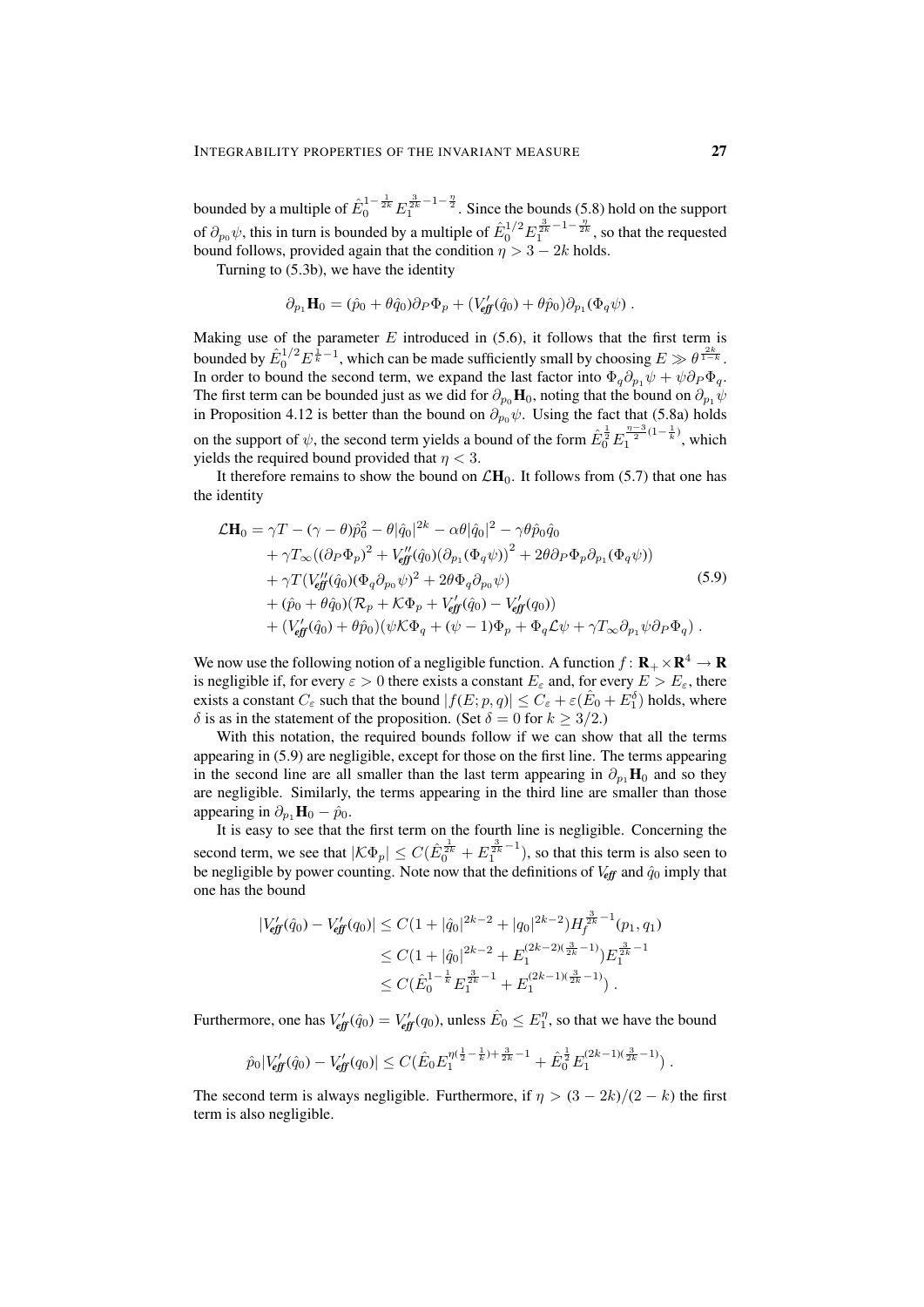We now turn to the last line in (5.9). In order to bound the term involving  $K\Phi_q$ , note that the functions  $\Phi_q \partial_P \Phi_q$ ,  $\partial_P^2 \Phi_q$ , and  $Q \partial_P \varphi_q$  are bounded provided that  $k \geq$  $\frac{4}{3}$ , so that the terms involving these expressions are negligible. Concerning the term  $\tilde{V}_{eff}^I(\hat{q}_0)\hat{q}_0\partial_P\Phi_q$ , we use the fact that  $\partial_P\Phi_q$  can be made arbitrarily small by choosing  $E$  large enough in (5.6) to conclude that it is also negligible. The term involving  $\Phi_p$  is bounded by a multiple of  $\hat{E}_0^{1-\frac{1}{2k}+\frac{1}{\eta}(\frac{1}{k}-\frac{1}{2})}$  $\int_{0}^{\pi} e^{-2k} \frac{\eta^{k}}{\eta^{k}} e^{-2\eta}$ , so that it is negligible provided that  $\eta > 2 - k$ . The term involving  $\Phi_q \mathcal{L} \psi$  is bounded similarly, using the fact that  $\mathcal{L} \psi$  is bounded by Proposition 4.12 and that  $\Phi_q$  scales like a smaller power of  $H_f$  than  $\Phi_p$ . Finally, the last term is negligible since  $\partial_{p_1} \psi \partial_P \Phi_q$  is bounded, thus concluding the proof of Proposition 5.6. Note that the choice  $\eta = 2$  for example allows to satisfy all the conditions that we had to impose on  $\eta$  in the interval  $k \in [4/3, 2]$ .  $\Box$ 

We are now able to give the

*Proof of Proposition 5.3.* It follows from (5.2) that if we can show that  $\exp(\beta \mathbf{H}_0)$  is integrable with respect to  $\mu_{\star}$  for every  $\beta < 1/T$ , then the same is also true for  $exp(\beta H_f(\tilde{p}_0, q_0))$ , provided that we restrict ourselves to the range  $k \geq \frac{3}{2}$ .

Before we proceed, we also note that (5.3a) implies that for  $\theta$  sufficiently small, one has the bound

$$
(\partial_{p_0} \mathbf{H}_0)^2 \le (1 + \theta) \hat{p}_0^2 + \tilde{C}_{\theta} + \theta^2 \mathbf{H}_0 ,
$$

for some constant  $\tilde{C}_{\theta}$ . Setting  $W = \exp(\beta \mathbf{H}_0)$ , we thus have the bound

$$
\frac{\mathcal{L}W}{\beta W} = \mathcal{L}\mathbf{H}_0 + \gamma \beta (T(\partial_{p_0}\mathbf{H}_0)^2 + T_{\infty}(\partial_{p_1}\mathbf{H}_0)^2)
$$
  

$$
\leq C_\theta - (\gamma - 2\theta)\hat{p}_0^2 - \theta\mathbf{H}_0 + \gamma \beta (1 + \theta)\hat{p}_0^2 + C\theta^2\mathbf{H}_0,
$$

for some constant C independent of  $\theta$ . Since we assumed that  $\beta < 1/T$ , we can make θ sufficiently small so that  $-(\gamma - 2θ) + \gamma β(1 + θ) < 0$  and  $Cθ^2 - θ < 0$ . The claim then follows from Theorem 3.1.  $\Box$ 

#### 5.2 Integrability and non-integrability in the case  $k = 2$

We next show that if  $k = 2$  and  $T_{\infty} \leq \alpha^2 \hat{C}$ , then the invariant measure is heavy-tailed in the sense that there exists an exponent  $\zeta$  such that  $\int H^{\zeta}(x) \mu_{\star}(dx) = \infty$ . Our precise result is given by:

**Theorem 5.8** If  $k = 2$  and  $T_{\infty} \le \alpha^2 \hat{C}$ , one has  $\int H^{\zeta}(x) \mu_{\star}(dx) = \infty$  provided that

$$
\zeta > \zeta_\star \stackrel{\mbox{\tiny def}}{=} \frac{3}{4} \frac{\alpha^2 \hat{C} - T_\infty}{T_\infty} \; .
$$

*Conversely, one has*  $\int H^{\zeta}(x) \mu_{\star}(dx) < \infty$  *for*  $\zeta < \zeta_{\star}$ *.* 

*Proof.* We first show the positive result, namely that  $H^{\zeta}$  is integrable with respect to  $\mu_{\star}$ for any  $\zeta \leq \zeta_{\star}$ . Fixing such a  $\zeta$ , our aim is to construct a smooth function W bounded from below such that, for some small value  $\varepsilon > 0$ , the bound  $\mathcal{L}W \le -\varepsilon H\zeta$  holds outside of some compact set. This then immediately implies the required integrability by Theorem 3.1.

Consider the function  $V$  defined in  $(4.18)$ . Note that this function depends on parameters E,  $\theta$  and c and that, for any given value of  $\varepsilon > 0$ , it is possible to choose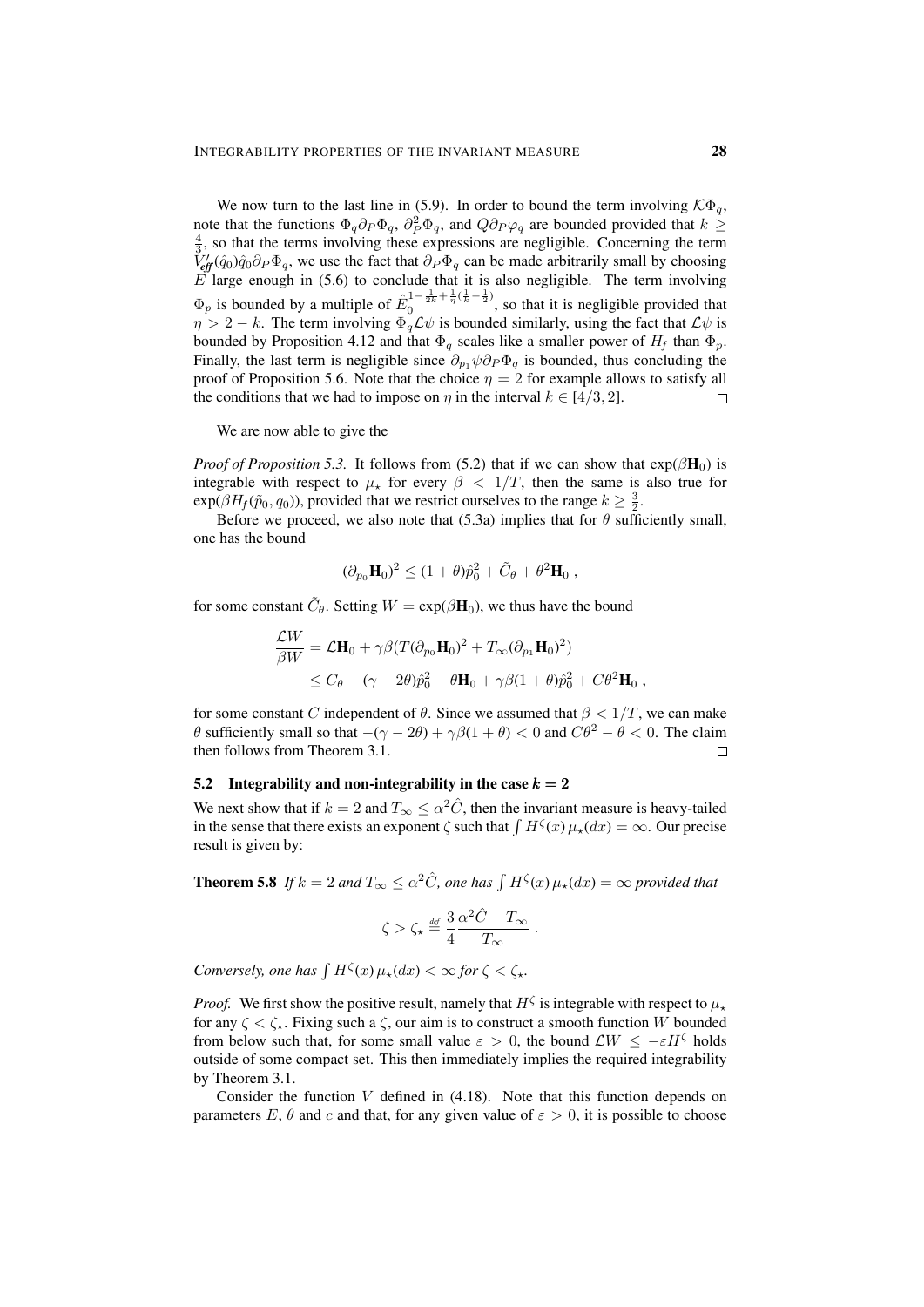first  $\theta$  sufficiently small and c sufficiently close to 1, and then E sufficiently large, so that the bound

$$
\mathcal{L}V \leq \gamma T_{\infty} - \alpha^2 \gamma \hat{C} + \varepsilon ,
$$

holds outside of some compact set.

Let us now turn to the behaviour of  $\partial_{p_0} V$  and  $\partial_{p_1} V$ . It follows from the definitions, Lemma 4.5, and Corollary 4.7 that one has the identity

$$
(\partial_{p_0} V)^2 = (1 - c)^2 p_0^2 + R_0 ,
$$

where the function  $R_0$  can be bounded by an arbitrarily small multiple of V outside of some sufficiently large compact set. Furthermore, it follows from the definition of V and the construction of  $H_0$  that one has the bound  $V \geq \frac{1-c}{2}H$  outside of some compact set, so that we have the bound

$$
(\partial_{p_0} V)^2 \le 4(1 - c)V + R_0.
$$

Ensuring first that  $1 - c \le \varepsilon/8$  and then choosing E sufficiently large, it follows that we can ensure that  $(\partial_{p_0} V)^2 \leq \varepsilon V$  outside of a sufficiently large compact set. It follows in a similar way that, by possibly choosing  $E$  even larger, the bound

$$
\left(\partial_{p_1} V\right)^2 \le p_1^2 + \varepsilon V
$$

holds outside of some compact set. Note now that since

$$
\mathcal{L}_0(PQ) = 3P^2 - 4H_f , \qquad (5.10)
$$

the function  $P^2 - \frac{4}{3}H_f$  is centred. Let furthermore  $\tilde{\mathcal{R}} \colon \mathbf{R}^2 \to \mathbf{R}$  be a centred compactly supported function such that  $P^2 - \frac{4}{3}H_f + \tilde{\mathcal{R}}$  vanishes in a neighbourhood of the origin and let  $\tilde{\Xi}$  be the centred solution to

$$
\mathcal{L}_0 \tilde{\Xi} = P^2 - \frac{4}{3} H_f + \tilde{\mathcal{R}} ,
$$

so that we have the identity

$$
\mathcal{L}\tilde{\Xi}(p_1,q_1) = p_1^2 - \frac{4}{3}H_f(p_1,q_1) + \tilde{\mathcal{R}}(p_1,q_1) + (\alpha(q_0 - q_1) - R_1'(q_1))(\partial_P \tilde{\Xi})(p_1,q_1).
$$

Furthermore, it follows at once from the definition of  $V$  and the scaling behaviours of  $\Xi$  and  $\Psi$  that the bound

$$
H_f(p_1,q_1)\leq (1+\varepsilon)V\;,
$$

holds outside of some compact set. Since furthermore  $\tilde{\mathcal{R}}$  is bounded and  $\Xi$  scales like  $H_f^{\frac{3}{4}}$ , it follows that the bound

$$
\mathcal{L}\tilde{\Xi}(p_1,q_1) \ge p_1^2 - \frac{4}{3}(1+\varepsilon)V,
$$

holds outside of some (possibly larger) compact set. Finally, it follows from the scaling of  $\Xi$  that the bounds

$$
|\tilde{\Xi}\mathcal{L}V| \le \varepsilon V \quad \text{and} \quad |\partial_{p_1}V \partial_{p_1}\tilde{\Xi}| \le \varepsilon V , \tag{5.11}
$$

hold outside of some sufficiently large compact set.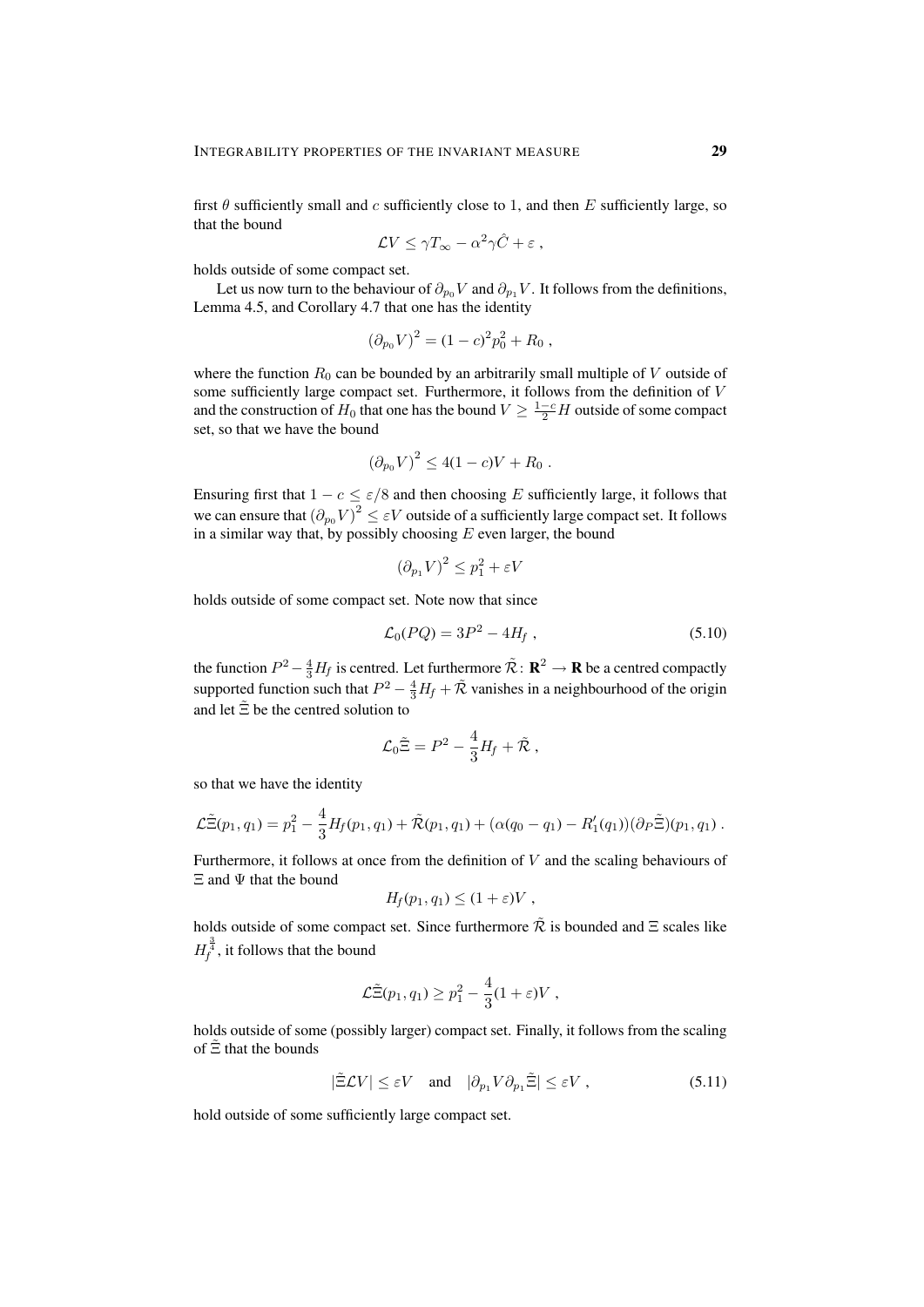With all these definitions at hand, we consider the function

$$
W = V^{\zeta+1} - \gamma \zeta(\zeta+1) T_{\infty} V^{\zeta} \tilde{\Xi}(p_1, q_1).
$$
 (5.12)

Note that  $V$  is positive outside of a compact set, so that  $W$  is well-defined there. Since we do not care about compactly supported modifications of  $W$ , we can assume that (5.12) makes sense globally. We then have the identity

$$
\mathcal{L}W = (\zeta + 1)V^{\zeta}\mathcal{L}V + \zeta\gamma(\zeta + 1)V^{\zeta - 1}(T(\partial_{p_0}V)^2 + T_{\infty}(\partial_{p_1}V)^2 - T_{\infty}\mathcal{L}\tilde{\Xi})
$$
  
-  $\gamma\zeta^2(\zeta + 1)T_{\infty}V^{\zeta - 1}(\tilde{\Xi}\mathcal{L}V + \gamma T_{\infty}\partial_{p_1}V\partial_{p_1}\tilde{\Xi})$ .

Collecting all of the bounds obtained above, this in turn yields the bound

$$
\mathcal{L}W \leq (\zeta + 1)V^{\zeta}(\gamma T_{\infty} - \alpha^2 \gamma \hat{C} + \varepsilon) + \zeta \gamma (\zeta + 1)V^{\zeta} (T\varepsilon + T_{\infty}\varepsilon + \frac{4}{3}T_{\infty}(1 + \varepsilon))
$$
  

$$
- \gamma \varepsilon \zeta^2 (\zeta + 1)T_{\infty}V^{\zeta}
$$
  

$$
\leq \gamma (\zeta + 1)(T_{\infty} - \alpha^2 \hat{C} + \frac{4}{3}\zeta T_{\infty} + K\varepsilon)V^{\zeta},
$$

holding for some constant  $K > 0$  independent of  $\varepsilon$  outside of some sufficiently large compact set. It follows that if  $\zeta \leq \zeta_{\star}$ , it is possible to choose  $\varepsilon$  sufficiently small so that the prefactor in this expression is negative, thus yielding the desired result.

We now prove the 'negative result', namely that  $H^{\zeta}$  is *not* integrable with respect to  $\mu_{\star}$  if  $\zeta > \zeta_{\star}$ . In order to show this, we are going to apply Wonham's criterion with  $W_2 = H^{1+\zeta}$ . It therefore suffices to find a function  $W_1$  growing to infinity in some direction, such that  $\mathcal{L}W_1 > 0$  outside of some compact set, and such that

$$
\sup_{H(p,q)=E} W_1(p,q)E^{-1-\zeta} \to 0 \tag{5.13}
$$

as  $E \to \infty$ . We are going to construct  $W_1$  in a way very similar to the construction in the proof of the positive result above.

Fix some arbitrarily small  $\varepsilon > 0$  as before. Setting V as above, note first that it follows immediately from (4.17) that, by choosing first  $\theta$  sufficiently small, then c sufficiently close to 1 and finally  $E$  large enough, we can ensure that the bound

$$
\mathcal{L}V \ge \gamma T_{\infty} - \alpha^2 \gamma \hat{C} - \varepsilon (1 + p_0^2)
$$

holds outside of some sufficiently large compact set. Similarly as before, we can also ensure that the bound

$$
(\partial_{p_1} V)^2 \le p_1^2 - \varepsilon V
$$

holds. Fix now some  $\tilde{\zeta} \in (\zeta_*, \zeta)$  and define  $W_0$  as in (5.12), but with  $\tilde{\zeta}$  replacing  $\zeta$ . It follows that the bound

$$
\mathcal{L}W_0 \geq \gamma(\tilde{\zeta} + 1)(T_{\infty} - \alpha^2 \hat{C} + \frac{4}{3}\tilde{\zeta}T_{\infty} - K\varepsilon(1 + p_0^2))V^{\tilde{\zeta}},
$$

holds for some constant  $K > 0$  outside of some compact set. The problem is that the right hand side of this expression is not everywhere positive because of the appearance of the term  $p_0^2$ . This can however be dealt with by setting

$$
W_1 = W_0 - K\varepsilon H^{1+\tilde{\zeta}}\,,\tag{5.14}
$$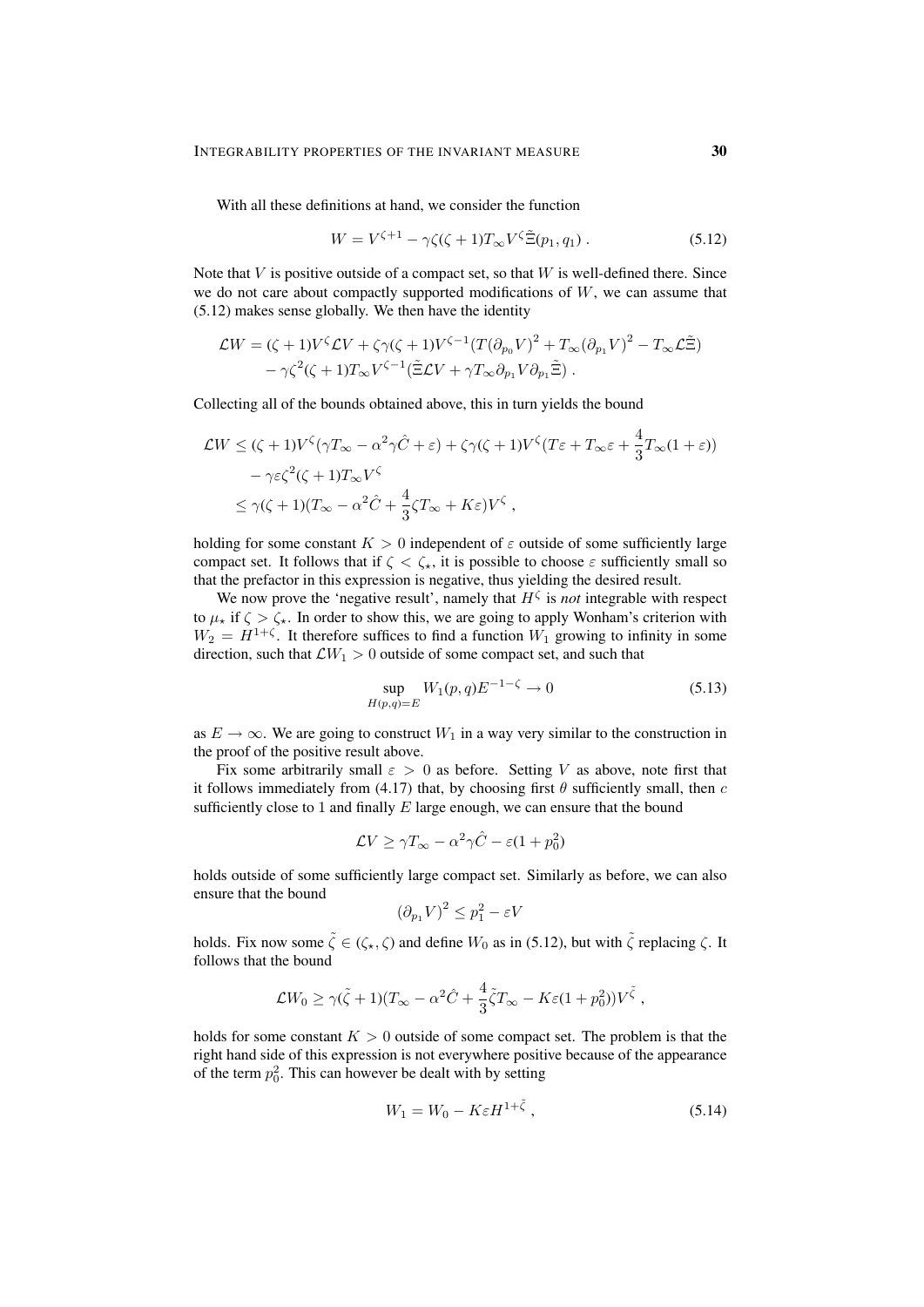so that

$$
\mathcal{L}W_1 \ge \gamma(\tilde{\zeta} + 1)(T_{\infty} - \alpha^2 \hat{C} + \frac{4}{3}\tilde{\zeta}T_{\infty} - \tilde{K}\varepsilon)V^{\tilde{\zeta}} ,
$$

for some different constant  $\tilde{K}$ . Since  $\tilde{\zeta} > \zeta_{\star}$ , we can ensure that this term is uniformly positive by choosing  $\varepsilon$  sufficiently small. By possibly making  $\varepsilon$  even smaller, we can furthermore guarantees that  $W_1$  grows in some direction, despite the presence of the term  $-K \varepsilon H^{1+\tilde{\zeta}}$  in (5.14). Finally, the condition (5.13) is guaranteed to hold because we choose  $\tilde{\zeta} < \zeta$ .  $\Box$ 

As a corollary of Theorem 5.8, we obtain:

**Corollary 5.9** If  $\alpha^2 \hat{C} > T_\infty > \frac{3}{7} \alpha^2 \hat{C}$ , then even though the system admits a unique *invariant measure*  $\mu_{\star}$ , the average kinetic energy of the second oscillator is infinite, *that is*  $\int p_1^2 \mu_{\star}(dx) = \infty$ *.* 

*Proof.* Since in this case the expectation of H is infinite and the expectation of ?? is finite  $\Box$ 

#### 5.3 Integrability and non-integrability in the case  $k < 2$ .

In this case, we show that the exponential of a suitable fractional power of  $H$  is integrable with respect to the invariant measure. Our positive result is given by:

**Theorem 5.10** *For every*  $k \in (1, 2)$  *there exists*  $\delta > 0$  *such that* 

$$
\int_{\mathbf{R}^4} \exp(\delta H^{\frac{2}{k}-1}(x)) \,\mu_\star(dx) < \infty \,,\tag{5.15}
$$

*where*  $\mu_{\star}$  *is the unique invariant measure for (1.2).* 

*Proof.* Define  $W = \exp(\delta V^{\kappa})$  for a (small) constant  $\delta > 0$  and an exponent  $\kappa \in (0, 1]$ to be determined later (the optimal exponent will turn out to be  $\kappa = \frac{2}{k} - 1$ ). Here, V is the function that was previously defined in  $(4.20)$ . Since V and H are equivalent in the sense that there exist positive constants  $C_1$  and  $C_2$  such that

$$
C_1^{-1}V - C_2 \le H \le C_1V + C_2,
$$

showing the integrability of W implies (5.15) for a possibly different constant  $\delta$ .

Applying the chain rule (4.3), we obtain outside of a sufficiently large compact set the bound

$$
\mathcal{L}W = \delta\kappa W(V^{\kappa-1}\mathcal{L}V + (\delta\kappa V^{2\kappa-2} + (\kappa - 1)V^{\kappa-2})\Gamma(V, V))
$$
  
\n
$$
\leq \delta\kappa WV^{\kappa-1}(\mathcal{L}V + 2\delta\kappa V^{\kappa-1}\Gamma(V, V)).
$$
\n(5.16)

Note now that it follows immediately from (4.20) and Proposition 4.12 that, outside of some compact set, one has the bounds

$$
\begin{aligned} |\partial_{p_0} V| &\leq C (E_0^{\frac{1}{2}} + E_0^{\frac{1}{2}} E_1^{\frac{3}{2k} - 1 - \frac{\alpha}{2}} + E_1^{\frac{3}{2k} - 1}) \leq C (E_0^{\frac{1}{2}} + E_1^{\frac{1}{2}}) \leq C \sqrt{V} \;, \\ |\partial_{p_1} V| &\leq C (E_1^{\frac{1}{2}} + E_0^{\frac{1}{2k}} + E_1^{\frac{5}{2k} - 2} + E_0^{\frac{1}{2}} E_1^{\frac{3}{2k} - \frac{3}{2}}) \leq C (E_0^{\frac{1}{2}} + E_1^{\frac{1}{2}}) \leq C \sqrt{V} \;, \end{aligned}
$$

so that  $\Gamma(V, V) \le CV$ . Combining this with (4.24), we obtain the existence of constants c and C (possibly depending on  $\kappa$ , but not depending on  $\delta$ ) such that

$$
\mathcal{L}W \le \delta W V^{\kappa - 1} (C + C\delta V^{\kappa} - cV^{\frac{2}{k} - 1}), \qquad (5.17)
$$

thus concluding the proof.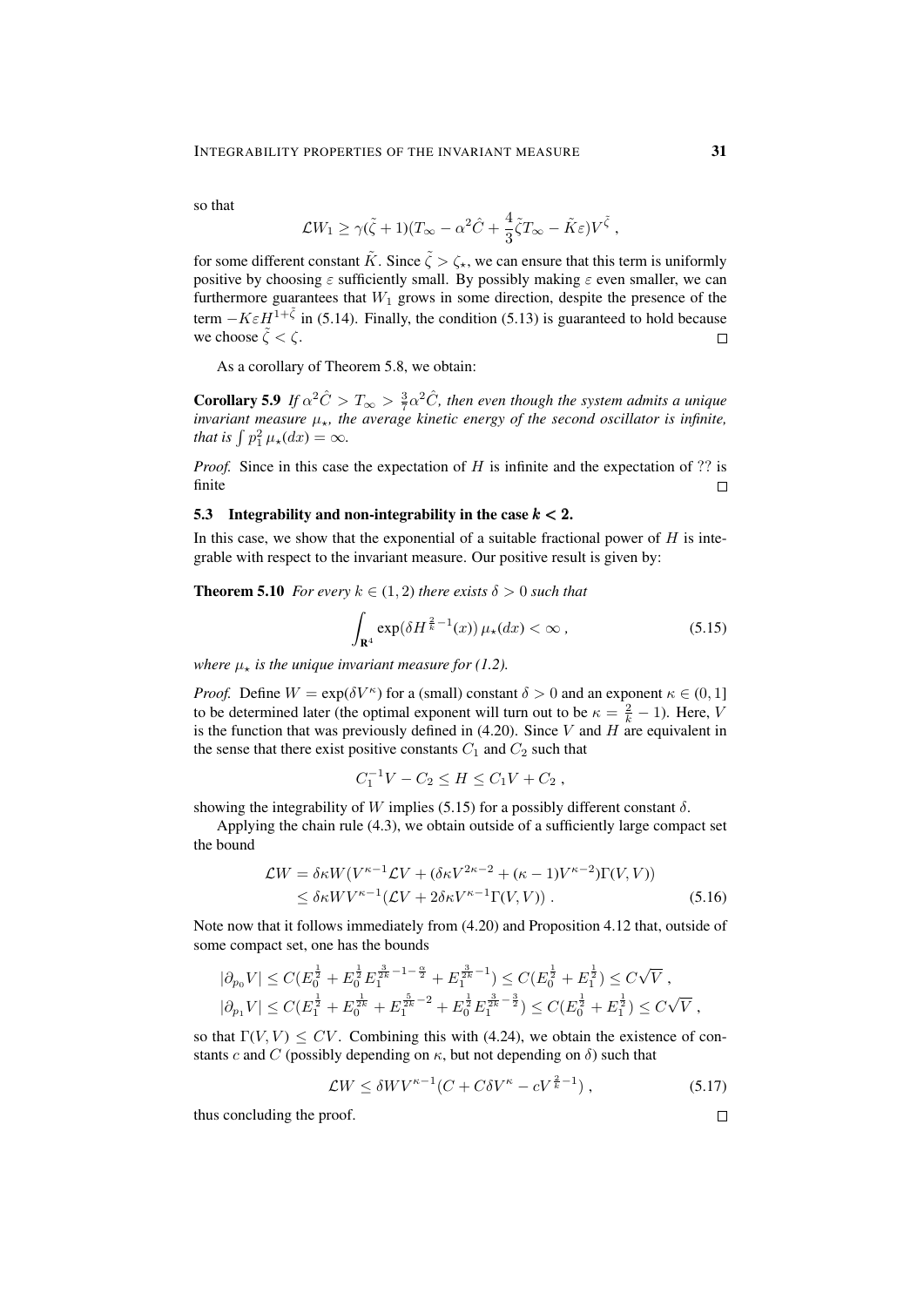We have the following partial converse to Theorem 5.10:

**Theorem 5.11** *Let*  $k \in (\frac{4}{3}, 2)$ *. Then, there exists*  $\Delta > 0$  *such that* 

$$
\int_{\mathbf{R}^4} \exp(\Delta H^{\frac{2}{k}-1}(x)) \,\mu_\star(dx) = \infty \,,\tag{5.18}
$$

*where*  $\mu_{\star}$  *is the unique invariant measure for (1.2).* 

*Proof.* We are again going to make use of Wonham's criterion. Let  $\tilde{K}$  be a (sufficiently large) constant, define  $\kappa = \frac{2}{k} - 1 \in (0, \frac{1}{2})$ , set  $F(x) = \exp(\Delta H^{\kappa}(x))$ , and set  $W_2(x) =$  $\exp(\tilde{K}H^{\kappa}(x))$ . We then have the bound

$$
\frac{\mathcal{L}W_2}{\gamma\kappa \tilde{K}W_2} = H^{\kappa-1}(T + T_{\infty} - p_0^2) + H^{\kappa-2}(\kappa - 1 + \kappa \tilde{K}H^{\kappa})(Tp_0^2 + T_{\infty}p_1^2)
$$
  
\$\leq C(1 + H^{2\kappa-1}),

for some constant  $C > 0$ . In particular, we have  $\mathcal{L}V \leq F$  outside of some compact set, provided that we choose  $\Delta > K$ . Let now K be any constant smaller than K and set

$$
W_1 = \exp(K(H^{\kappa} - 2H^{\kappa-1}\mathbf{H}_0 + H^{2\kappa-2}\Phi)) \stackrel{\text{def}}{=} \exp(K\mathbf{H}_1),
$$

where  $H_0$  is the function from Proposition 5.6. Note that the properties of  $H_0$  imply that, outside of some compact set, one has the bounds

$$
1 \leq \mathbf{H}_0 \leq (1+\varepsilon)H.
$$

It is clear that  $W_2$  is much larger than  $W_1$  at infinity, so that it remains to show that  $\mathcal{L}W_1 > 0$  outside of a compact set for K sufficiently large. We are actually going to show that there exists a constant C such that  $(\mathcal{L}W_1)/W_1 \geq CH^{2\kappa-1}$  outside of some compact set. Therefore, we call a function f negligible if, for every  $\varepsilon > 0$ , there exists a compact set such that  $|f| \leq \varepsilon H^{2\kappa-1}$  outside of this set. Note that since we consider the range of parameters such that  $\kappa < \frac{1}{2}$ , bounded functions are *not* negligible in general.

Using the chain rule (4.3), we have the identity

$$
\frac{\mathcal{L}W_1}{KW_1} = \mathcal{L}\mathbf{H}_1 + \gamma K (T(\partial_{p_0}\mathbf{H}_1)^2 + T_{\infty}(\partial_{p_1}\mathbf{H}_1)^2)
$$
  
\n
$$
\geq \mathcal{L}\mathbf{H}_1 + \gamma KT_{\infty}(\partial_{p_1}\mathbf{H}_1)^2.
$$

We first turn to the estimate of  $\mathcal{L}H_1$ . Using again (4.3), we have the identity

$$
\mathcal{L}\mathbf{H}_{1} = (\kappa H^{\kappa-1} + 2(1 - \kappa)(H^{\kappa-2}\mathbf{H}_{0} - H^{2\kappa-3}\Phi))\mathcal{L}H - 2H^{\kappa-1}\mathcal{L}\mathbf{H}_{0} + H^{2\kappa-2}\mathcal{L}\Phi
$$
  
+ \gamma(2\kappa-2)(2\kappa-3)H^{2\kappa-4}(Tp\_{0}^{2} + T\_{\infty}p\_{1}^{2})\Phi + \gamma T\_{\infty}(2\kappa-2)H^{2\kappa-3}p\_{1}\partial\_{P}\Phi  
+ \gamma(\kappa-1)H^{\kappa-3}(\kappa H + 2(2 - \kappa)\mathbf{H}\_{0})(Tp\_{0}^{2} + T\_{\infty}p\_{1}^{2})  
+ 2\gamma(1 - \kappa)H^{\kappa-2}(Tp\_{0}\partial\_{p\_{0}}\mathbf{H}\_{0} + T\_{\infty}p\_{1}\partial\_{p\_{1}}\mathbf{H}\_{0})

We see immediately that all terms except for the ones in the first line are negligible. On that line, the first term involving  $\Phi$  is negligible as well since  $\Phi$  scales like a power of the energy strictly smaller than one. Furthermore, it follows from (5.1) that

$$
\kappa H^{\kappa-1} + 2(1-\kappa)H^{\kappa-2}\mathbf{H}_0 \leq (2-\frac{\kappa}{2})H^{\kappa-1},
$$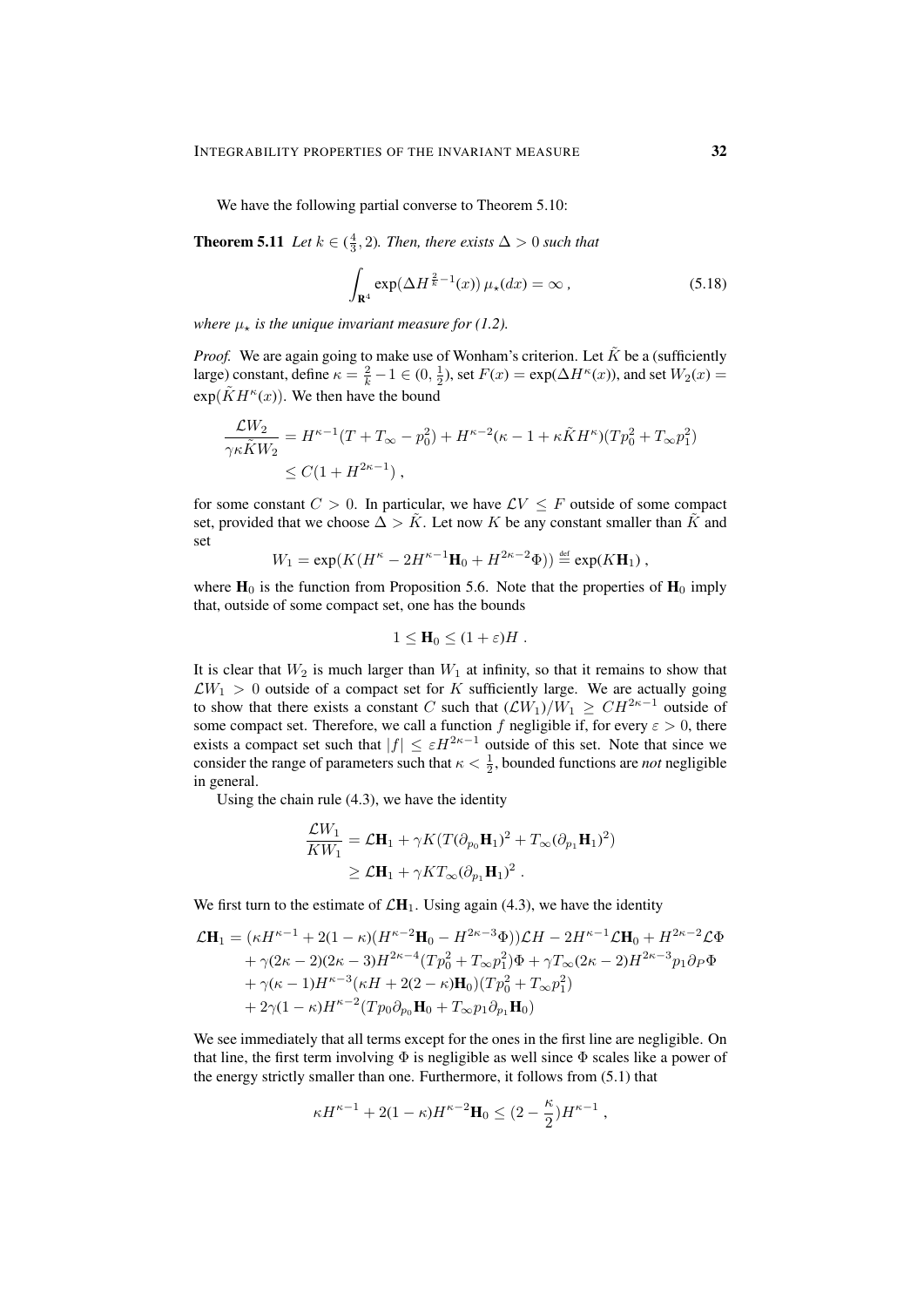say. Combining this with Proposition 5.6 and the fact that the inequality  $\kappa > (2k - 1)$ 1)( $\frac{3}{k}$  – 2) holds in the range of parameters under consideration, we obtain the lower bound

$$
\mathcal{L}\mathbf{H}_1 \gtrsim H^{\kappa-1} \Big( \gamma (\frac{\kappa}{2} - 2) p_0^2 + 2(\gamma - 2\theta) \hat{p}_0^2 + 2\theta \mathbf{H}_0 \Big) + H^{2\kappa-2} \mathcal{L} \Phi.
$$

Using the definition of  $\hat{p}_0$ , and choosing  $\theta < \gamma \kappa/8$ , we obtain the existence of a constant C such that

$$
\mathcal{L}\mathbf{H}_1 \gtrsim H^{\kappa-1}(2\theta\mathbf{H}_0 - CH_f^{\kappa}(p_1, q_1)) + H^{2\kappa-2}\mathcal{L}_0\Phi.
$$

Here, we also made use of the scaling properties of  $\Phi$  in order to replace  $\mathcal{L}\Phi$  by  $\mathcal{L}_0\Phi$ . Note that the constant  $C$  appearing in the expression above can be made independent of  $\theta$  provided that we restrict ourselves to  $\theta \leq \gamma \kappa/16$ , say. At this point, we make the choice  $M = 2C$  in the definition of  $\Phi$ , so that we have the lower bound

$$
\mathcal{L}\mathbf{H}_1 \gtrsim H^{\kappa-1} \Big( 2\theta \mathbf{H}_0 - \frac{M}{2} H_f^{\kappa}(p_1, q_1) \Big) + M H^{2\kappa-2} (H_f(p_1, q_1) - p_1^2)
$$
  

$$
\gtrsim -\frac{M}{2} H^{\kappa-1} H_f^{\kappa}(p_1, q_1) + M H^{2\kappa-2} (\mathbf{H}_0 + H_f(p_1, q_1) - p_1^2) ,
$$

where we made use of the fact that, since  $\kappa < 1$ , for every constant C, there is a compact set such that  $H^{\kappa-1}\mathbf{H}_0 \geq CH^{2\kappa-2}\mathbf{H}_0$  outside of that compact set. From the definitions of H and  $H_0$ , we see that there exists a constant C and a compact set outside of which  $C\mathbf{H}_0 + H_f(p_1, q_1) > \frac{3}{4}H$ , say, so that we finally obtain the lower bound

$$
\mathcal{L}\mathbf{H}_1 \gtrsim \frac{M}{4} H^{2\kappa - 1} - M H^{2\kappa - 2} p_1^2 \,. \tag{5.19}
$$

Let us now turn to the term  $(\partial_{p_1} \mathbf{H}_1)^2$ . We have the identity

$$
\partial_{p_1} \mathbf{H}_1 = H^{\kappa-2} (\kappa H + 2(1 - \kappa) \mathbf{H}_0) p_1 + 2(\kappa - 1) H^{2\kappa - 3} \Phi p_1 - 2H^{\kappa-1} \partial_{p_1} \mathbf{H}_0 + H^{2\kappa-2} \partial_P \Phi.
$$

Using the inequality  $(a + b)^2 \ge \frac{a^2}{2} - b^2$ , as well as the bound (5.3b), it follows that there exists a constant  $C$  such that the bound

$$
(\partial_{p_1} \mathbf{H}_1)^2 \ge \frac{\kappa^2}{2} H^{2\kappa - 2} p_1^2 - 16\theta^4 H^{2\kappa - 2} \mathbf{H}_0 - C H^{2\kappa - 2} ,
$$

holds. Combining this bound with (5.19), we obtain the lower bound

$$
\frac{\mathcal{L}W_1}{KW_1}\gtrsim \frac{M}{4}H^{2\kappa-1}+\Big(\frac{\gamma KT_\infty\kappa^2}{2}-M\Big)H^{2\kappa-2}p_1^2-16\gamma KT_\infty\theta^4H^{2\kappa-2}\mathbf{H}_0\;,
$$

We now choose  $K = 2M/(\gamma T_{\infty} \kappa^2)$  so that the second term is always positive. The prefactor of the last term is then given by  $32M\theta^4/\kappa^2$ . Choosing  $\theta$  small enough so that  $\theta^4 < \kappa^2/256$ , say, we finally obtain the lower bound

$$
\mathcal{L}W_1 \ge \frac{MK}{16}H^{2\kappa - 1}W_1 > 0,
$$

valid outside of some sufficiently large compact set, as required.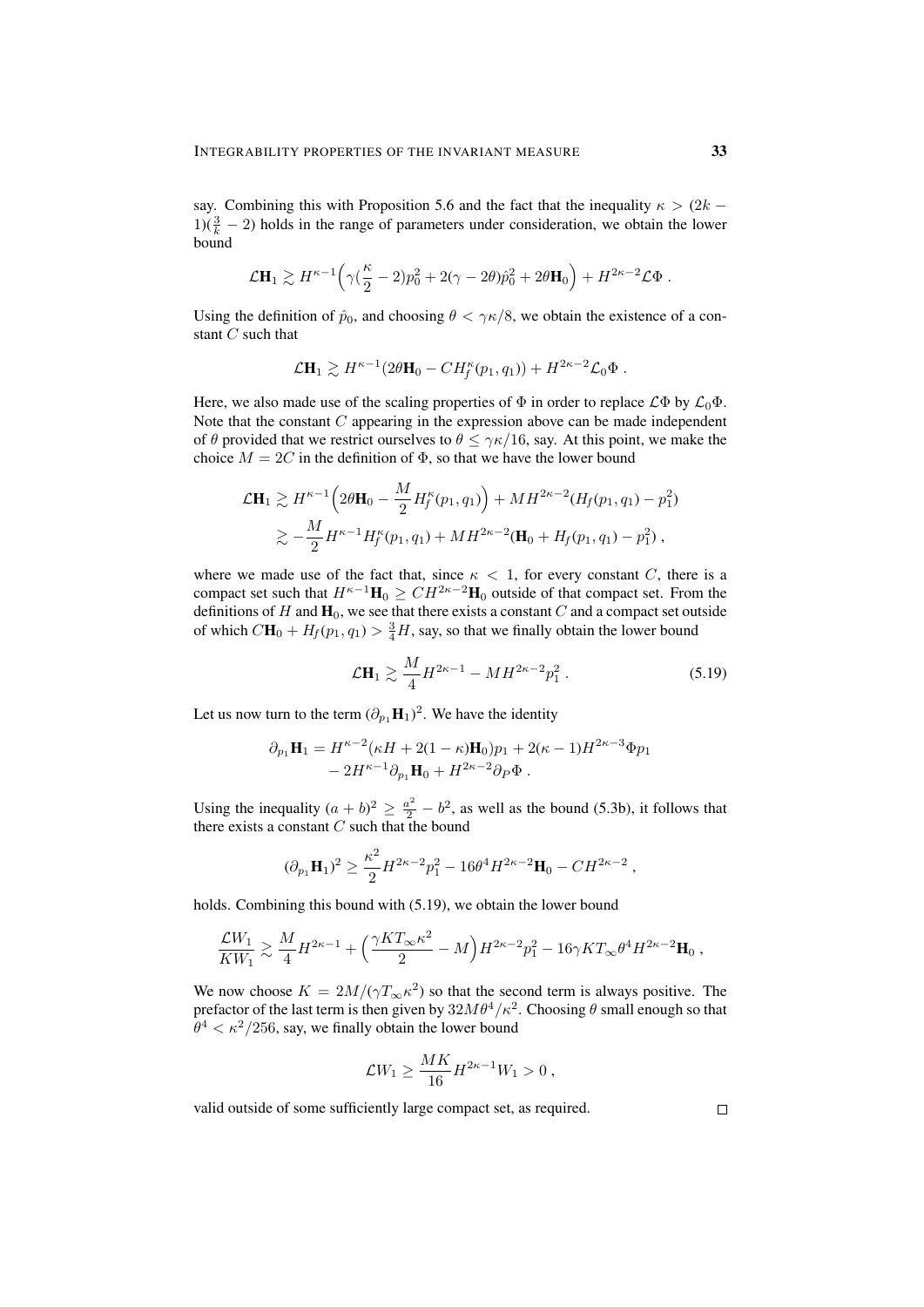#### 6 Convergence speed towards the invariant measure

In this section, we are concerned with the convergence rates towards the invariant measure in the case  $1 < k \leq 2$  where it exists. Our main result will be that  $k = \frac{4}{3}$  is the threshold separating between exponential convergence and stretched exponential convergence.

#### 6.1 Upper bounds

Our main tool for upper bounds will be the integrability bounds obtained in the previous section, together with the results recently obtained in [DFG06, BCG08].

The results obtained in Section 5 suggest that it is natural to work in spaces of functions weighted by  $exp(\delta V^{\epsilon})$ , where V was defined in (4.18). For  $\epsilon > 0$  and  $\delta > 0$ , we therefore define the space  $\mathcal{B}(\varepsilon, \delta)$  as the closure of the space of all smooth compactly supported functions under the norm

$$
\|\varphi\|_{(\varepsilon,\delta)} = \sup_{x \in \mathbf{R}^4} |\varphi(x)| \exp(-\delta H^{\varepsilon}(x)),
$$

where we used the letter x to denote the coordinates  $(p_0, q_0, p_1, q_1)$ . Note that the dual norm on measures is a weighted total variation norm with weight  $exp(\delta H^{\epsilon}(x))$ . We also say that a Markov semigroup  $P_t$  with invariant measure  $\mu_{\star}$  has a *spectral gap* in a Banach space B containing constants if there exist constants C and  $\hat{\gamma}$  such that

$$
\|\mathcal{P}_t\varphi-\mu_\star(\varphi)\|_{\mathcal{B}}\leq Ce^{-\hat{\gamma}t}\|\varphi\|_{\mathcal{B}},\quad \forall \varphi\in\mathcal{B}.
$$

As a consequence of the bounds of Section 5 , we obtain:

**Theorem 6.1** *Let*  $k \in (1,2]$  *and set*  $\kappa = \frac{2}{k} - 1$ *. Then, the semigroup*  $\mathcal{P}_t$  *extends to a*  $\mathcal{C}_0$ -semigroup on the space  $\mathcal{B}(\varepsilon,\delta)$ , provided that  $\varepsilon \leq \max\{\frac{1}{2},1-\kappa\}$ . Furthermore:

*a. If*  $1 < k < \frac{4}{3}$  *then, for every*  $\varepsilon \in [1 - \kappa, \kappa)$  *and every*  $\delta > 0$ *, the semigroup*  $\mathcal{P}_t$ *has a spectral gap in*  $\mathcal{B}(\varepsilon, \delta)$ *. Furthermore, there exists*  $\delta_0 > 0$  *such that it has a spectral gap in*  $\mathcal{B}(\kappa, \delta)$  *for every*  $\delta \leq \delta_0$ *.* 

*In particular, for every*  $\delta > 0$  *there exist constants*  $C > 0$  *and*  $\hat{\gamma} > 0$  *such that the bound*

$$
\|\mathcal{P}_t(x,\cdot) - \mu_\star\|_{\text{TV}} \le C \exp(\delta H^{1-\kappa}(x))e^{-\hat{\gamma}t} \,,\tag{6.1}
$$

*holds uniformly over all initial conditions* x *and all times*  $t \geq 0$ *.* 

- *b.* If  $k = \frac{4}{3}$  then there exists  $\delta_0 > 0$  such that the semigroup  $\mathcal{P}_t$  has a spectral  $gap$  in  $\breve{\mathcal{B}}(\frac{1}{2}, \delta)$  *for every*  $\delta \leq \delta_0$ . In particular, there exists  $\delta > 0$  such that the *convergence result (6.1) holds.*
- *c. For*  $\frac{4}{3} < k < 2$ , *there exist positive constants*  $\delta$ , *C and*  $\hat{\gamma}$  *such that the bound*

$$
\|\mathcal{P}_t(x,\cdot) - \mu_\star\|_{\text{TV}} \le C \exp(\delta H^\kappa(x)) e^{-\hat{\gamma}t^{\kappa/(1-\kappa)}},\tag{6.2}
$$

*holds uniformly over all initial conditions* x *and all times*  $t \geq 0$ *.* 

*d.* For the case  $k = 2$ , set  $\zeta_*$  as in Theorem 5.8. Then, for every  $T_\infty < \alpha^2 \hat{C}$  and *every*  $\zeta < \zeta_*$ *, there exists*  $C > 0$  *such that the bound* 

$$
\|\mathcal{P}_t(x,\cdot) - \mu_\star\|_{\text{TV}} \leq CH^{1+\zeta}(x)t^{-\zeta},\tag{6.3}
$$

*holds uniformly over all initial conditions* x *and all times*  $t \geq 0$ *.*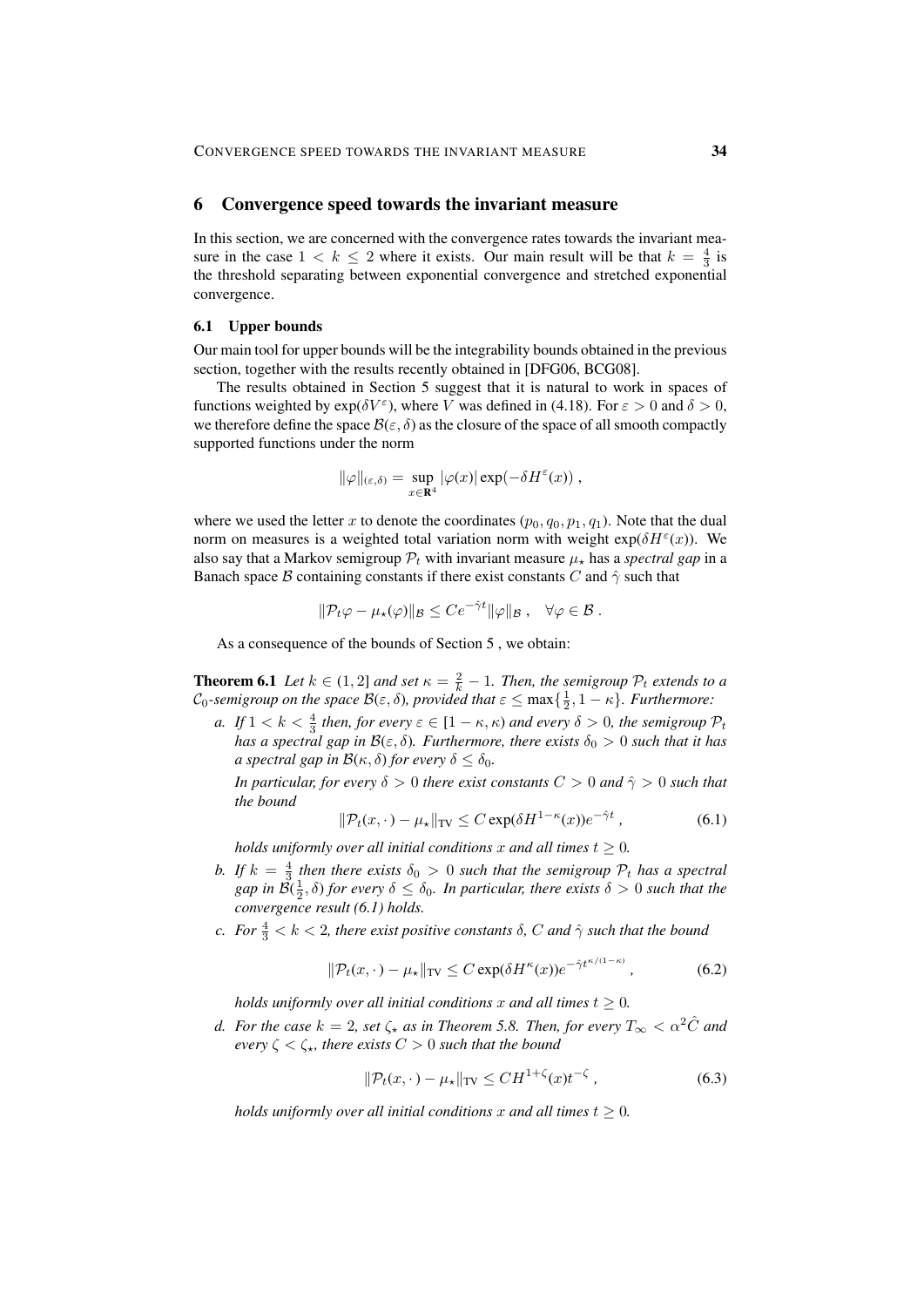*Proof.* The set of bounded continuous functions is dense in  $\mathcal{B}(\varepsilon, \delta)$  and is mapped into itself by  $P_t$ . Therefore, in order to show that it extends to a  $C_0$ -semigroup on  $\mathcal{B}(\varepsilon, \delta)$ , it remains to verify that:

- 1. There exists a constant C such that  $\|\mathcal{P}_t\varphi\|_{(\varepsilon,\delta)} \leq C \|\varphi\|_{(\varepsilon,\delta)}$  for every  $t \in [0,1]$ and every bounded continuous function  $\varphi$ .
- 2. For every  $\varphi \in C_0^{\infty}$ , one has  $\lim_{t \to 0} ||\mathcal{P}_t \varphi \varphi||_{(\varepsilon, \delta)} = 0$ .

Using the *a priori* bounds on the solutions given by the bound  $\mathcal{L}H \leq \gamma(T + T_{\infty})$ , it is possible to check that the second statement holds for every  $(\varepsilon, \delta)$ . The first claim then follows from [MT93] and (5.17).

It remains to show claims a to d. Claims a and b follow immediately from (5.17). To show that claim c also holds, we use the fact that, by using (5.17) in the case  $\varepsilon = \frac{2}{k} - 1$ , we can find  $\delta > 0$  such that the bound

$$
\mathcal{L}W \leq -\delta^2 V^{2\kappa-1}W = -\delta^{\frac{k}{2-k}} W(\log(W))^{2-\frac{1}{\kappa}},
$$

holds outside of some compact subset of  $\mathbb{R}^4$ . Since we are considering a regular Markov process, every compact set is petite. This shows that there exists a constant  $\delta$ such that, in the terminology of [BCG08], W is a  $\varphi$ -Lyapunov function for our model with

$$
\varphi(t) = \delta^{\frac{k}{2-k}} t (\log t)^{2-\frac{1}{\kappa}}.
$$

In particular, this yields the identity

$$
H_{\varphi}(t) = \int_{1}^{t} \frac{ds}{\varphi(s)} = \delta^{-\frac{k}{2-k}} \int_{0}^{\log(t)} s^{\frac{1}{\kappa} - 2} ds = C(\log t)^{\frac{1-\kappa}{\kappa}},
$$

for some constant C depending on  $\delta$  and  $\kappa$ . It follows from the results in [BCG08] that the convergence rate to the invariant measure is given by

$$
\psi(t) = \frac{1}{(\varphi \circ H_{\varphi}^{-1})(t)} = Ct^{\frac{1-2\kappa}{1-\kappa}} e^{-\gamma t^{\kappa/(1-\kappa)}},
$$

for some positive constants C and  $\gamma$ , so that (6.2) follows.

The case  $k = 2$  can be treated in a very similar way. It follows from the first part of the proof of Theorem 5.8 that, there exists  $\beta > 0$  and a function W growing like  $H^{1+\zeta}$ at infinity such that one has the bound  $\mathcal{L}W \le -\beta H^{\zeta}$  outside of some sufficiently large compact set. Therefore, W is a  $\varphi$ -Lyapunov function for  $\varphi(t) = -\beta t^{\frac{\zeta}{1+\zeta}}$ . Following the same calculations as before, we obtain  $\psi(t) = Ct^{-\zeta}$ , so that the required bound follows at once.  $\Box$ 

#### 6.2 Lower bounds

In order to be able to use Theorem 3.7, we need upper bounds on the moments of some observable that is not integrable with respect to the invariant measure. This is achieved by the following proposition:

**Proposition 6.2** *For every*  $\alpha > 0$  *and every*  $\kappa \in [0, \frac{1}{2}]$  *there exist constants*  $C_{\alpha}$  *and*  $C_{\kappa}$  such that the bounds

$$
(\mathcal{P}_t H^{\alpha})(x) \le (H(x) + C_{\alpha}t)^{\alpha} ,
$$
  

$$
(\mathcal{P}_t \exp \alpha H^{\kappa})(x) \le \exp(\alpha H^{\kappa}(x) + C_{\kappa}(1+t)^{\kappa/(1-\kappa)}),
$$

*hold for every*  $t > 0$  and every  $x \in \mathbb{R}^4$ .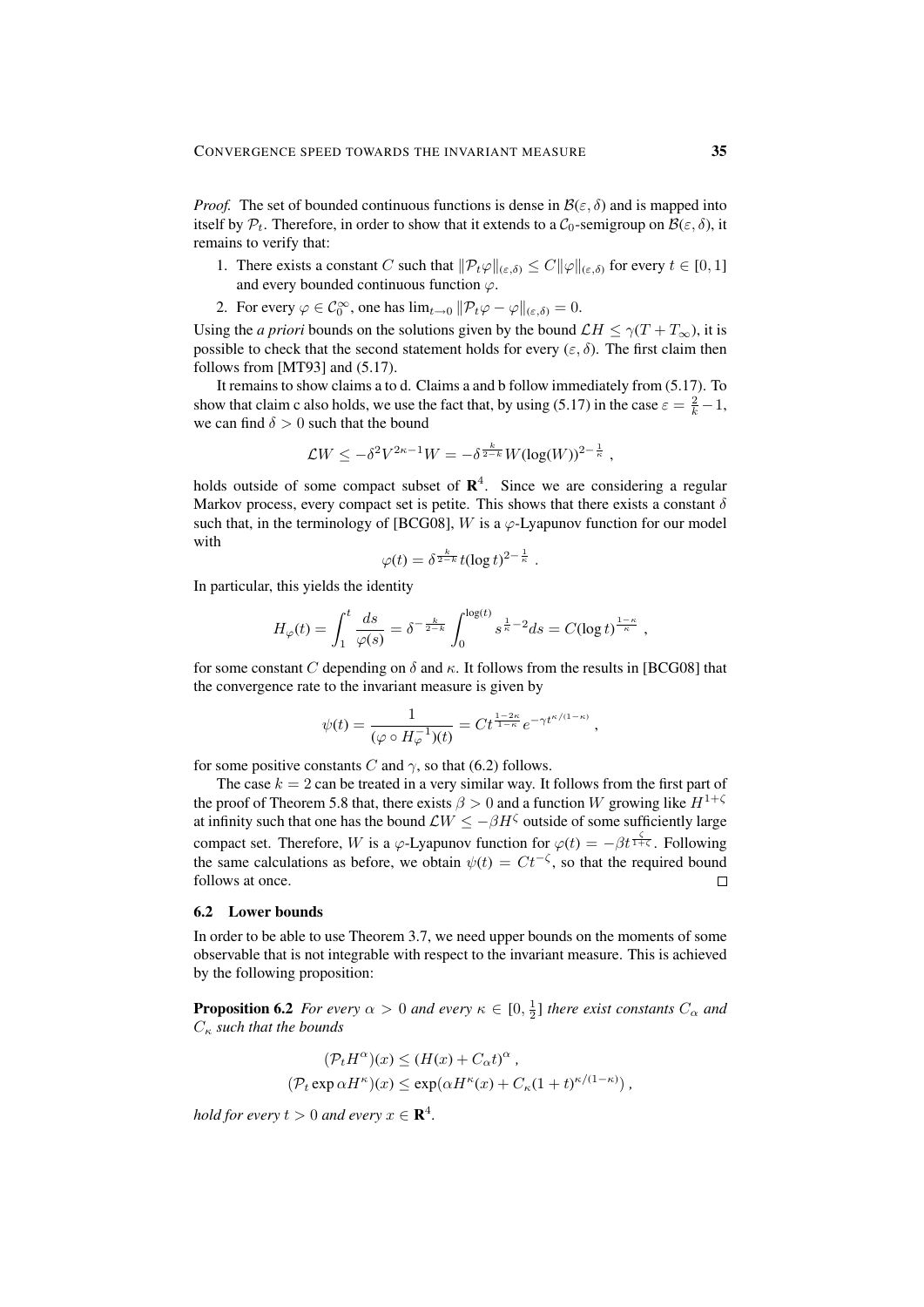*Proof.* Note first that  $\mathcal{L}H \leq \gamma(T + T_{\infty})$  and that

$$
T(\partial_{p_0} H)^2 + T_{\infty}(\partial_{p_1} H)^2 = T p_0^2 + T_{\infty} p_1^2 \le 2(T + T_{\infty})H.
$$
 (6.4)

It follows that for  $\alpha \geq 1$ , there exists  $C > 0$  such that one has the bound

$$
\frac{d}{dt}(\mathcal{P}_t H^{\alpha})(x) = (\mathcal{P}_t (\mathcal{L} H^{\alpha}))(x)
$$
  
\n
$$
= \alpha (\mathcal{P}_t (H^{\alpha-1} \mathcal{L} H + \gamma (\alpha - 1) H^{\alpha-2} (T p_0^2 + T_{\infty} p_1^2)))(x)
$$
  
\n
$$
\leq C(\mathcal{P}_t H^{\alpha-1})(x) \leq C((\mathcal{P}_t H^{\alpha})(x))^{1-\frac{1}{\alpha}}.
$$

The last inequality followed from the concavity of  $x \mapsto x^{1-\frac{1}{\alpha}}$ . Setting  $C_{\alpha} = C/\alpha$ , the bound on  $P_tH^\alpha$  now follows from a simple differential inequality. The corresponding bound for  $\alpha \in (0, 1)$  follows by a simple application of Jensen's inequality.

The bounds on the exponential of the energy are obtained in a similar way. Set  $f_{\kappa}(x) = x(\log x)^{2-\frac{1}{\kappa}}$  and note that there exists a constant  $K_{\kappa}$  such that, provided that  $\kappa \in (0, \frac{1}{2}], f_{\kappa}$  is concave for  $x \ge \exp(\alpha K_{\kappa}^{\kappa})$ . It then follows as before from (6.4) and the bound on  $\mathcal{L}H$  that there exists a constant  $C$  such that

$$
\frac{d}{dt}(\mathcal{P}_t \exp \alpha (K_{\kappa} + H)^{\kappa})(x) \le C(\mathcal{P}_t (K_{\kappa} + H)^{2\kappa - 1} \exp \alpha (K_{\kappa} + H)^{\kappa})(x)
$$

$$
= C(\mathcal{P}_t f_{\kappa} (\exp \alpha (K_{\kappa} + H)^{\kappa})(x))
$$

$$
\le C f_{\kappa}((\mathcal{P}_t \exp \alpha (K_{\kappa} + H)^{\kappa})(x)). \tag{6.5}
$$

The result then follows again from a simple differential inequality.

As a consequence, we have the following result in the case  $k = 2$ :

**Theorem 6.3** For every  $\zeta > \zeta_*$  and every  $x_0 \in \mathbb{R}^4$ , there exists a constant C and a *sequence*  $t_n$  *increasing to infinity such that*  $\|\mu_{\star} - \mu_{t_n}\| \geq C t_n^{-\zeta}$ .

*Proof.* Let  $\tilde{\zeta} \in (\zeta_*, \zeta)$ , and let  $\varepsilon > 0$ ,  $\alpha > \zeta(1 + \varepsilon)$ . It then follows from Theorem 5.8 and Proposition 6.2 that the assumptions of Theorem 3.7 are satisfied with  $W(x) = H^{\tilde{\zeta}}(x), h(s) = s^{-1-\epsilon}, F(s) = s^{\alpha/\tilde{\zeta}}, \text{ and } g(x_0, t) = (H(x_0) + Ct)^{\alpha}.$  Applying Theorem 3.7 yields the lower bound

$$
\|\mu_{\star} - \mu_{t_n}\| \geq C t_n^{-\frac{(1+\varepsilon)\alpha \tilde{\zeta}}{\alpha - \tilde{\zeta} - \varepsilon \tilde{\zeta}}},
$$

for some  $C > 0$  and some sequence  $t_n$  increasing to infinity. Choosing  $\varepsilon$  sufficiently small and  $\alpha$  sufficiently large, we can ensure that the exponent appearing in this expression is larger than  $-\zeta$ , so that the claim follows.  $\Box$ 

Furthermore, we have

**Theorem 6.4** *Let*  $k \in (\frac{4}{3}, 2)$  *and define*  $\kappa = \frac{2}{k} - 1$ *. Then, there exists a constant c* such that, for every initial condition  $x_0 \in \mathbf{R}^4$  there exists a constant C and a sequence *of times*  $t_n$  *increasing to infinite such that*  $\|\mu_{\star} - \mu_{t_n}\| \geq C \exp(-ct_n^{\kappa/(1-\kappa)})$ *.* 

*Proof.* We apply Theorem 3.7 in a similar way to above, but it turns out that we don't need to make such 'sharp' choices for h and F. Take  $h(s) = s^{-2}$ ,  $F(s) = s^3$ , and let  $W = \exp(KH^{\kappa})$  with the constant K large enough so that W is not integrable with respect to  $\mu_{\star}$ . It then follows from Proposition 6.2 that we can choose  $q(x, t)$  =  $\exp(3KH^{\kappa}(x) + C(1+t)^{\kappa/(1-\kappa)})$  for a suitable constant C. The requested bound follows at once, noting that  $h \circ (F \cdot h) \circ g = 1/g^2$ .  $\Box$ 

 $\Box$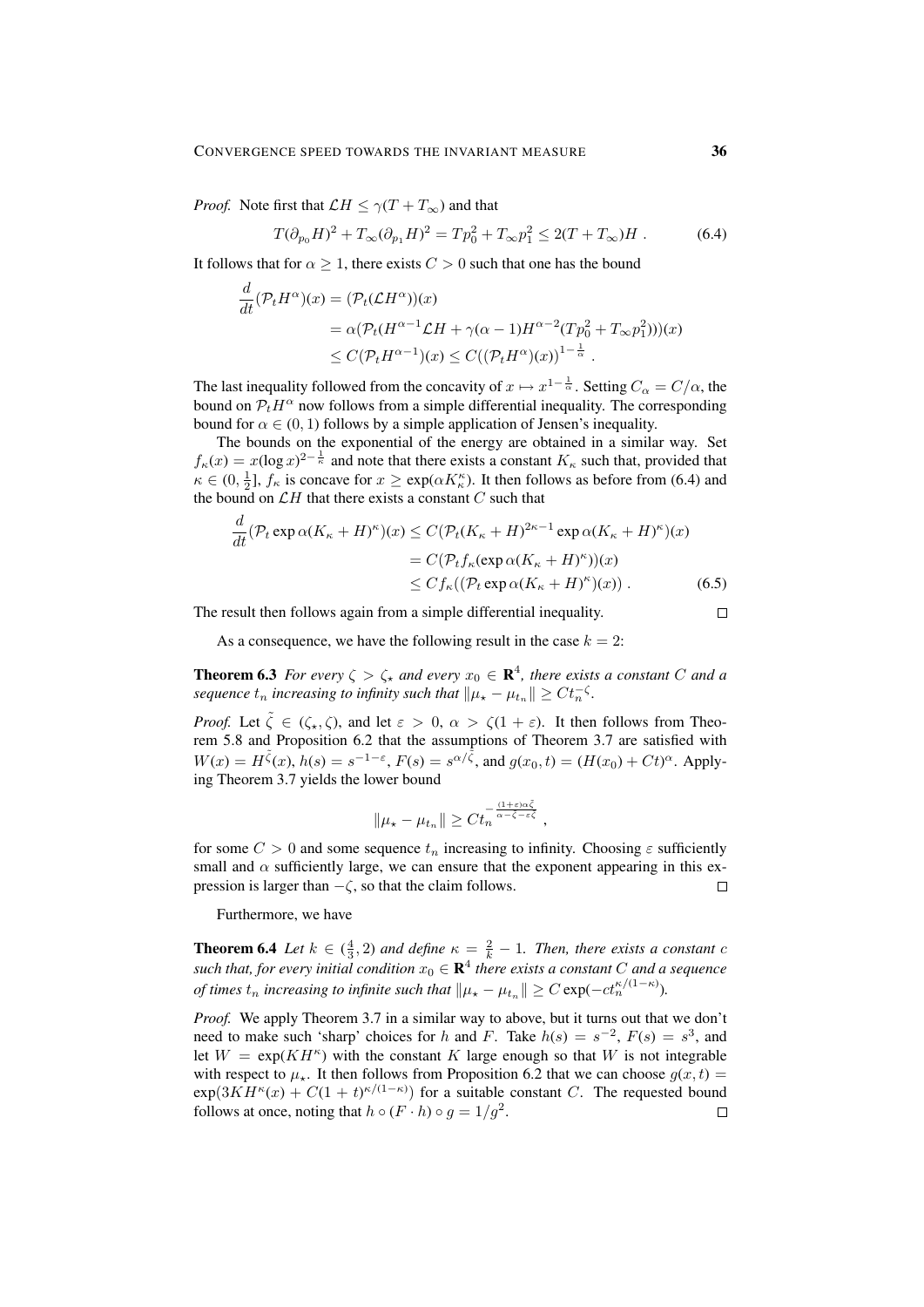### 7 The case of a weak pinning potential

In this section, we are going to study the case  $k \leq 1$ , that is when we have either  $V_1 \approx$  $V_2$  or  $V_1 \ll V_2$  at infinity. This case was studied extensively in the previous works [EH00, RT02, EH03, Car07], but the results and techniques obtained there do not seem to cover the situation at hand where one of the heat baths is at 'infinite temperature'. Furthermore, these works do not cover the case  $k < 1/2$  where one does not have a spectral gap and exponential convergence fails. One further interest of the present work is that, unlike in the above-mentioned works, we are able to work with the generator  $\mathcal L$  instead of having to obtain bounds on the semigroup  $\mathcal P_t$ . This makes the argument somewhat cleaner.

We divide this part into two subsections. We first treat the case where one can find a spectral gap, which is relatively easy in the present setting. In the second part, we then treat the case where the spectral gap fails to hold, which follows more closely the heuristics set out in Section 2.2. There, we also show that, rather unsurprisingly, no invariant measure exists in the case where  $k \leq 0$ .

#### 7.1 The case  $k > 1/2$

Our aim is to find a modified version  $\hat{H}$  of the energy function H such that, for a sufficiently small constant  $\beta_0$ , one has  $\exp(-\beta_0H)\mathcal{L} \exp(\beta_0H) \ll 0$  at infinity. This is achieved by the following result:

**Theorem 7.1** *Let*  $k \in (\frac{1}{2}, 1)$  *and let*  $\delta \in [\frac{1}{k} - 1, 1]$ *. Then, there exist constants*  $c, C$  >  $0, \beta_0 > 0$  and a function  $\hat{H} \colon \mathbf{R}^4 \to \mathbf{R}$  such that

- The bounds  $cH \leq \hat{H} \leq CH$  hold outside of some compact set.
- *For any*  $t > 0$ *, the operator*  $P_t$  *admits a spectral gap in the space of measurable functions weighted by*  $exp(\beta_0 \hat{H}^{\delta})$ .

Remark 7.2 Combining this result with Proposition 5.1 shows the existence of constants  $c, C > 0$  such that  $\int \exp(cH) d\mu_{\star} < \infty$ , but  $\int \exp(CH) d\mu_{\star} = \infty$ .

Remark 7.3 The technique used in the proof of Theorem 7.1 is more robust than that used in the previous sections. In particular, it applies to chains of arbitrary length. It would also not be too difficult to modify it to suit the more general class of potentials considered in [RT02, Car07].

*Proof.* Define the variable  $y = (q, p_0, p_1)$  with  $q = (q_0 - q_1)/2$  and let A and B be the matrices defined by

$$
A \stackrel{\text{def}}{=} \begin{pmatrix} 0 & \frac{1}{2} & -\frac{1}{2} \\ -2\alpha & -\gamma & 0 \\ 2\alpha & 0 & 0 \end{pmatrix}, \qquad B \stackrel{\text{def}}{=} \sqrt{2\gamma} \begin{pmatrix} 0 & 0 \\ \sqrt{T} & 0 \\ 0 & \sqrt{T_{\infty}} \end{pmatrix}. \tag{7.1}
$$

With this notation, we can write the equations of motion for y following from  $(1.2)$  as

$$
dy = Ay dt + F(y, Q) dt + B dw(t), \qquad (7.2)
$$

where we defined the centre of mass  $Q = (q_0 + q_1)/2$  and  $F: \mathbf{R}^4 \to \mathbf{R}^3$  is a vectorvalued function whose components are all bounded by  $C + |V_1'(q_0)| + |V_1'(q_0)|$  for some constant C.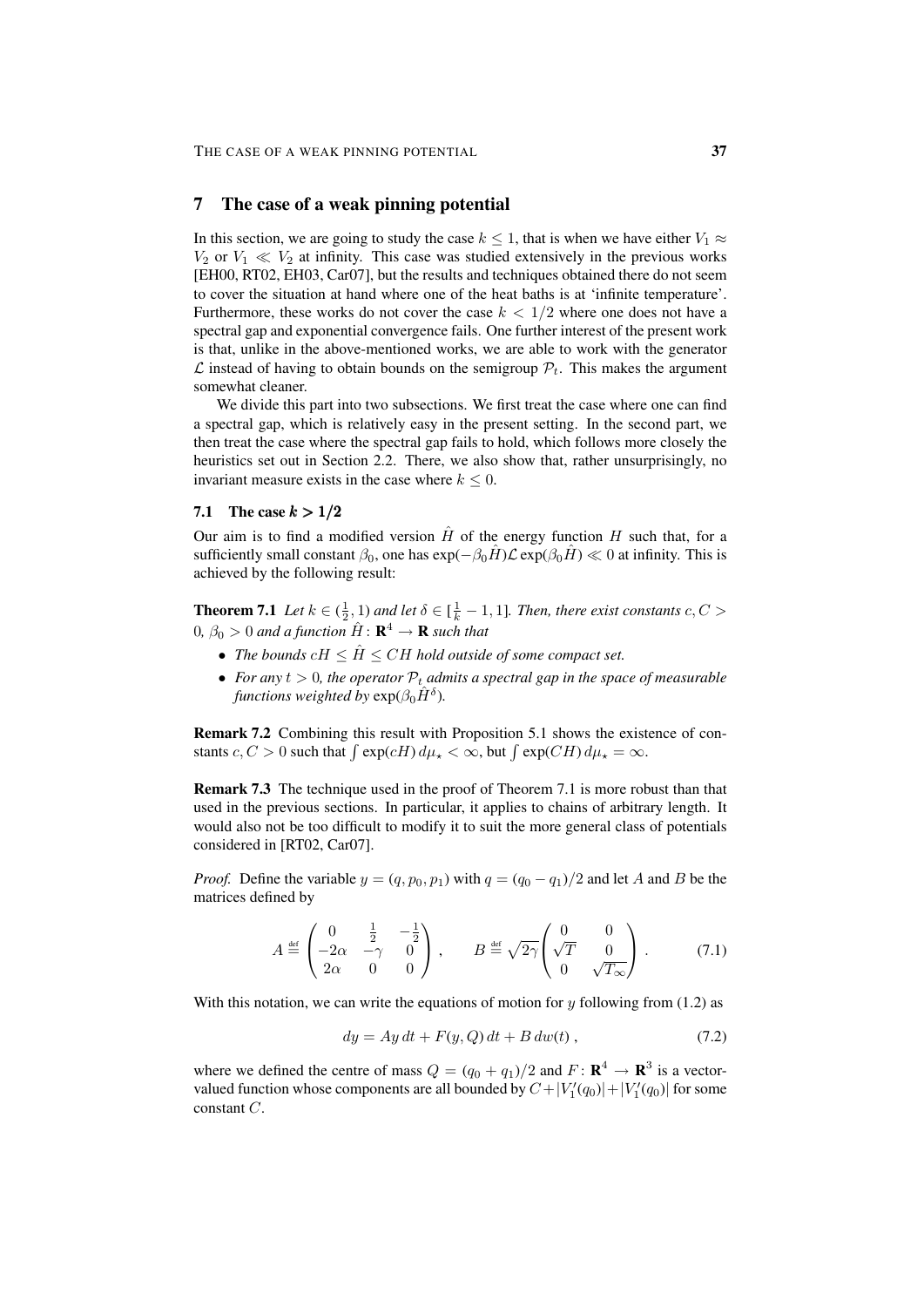Since det  $A = -\gamma \alpha < 0$  and we know from a simple contradiction argument [RT02, Car07] that the energy of the system converges to zero under the deterministic equation  $\dot{y} = Ay$ , we conclude that all eigenvalues of A have strictly negative real part. As a consequence, there exists  $\tilde{\gamma} > 0$  such that the strictly positive definite symmetric quadratic form

$$
\langle y, Sy \rangle \stackrel{\text{def}}{=} \int_0^\infty e^{\tilde{\gamma}t} \|e^{At}y\|^2 dt \tag{7.3}
$$

is well-defined. A simple change of variable shows that one then has the bound

$$
\langle e^{At}, Se^{At}y \rangle \le e^{-\tilde{\gamma}t} \langle y, Sy \rangle. \tag{7.4}
$$

For any given (small) value  $\varepsilon > 0$ , let now  $G_{\varepsilon} : \mathbf{R} \to \mathbf{R}$  be a smooth function such that:

- There exists a constant  $C_{\varepsilon}$  such that the bounds  $G_{\varepsilon}(q)V'_{1}(q) \leq C_{\varepsilon} |V'_{1}(q)|^{2}$ and  $|G_\varepsilon(q)|^2 \leq C_\varepsilon + |V_1'(q)|^2$  hold for every  $q \in \mathbf{R}$ .
- One has  $|G'_{\varepsilon}(q)| \leq \varepsilon$  for every  $q \in \mathbf{R}$ .

Since we assumed that  $k < 1$ , it is possible to construct a function  $G_{\varepsilon}$  satisfying these conditions by choosing  $R_{\varepsilon}$  sufficiently large, setting  $G_{\varepsilon}(q) = -V'_1(q)$  for  $|q| \geq 2R_{\varepsilon}$ ,  $G_{\varepsilon}(q) = q |R_{\varepsilon}|^{2k-2}$  for  $|q| \le R_{\varepsilon}$ , and interpolating smoothly in between. For large values of  $R_{\varepsilon}$ , one can then guarantee that  $|G'_{\varepsilon}(q)| \leq CR_{\varepsilon}^{2k-2}$ , which does indeed go to 0 for large values of  $R_{\varepsilon}$ .

We now define, for a (large) constant  $\xi$  to be determined,

$$
\hat{H} = H + \langle y, Sy \rangle - \xi(p_0 + p_1)(G_{\varepsilon}(q_0) + G_{\varepsilon}(q_1)) \ .
$$

Before we bound  $\mathcal{L}\hat{H}$ , we note that we have the bound

$$
(G_{\varepsilon}(q_0) + G_{\varepsilon}(q_1))(V'_1(q_0) + V'_1(q_1)) = 2(G_{\varepsilon}(q_0)V'_1(q_0) + G_{\varepsilon}(q_1)V'_1(q_1))
$$
  
+ 
$$
\Big(\int_{q_0}^{q_1} G'_{\varepsilon}(q) dq\Big)(V'_1(q_0) - V'_1(q_1))
$$
  

$$
\leq 2C_{\varepsilon} - 2(|V'_1(q_0)|^2 + |V'_1(q_1)|^2) + C\varepsilon(q_0 - q_1)^2,
$$

for some constant C independent of  $\varepsilon$ .

It therefore follows from (7.4), (7.2), (1.2) and the properties of  $G_{\varepsilon}$  that there exist constants  $C_i$  independent of  $\xi$  and  $\varepsilon$  such that we have the bound

$$
\mathcal{L}\hat{H} \leq C_1 - \gamma p_0^2 - \tilde{\gamma}\langle y, Sy \rangle + 2\langle y, SF(y, Q) \rangle \n+ \xi(G_{\varepsilon}(q_0) + G_{\varepsilon}(q_1))(V'_1(q_0) + V'_1(q_1)) \n+ \gamma\xi p_0(G_{\varepsilon}(q_0) + G_{\varepsilon}(q_1)) - \xi(p_0 + p_1)(G'_{\varepsilon}(q_0)p_0 + G'_{\varepsilon}(q_1)p_1) \n\leq C_2(C_{\varepsilon} + |V'_1(q_0)|^2 + |V'_1(q_1)|^2) \n- \frac{\tilde{\gamma} - C_3\varepsilon\xi}{2}\langle y, Sy \rangle - 2\xi(|V'_1(q_0)|^2 + |V'_1(q_1)|^2).
$$

It follows that, by first making  $\xi$  sufficiently large and then making  $\varepsilon$  sufficiently small, it is possible to obtain the bound

$$
\mathcal{L}\hat{H} \le C - \frac{\tilde{\gamma}}{2} (1 + \langle y, Sy \rangle + |V_1'(q_0)|^2 + |V_1'(q_1)|^2) , \qquad (7.5)
$$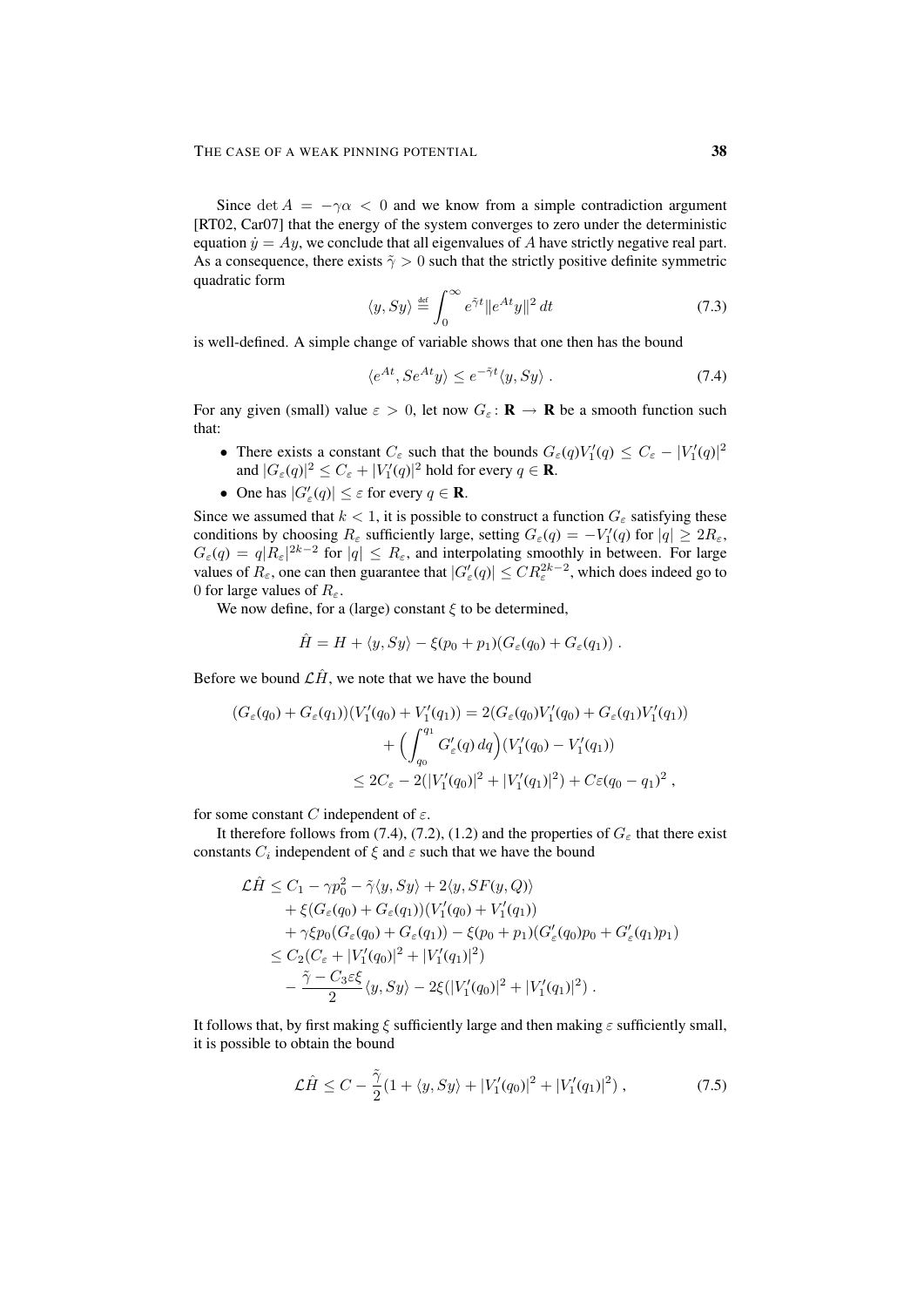for some constant C. (The constant C depends of course on the choice of  $\xi$  and of  $\varepsilon$ , but assume those to be fixed from now on.) Furthermore, it follows immediately from the definition of  $H$  that

$$
\Gamma(\hat{H}, \hat{H}) \le C(1 + \langle y, Sy \rangle + |V_1'(q_0)|^2 + |V_1'(q_1)|^2) \le C\hat{H}^{2-\frac{1}{k}},\tag{7.6}
$$

where we used the scaling behaviour of  $V_1$  in order to obtain the second bound. Set now  $W = \exp(\beta_0 \hat{H}^{\delta})$  for a constant  $\beta_0$  to be determined. It follows from (5.16) that the bound

$$
\mathcal{L}W \leq \beta_0 \delta W \hat{H}^{\delta-1} (\mathcal{L}\hat{H} + 2\beta_0 \delta \hat{H}^{\delta-1} \Gamma(\hat{H}, \hat{H})) ,
$$

holds outside of some sufficiently large compact set. Combining this with (7.6) and (7.5), we see that if  $\delta \in [\frac{1}{k} - 1, 1]$  and  $\beta_0$  is sufficiently small, then the bound

$$
\mathcal{L}W \le -CW(\hat{H})^{\delta+1-\frac{1}{k}} \le -CW,
$$

holds outside of some compact set. The claim then follows immediately from Theorem 3.4.  $\Box$ 

The case  $k = 1$  can be shown similarly, but the result that we obtain is slightly stronger in the sense that one has a spectral gap in spaces weighted by  $H^{\delta}$  for any  $\delta > 0$ :

**Theorem 7.4** *Let*  $k = 1$  *and let*  $\delta > 0$ *. Then, for any*  $t > 0$ *, the operator*  $P_t$  *admits a* spectral gap in the space of measurable functions weighted by  $H^\delta.$ 

*Proof.* The proof is similar to the above, but this time by setting  $\tilde{y} = (q_0, q_1, p_0, p_1)$ ,

$$
\tilde{A} \stackrel{\text{def}}{=} \begin{pmatrix} 0 & 0 & 1 & 0 \\ 0 & 0 & 0 & 1 \\ -\alpha & \alpha & -\gamma & 0 \\ \alpha & -\alpha & 0 & 0 \end{pmatrix}, \qquad \tilde{B} \stackrel{\text{def}}{=} \sqrt{2\gamma} \begin{pmatrix} 0 & 0 \\ 0 & 0 \\ \sqrt{T} & 0 \\ 0 & \sqrt{T_{\infty}} \end{pmatrix},
$$

and noting that

$$
d\tilde{y} = \tilde{A}\tilde{y} dt + F(\tilde{y}) dt + \tilde{B} dw(t) ,
$$

for some bounded function F. It then suffices to construct  $\tilde{S}$  similarly to above and to set  $\hat{H} = \langle \tilde{y}, \tilde{S}\tilde{y} \rangle$ , without requiring any correction term. This yields the existence of constants  $C_1$  and  $C_2$  such that one has the bounds

$$
\mathcal{L}\hat{H} \le -C_1\hat{H}, \qquad \Gamma(\hat{H}, \hat{H}) \le C_2\hat{H},
$$

outside of some compact set. The existence of a spectral gap in spaces weighted by  $\hat{H}^{\delta}$ follows at once. The claim then follows from the fact that  $\hat{H}$  is bounded from above and from below by multiples of H.  $\Box$ 

## 7.2 The case  $k \leq 1/2$

This case is slightly more subtle since the function  $V'(q)$  is either bounded or even converges to zero at infinity, so that bounds of the type (7.5) are not very useful. We nevertheless have the following result:

**Theorem 7.5** *Let*  $k \in (0, \frac{1}{2}]$ *. Then,* (1.2) *admits a unique invariant probability measure*  $\mu_{\star}$  and there exist constants  $c, C > 0$ ,  $\beta_0 > 0$ , and a function  $\hat{H} \colon \mathbf{R}^4 \to \mathbf{R}$  such *that*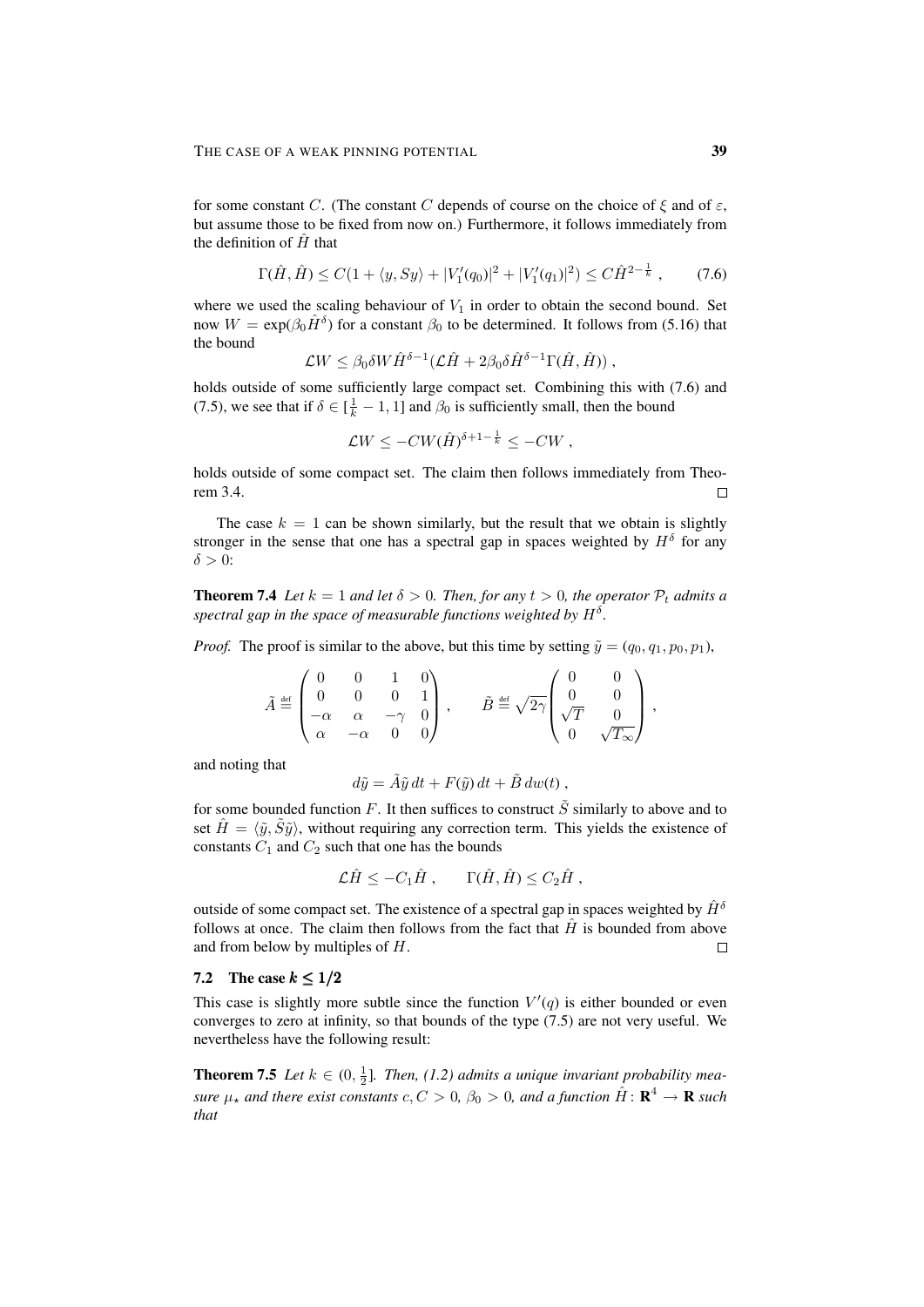- The bounds  $cH \leq \hat{H} \leq CH$  hold outside of some compact set.
- If  $k = \frac{1}{2}$ , then  $\mathcal{P}_t$  admits a spectral gap in the space of measurable functions *weighted by*  $exp(\beta_0 \hat{H})$ *.*
- *If*  $k < \frac{1}{2}$ , then there exist positive constants C and  $\hat{\gamma}$  such that the bound

$$
\|\mathcal{P}_t(x,\cdot) - \mu_\star\|_{\text{TV}} \le C \exp(\beta_0 H(x)) e^{-\hat{\gamma} t^{k/(1-k)}},\tag{7.7}
$$

*holds uniformly over all initial conditions* x and all times  $t \geq 0$ .

*Proof.* Define again  $y$ ,  $A$  and  $B$  as in (7.1) but let us be slightly more careful about the remainder term. We define as before the center of mass  $Q = (q_0 + q_1)/2$  and the displacement  $q = (q_0 - q_1)/2$  and write

$$
V'_1(q_0) = V'_1(Q) + R_0(q, Q) , V'_1(q_1) = V'_1(Q) + R_1(q, Q) .
$$

With this notation, defining furthermore the vector  $\mathbf{1} = (0, 1, 1)$ , the equation of motion for  $y = (q, p_0, p_1)$  is given by

$$
dy = Ay dt - V'_1(Q)\mathbf{1} dt + R(Q, y) dt + B dw(t) , \quad R = (0, -R_0(Q, y), -R_1(Q, y)) .
$$

This suggests the introduction, for fixed  $Q \in \mathbf{R}$ , of the reduced generator  $\mathcal{L}_Q$  acting on functions from  $\mathbf{R}^3$  to  $\mathbf{R}$  by

$$
\mathcal{L}_Q = \langle Ay, \partial_y \rangle - V_1'(Q) \langle \mathbf{1}, \partial_y \rangle + \frac{1}{2} \langle B^* \partial_y, B^* \partial_y \rangle.
$$

Following the usual procedure in the theory of homogenisation, we wish to correct the 'slow variable' Q in order to obtain an effective equation that takes into account the behaviour of the 'fast variable' y. Since the equation of motion for  $Q$  is given by  $\hat{Q} = (p_0 + p_1)/2 = \langle 1, y \rangle/2$ , this can be achieved by finding a function  $\psi(Q)$  such that  $\langle 1, y \rangle/2 - \psi(Q)$  is centred with respect to the invariant measure for  $\mathcal{L}_Q$  and then solving the Poisson equation  $\mathcal{L}_Q \varphi_Q = \langle \mathbf{1}, y \rangle/2 - \psi(Q)$ .

Since all the coefficients of  $\mathcal{L}_Q$  are linear (remember that Q is a constant there), this can be solved explicitly, yielding

$$
\psi(Q) = -\frac{2}{\gamma} V_1'(Q) , \qquad \varphi_Q(y) = -\langle a, y \rangle , \quad a = (1, 1/\gamma, 1/\gamma) .
$$

We now introduce the corrected variable  $\hat{Q} = Q + \langle a, y \rangle$ , so that the equations of motion for  $\hat{Q}$  are given by

$$
d\hat{Q} = -\frac{2}{\gamma} V_1'(Q) dt + \langle a, R(Q, y) \rangle dt + \sqrt{\frac{2T}{\gamma}} dw_0(t) + \sqrt{\frac{2T_{\infty}}{\gamma}} dw_1(t) .
$$

Defining  $\hat{\gamma} = \frac{2}{\gamma}$ , the 'mean temperature'  $\hat{T} = (T + T_{\infty})/2$ , and

$$
\hat{R} = \langle a, R(Q, y) \rangle + \hat{\gamma} (V_1'(\hat{Q}) - V_1'(Q)), \qquad (7.8)
$$

we thus see that there exists a Wiener process W such that  $\hat{Q}$  satisfies the equation

$$
d\hat{Q} = -\hat{\gamma}V_1'(\hat{Q}) dt + \hat{R} dt + \sqrt{2\hat{\gamma}\hat{T}} dW(t) .
$$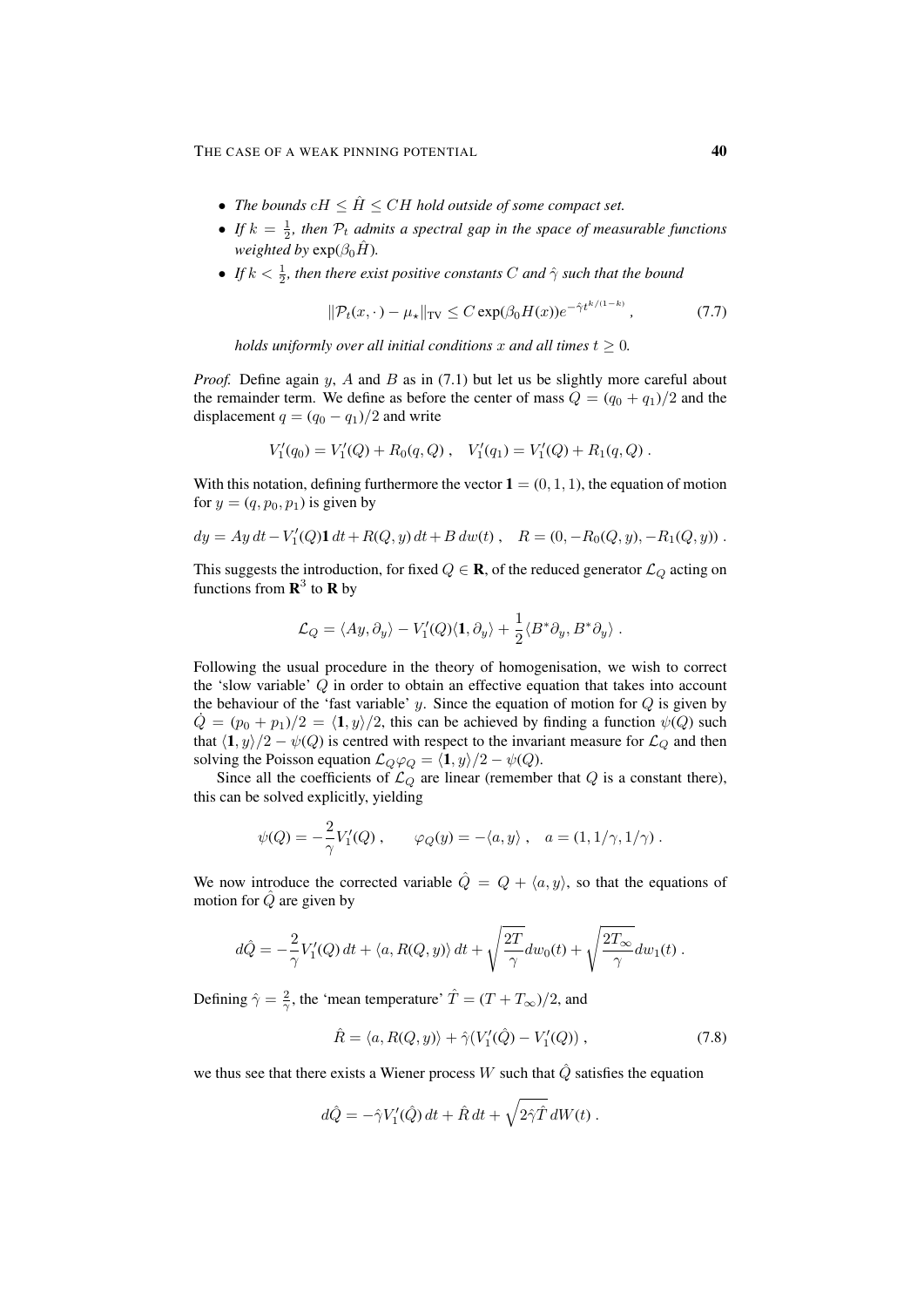Setting again  $S$  as in (7.3), this suggests that in order to extract the tail behaviour of the invariant measure for (1.2), a good test function would be  $V_1(\hat{Q}) + \langle y, Sy \rangle$ . This function however turns out not to be suitable in the regime where  $\hat{Q}$  is large and y is small, because of the constant appearing when applying  $\mathcal L$  to  $\langle y, Sy \rangle$ . In order to avoid this, let us introduce a smooth increasing function  $\chi: \mathbf{R}_{+} \to [0, 1]$  such that  $\chi(t) = 1$ for  $t \ge 2$  and  $\chi(t) = 0$  for  $\chi \le 1$ . We also define the function  $\langle \hat{Q} \rangle = \sqrt{1 + \hat{Q}^2}$ , so that  $|V_1'(\hat{Q})| \le C \langle \hat{Q} \rangle^{2k-1}$  and similarly for  $V_1''(\hat{Q})$ .

Note that, since we are considering the regime where  $V_1'$  is a bounded function, there exists a constant  $C_S$  such that

$$
-C_S - 2\tilde{\gamma}\langle y, Sy \rangle \leq \mathcal{L}\langle y, Sy \rangle \leq C_S - \frac{\tilde{\gamma}}{2}\langle y, Sy \rangle,
$$

where  $\tilde{\gamma}$  is as in (7.4). Furthermore, we note that since all terms contained in  $\hat{R}$  are of the form  $V_1'(\hat{Q}) - V_1'(\hat{Q} + \langle b, y \rangle)$  for some vector  $b \in \mathbb{R}^3$ , there exists a constant C such that the bound

$$
|\hat{R}| \leq \begin{cases} C & |\hat{Q}| \leq C|y|, \\ C|y|\langle \hat{Q}\rangle^{2k-2} & |\hat{Q}| \geq C|y|, \end{cases}
$$
 (7.9)

holds for every pair  $(\hat{Q}, y)$ . (In particular  $\hat{R}$  is bounded.) We now set

$$
W = \exp(\beta_0 \langle y, Sy \rangle) + \exp(\beta_0 \lambda V_1(\hat{Q}))
$$

for some positive constants  $\beta_0$  and  $\lambda$  to be determined.

Since we are only interested in bounds that hold outside of a compact set, we use in the remainder of this proof the notation  $f \lesssim g$  to signify that there exists a constant  $c > 0$  such that the bound  $f \le cg$  holds outside of a sufficiently large compact set. With this notation, one can check in a straightforward way that there exist constants  $\beta_i$ depending on  $\beta_0$  and  $\lambda$  such that the two-sided bound

$$
\exp(\beta_1 H) \lesssim W \lesssim \exp(\beta_2 H) ,
$$

holds.

It follows then from the chain rule that there exist constants  $C_i > 0$  such that one has the upper bound

$$
\mathcal{L}W \le \beta_0 \Big( C_S - (\frac{\tilde{\gamma}}{2} - C_1 \beta_0) \langle y, Sy \rangle \Big) \exp(\beta_0 \langle y, Sy \rangle) + \beta_0 \lambda (-(1 - C_2 \beta_0 \lambda) |V_1'(Q)|^2 + C_3 |V_1'(\hat{Q})| |\hat{R}| + C_4 V_1''(\hat{Q}) \exp(\beta_0 \lambda V_1(\hat{Q})) .
$$
\n(7.10)

Choosing  $\beta_0$  sufficiently small, we obtain the existence of a constant C such that the bound

$$
\mathcal{L}W \lesssim (C - \langle y, Sy \rangle) \exp(\beta_0 \langle y, Sy \rangle) + \langle \hat{Q} \rangle^{2k-1} (C|\hat{R}| - \langle \hat{Q} \rangle^{2k-1}) \exp(\beta_0 \lambda V_1(\hat{Q})) ,
$$

holds.

We now consider three separate cases. In the regime  $\lambda V_1(\hat{Q}) \ge \langle y, Sy \rangle \ge C$ , it follows from (7.9) and our definition of  $\lambda$  that we have the bound

$$
\mathcal{L}W \lesssim \langle \hat{Q} \rangle^{2k-1} (C|\hat{R}| - \langle \hat{Q} \rangle^{2k-1}) \exp(\beta_0 \lambda V_1(\hat{Q})) \lesssim -\langle \hat{Q} \rangle^{4k-2} W.
$$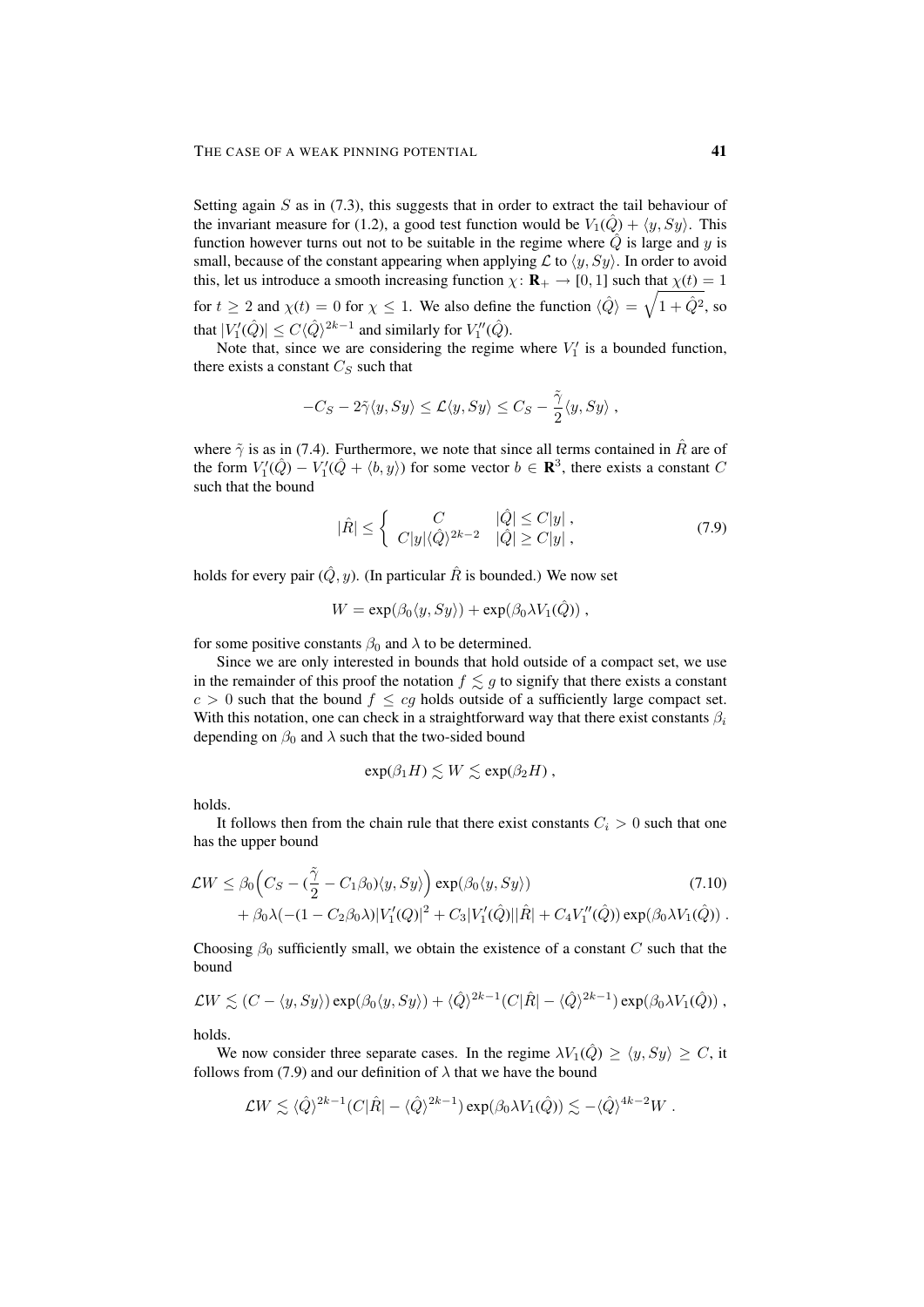In the regime where  $\lambda V_1(\hat{Q}) \ge \langle y, Sy \rangle$  but  $\langle y, Sy \rangle \le C$ , we similarly have

$$
\mathcal{L}W \lesssim C \exp(\beta_0 C) - \langle \hat{Q} \rangle^{4k-2} \exp(\beta_0 \lambda V_1(\hat{Q})) \lesssim -\langle \hat{Q} \rangle^{4k-2} W \ .
$$

Finally, in the regime where  $\lambda V_1(\hat{Q}) \leq \langle y, Sy \rangle$ , we have the bound

$$
\mathcal{L}W \lesssim -\langle y, Sy \rangle \exp(\beta_0 \langle y, Sy \rangle) \lesssim -|y|^2 W
$$
.

Combining all of these bounds, we have

$$
\mathcal{L}W \lesssim -(\log W)^{2-\frac{1}{k}}W ,
$$

so that the upper bounds on the transition probabilities follow just as in the proof of Theorem 6.1 with  $\kappa$  replaced by  $k$ .  $\Box$ 

Before we obtain lower bounds on the convergence speed, we show the following non-integrability result:

**Lemma 7.6** In the case 
$$
k < \frac{1}{2}
$$
 there exists  $\beta > 0$  such that  $\int \exp(\beta V_1(\hat{Q})) d\mu_{\star} = \infty$ .

*Proof.* We are going to construct functions  $W_1$  and  $W_2$  satisfying Wonham's criterion. Let  $\hat{Q}$ , S and y be as in the proof of the previous result and set

$$
W_2 = \exp(2\beta V_1(\hat{Q})) + \exp(\varepsilon \langle y, Sy \rangle),
$$

for constants  $\beta > 0$  and  $\varepsilon > 0$  to be determined. It follows from the boundedness of  $V_1', V_1''$  and  $\hat{R}$  that, whatever the choice of  $\beta$ , one has

$$
\mathcal{L}W_2 \lesssim \exp(\beta V_1(\hat{Q})) \ ,
$$

provided that we choose  $\varepsilon$  sufficiently small. Setting

$$
W_1 = \exp(\beta V_1(\hat{Q})) - \exp(\varepsilon \langle y, Sy \rangle),
$$

we have similarly to (7.10) the bound

$$
\mathcal{L}W_1 \geq \beta((C_2\beta - 1)|V'_1(\hat{Q})|^2 - C_3|V'_1(\hat{Q})||\hat{R}| + C_4V''_1(\hat{Q})) \exp(\beta V_1(\hat{Q}))
$$
  
+  $\varepsilon((\tilde{\gamma}/2 - C_1\varepsilon)\langle y, Sy \rangle - C_S) \exp(\varepsilon \langle y, Sy \rangle)$ ,

so that an analysis similar to before shows that  $\mathcal{L}W_1 \geq 0$  outside of some compact set, provided that  $\varepsilon < \tilde{\gamma}/(2C_1)$  and  $\beta > 1/C_2$ , thus concluding the proof.  $\Box$ 

**Remark 7.7** The proof of Lemma 7.6 does not require  $k > 0$ . It therefore shows that there exists no invariant probability measure for (1.2) if  $k \leq 0$ .

We now use this result in order to obtain the following lower bound on the convergence of the transition probabilities towards the invariant measure:

**Theorem 7.8** Let  $k \in (0, \frac{1}{2})$ . Then, there exists a constant c such that, for every initial  $condition x_0 \in \mathbf{R}^4$  there exists a constant C and a sequence of times  $t_n$  increasing to *infinite such that*  $\|\mu_{\star} - \mu_{t_n}\| \geq C \exp(-ct_n^{k/(1-k)})$ .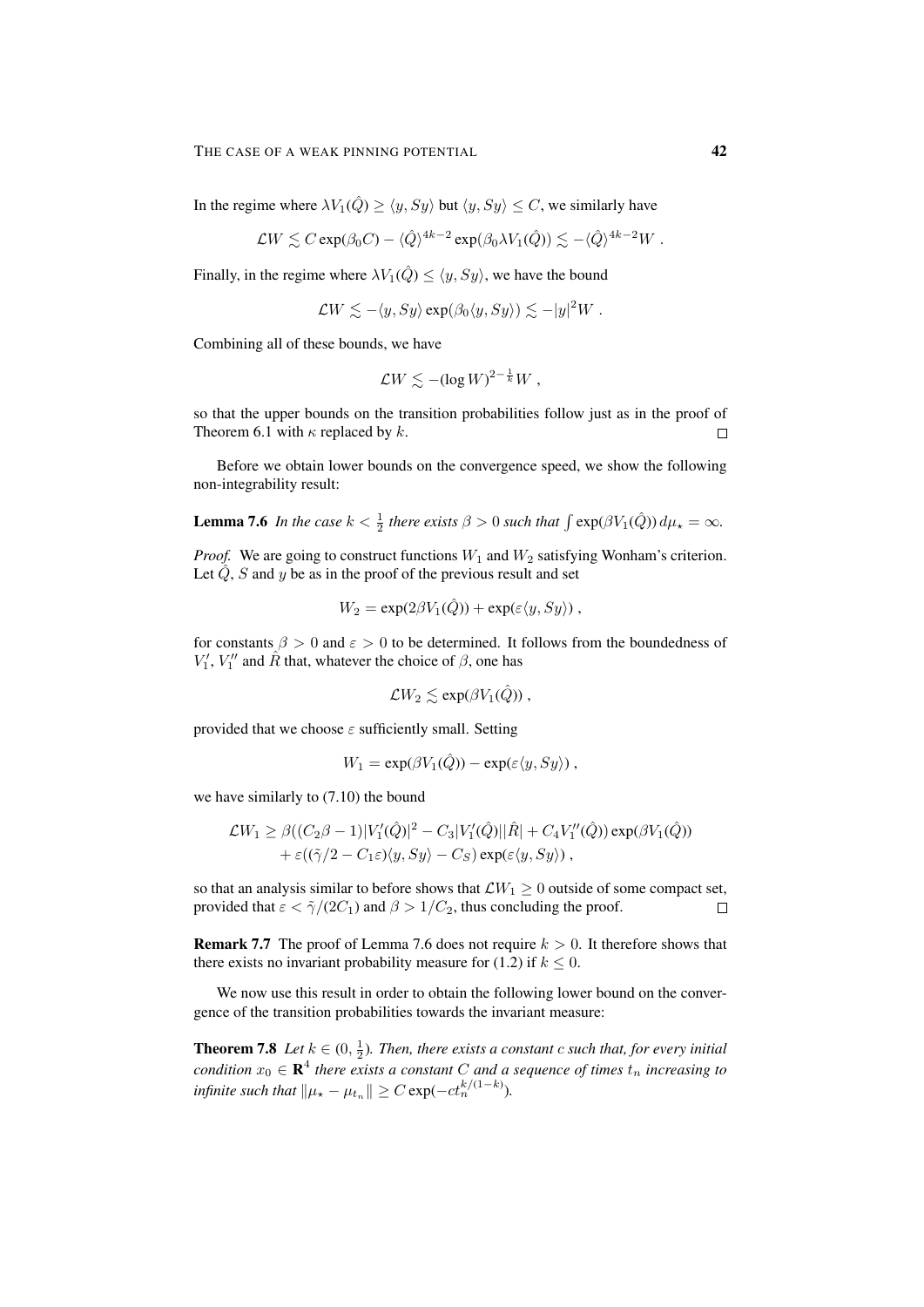*Proof.* We use the same notations as above. Let  $\beta$  be sufficiently large so that the function  $exp(\beta V_1(\hat{Q}))$  is not integrable with respect to the invariant measure. We also fix some small  $\varepsilon > 0$  and we set

$$
W = \exp(\beta V_1(\hat{Q})) + \exp(\varepsilon \langle y, Sy \rangle)
$$

We then obtain in a very similar way to before the upper bound

$$
\mathcal{L}W \leq \beta((C_2\beta - 1)|V'_1(\hat{Q})|^2 + C_3|V'_1(\hat{Q})||\hat{R}| + C_4V''_1(\hat{Q})) \exp(\beta V_1(\hat{Q}))
$$
  
+  $\varepsilon(C_S - (\tilde{\gamma}/2 - C_1\varepsilon)\langle y, Sy \rangle) \exp(\varepsilon \langle y, Sy \rangle).$ 

It follows again from a similar analysis that there exists a constant  $C > 0$  such that the bound

$$
\mathcal{L}W \leq C(\log W)^{2-\frac{1}{k}}W,
$$

holds outside of some compact set. As in the proof of Proposition 6.2, this implies the existence of a constant  $C > 0$  such that one has the pointwise bound

$$
\mathcal{P}_t W \le W \exp(C(1+t)^{k/(1-k)}).
$$

Combining this with Lemma 7.6, the rest of the proof is identical to that of Theorem 6.4.  $\Box$ 

## References

- [BCG08] D. BAKRY, P. CATTIAUX, and A. GUILLIN. Rate of convergence for ergodic continuous Markov processes: Lyapunov versus Poincare.´ *J. Funct. Anal.* 254, no. 3, (2008), 727–759.
- [Bon69] J.-M. BONY. Principe du maximum, inégalite de Harnack et unicité du problème de Cauchy pour les opérateurs elliptiques dégénérés. Ann. Inst. Fourier (Grenoble) 19, no. fasc. 1, (1969), 277–304 xii.
- [Car07] P. CARMONA. Existence and uniqueness of an invariant measure for a chain of oscillators in contact with two heat baths. *Stochastic Process. Appl.* 117, no. 8, (2007), 1076–1092.
- [CGGR08] P. CATTIAUX, N. GOZLAN, A. GUILLIN, and C. ROBERTO. Functional inequalities for heavy tails distributions and application to isoperimetry, 2008. Preprint.
- [CGWW07] P. CATTIAUX, A. GUILLIN, F.-Y. WANG, and L. WU. Lyapunov conditions for logarithmic sobolev and super poincare inequality, 2007. Preprint.
- [DFG06] R. DOUC, G. FORT, and A. GUILLIN. Subgeometric rates of convergence of f-ergodic strong Markov processes, 2006. Preprint.
- [DMP<sup>+</sup>07] R. E. L. DEVILLE, P. A. MILEWSKI, R. J. PIGNOL, E. G. TABAK, and E. VANDEN-EIJNDEN. Nonequilibrium statistics of a reduced model for energy transfer in waves. *Comm. Pure Appl. Math.* 60, no. 3, (2007), 439–461.
- [DPZ96] G. DA PRATO and J. ZABCZYK. *Ergodicity for infinite-dimensional systems*, vol. 229 of *London Mathematical Society Lecture Note Series*. Cambridge University Press, Cambridge, 1996.
- [DV01] L. DESVILLETTES and C. VILLANI. On the trend to global equilibrium in spatially inhomogeneous entropy-dissipating systems: the linear Fokker-Planck equation. *Comm. Pure Appl. Math.* 54, no. 1, (2001), 1–42.
- [EH00] J.-P. ECKMANN and M. HAIRER. Non-equilibrium statistical mechanics of strongly anharmonic chains of oscillators. *Comm. Math. Phys.* 212, no. 1, (2000), 105–164.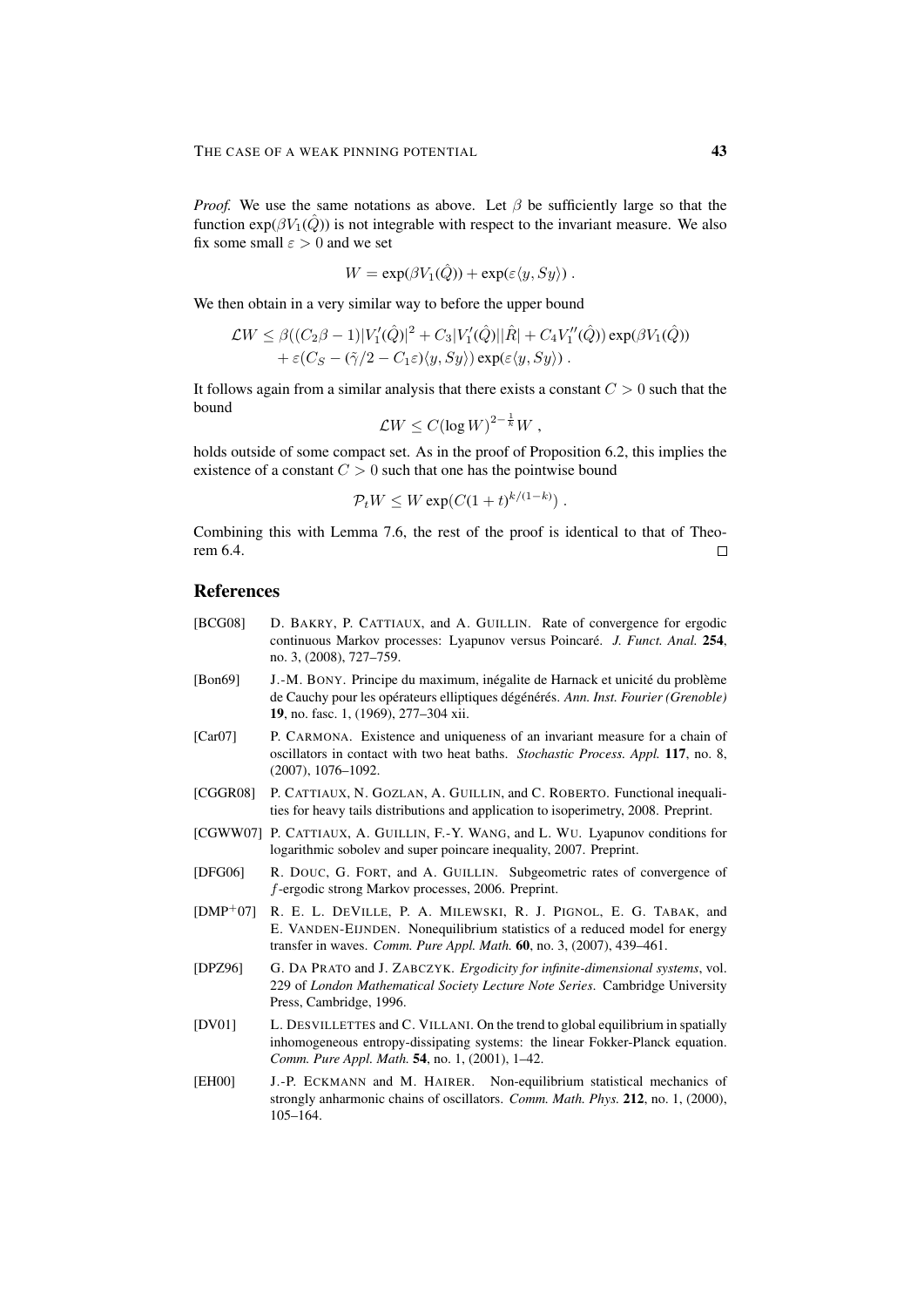- [EH03] J.-P. ECKMANN and M. HAIRER. Spectral properties of hypoelliptic operators. *Comm. Math. Phys.* 235, no. 2, (2003), 233–253.
- [EPR99a] J.-P. ECKMANN, C.-A. PILLET, and L. REY-BELLET. Entropy production in nonlinear, thermally driven Hamiltonian systems. *J. Statist. Phys.* 95, no. 1-2, (1999), 305–331.
- [EPR99b] J.-P. ECKMANN, C.-A. PILLET, and L. REY-BELLET. Non-equilibrium statistical mechanics of anharmonic chains coupled to two heat baths at different temperatures. *Comm. Math. Phys.* 201, no. 3, (1999), 657–697.
- [FR05] G. FORT and G. O. ROBERTS. Subgeometric ergodicity of strong Markov processes. *Ann. Appl. Probab.* 15, no. 2, (2005), 1565–1589.
- [Hai05] M. HAIRER. A probabilistic argument for the controllability of conservative systems. *arXiv* URL http://arxiv.org/abs/math-ph/0506064v2.
- [HM08a] M. HAIRER and J. MATTINGLY. Slow energy dissipation in anharmonic oscillator chains, 2008. Preprint.
- [HM08b] M. HAIRER and J. MATTINGLY. Yet another look at Harris' ergodic theorem for Markov chains, 2008. Preprint.
- [HN04] F. HÉRAU and F. NIER. Isotropic hypoellipticity and trend to equilibrium for the Fokker-Planck equation with a high-degree potential. *Arch. Ration. Mech. Anal.* 171, no. 2, (2004), 151–218.
- [HN05] B. HELFFER and F. NIER. *Hypoelliptic estimates and spectral theory for Fokker-Planck operators and Witten Laplacians*, vol. 1862 of *Lecture Notes in Mathematics*. Springer-Verlag, Berlin, 2005.
- [Hör67] L. HÖRMANDER. Hypoelliptic second order differential equations. Acta Math. 119, (1967), 147–171.
- [Hör85] L. HÖRMANDER. *The analysis of linear partial differential operators. III*, vol. 274 of *Grundlehren der Mathematischen Wissenschaften [Fundamental Principles of Mathematical Sciences]*. Springer-Verlag, Berlin, 1985. Pseudodifferential operators.
- [MA94] R. S. MACKAY and S. AUBRY. Proof of existence of breathers for time-reversible or Hamiltonian networks of weakly coupled oscillators. *Nonlinearity* 7, no. 6, (1994), 1623–1643.
- [MT93] S. P. MEYN and R. L. TWEEDIE. *Markov chains and stochastic stability*. Communications and Control Engineering Series. Springer-Verlag London Ltd., London, 1993.
- [MTVE02] P. A. MILEWSKI, E. G. TABAK, and E. VANDEN-EIJNDEN. Resonant wave interaction with random forcing and dissipation. *Stud. Appl. Math.* 108, no. 1, (2002), 123–144.
- [RT00] L. REY-BELLET and L. E. THOMAS. Asymptotic behavior of thermal nonequilibrium steady states for a driven chain of anharmonic oscillators. *Comm. Math. Phys.* **215**, no. 1, (2000), 1-24.
- [RT02] L. REY-BELLET and L. E. THOMAS. Exponential convergence to non-equilibrium stationary states in classical statistical mechanics. *Comm. Math. Phys.* 225, no. 2, (2002), 305–329.
- [RW01] M. RÖCKNER and F.-Y. WANG. Weak Poincaré inequalities and  $L^2$ -convergence rates of Markov semigroups. *J. Funct. Anal.* 185, no. 2, (2001), 564–603.
- [Ver00] A. Y. VERETENNIKOV. On polynomial mixing estimates for stochastic differential equations with a gradient drift. *Teor. Veroyatnost. i Primenen.* 45, no. 1, (2000), 163–166.